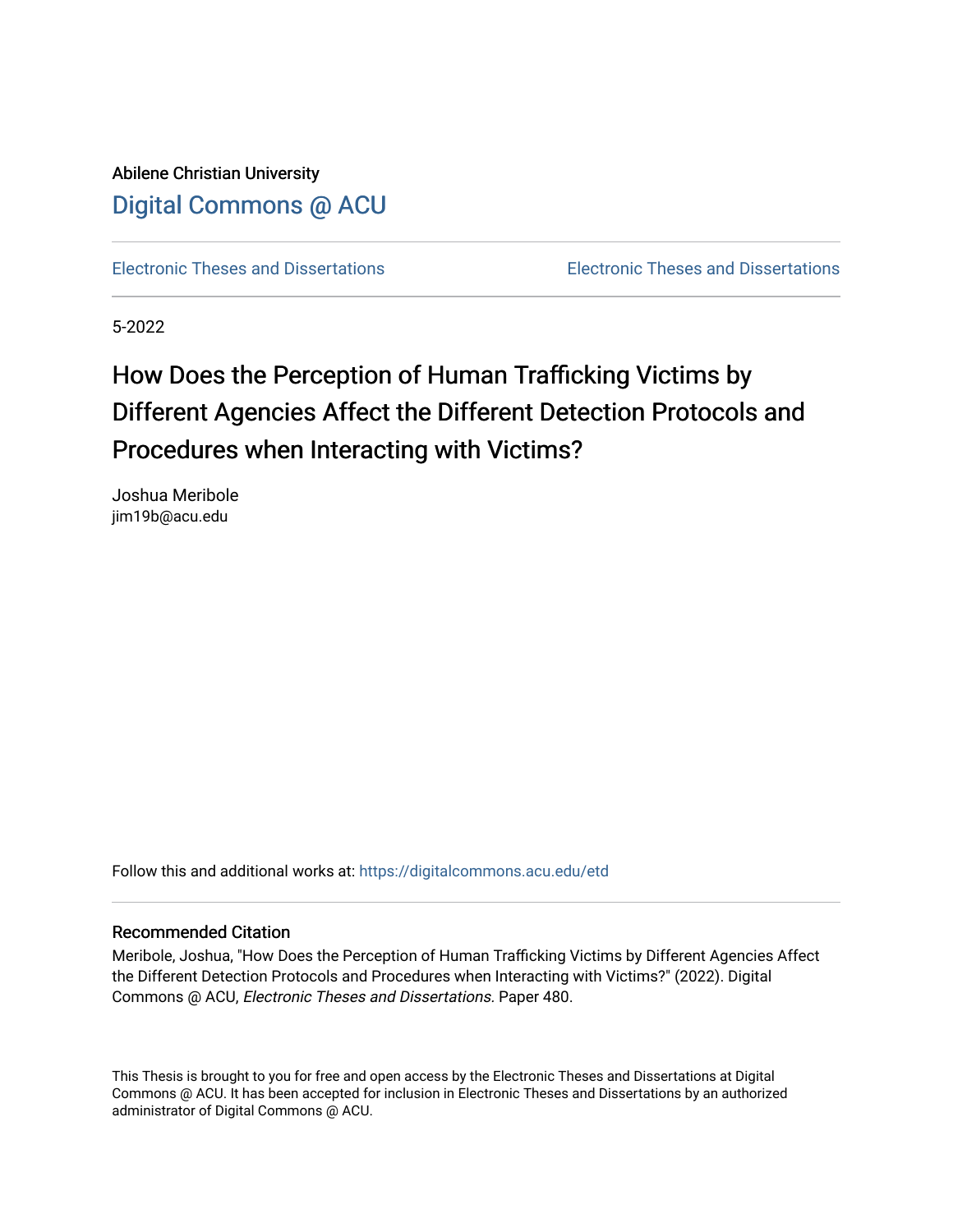# ABSTRACT

The purpose of this thesis is to understand how the perception of agencies that may interact with human trafficking affects protocols and procedures that are put in place. To answer this question, a qualitative study was conducted. I interviewed nine respondents who worked for five different agencies ranging from child services to the DA's office. Respondents' perception of human trafficking victims was in line with the literature. However, there appear to be specific gaps in Abilene when it comes to detecting and providing housing for victims of human trafficking.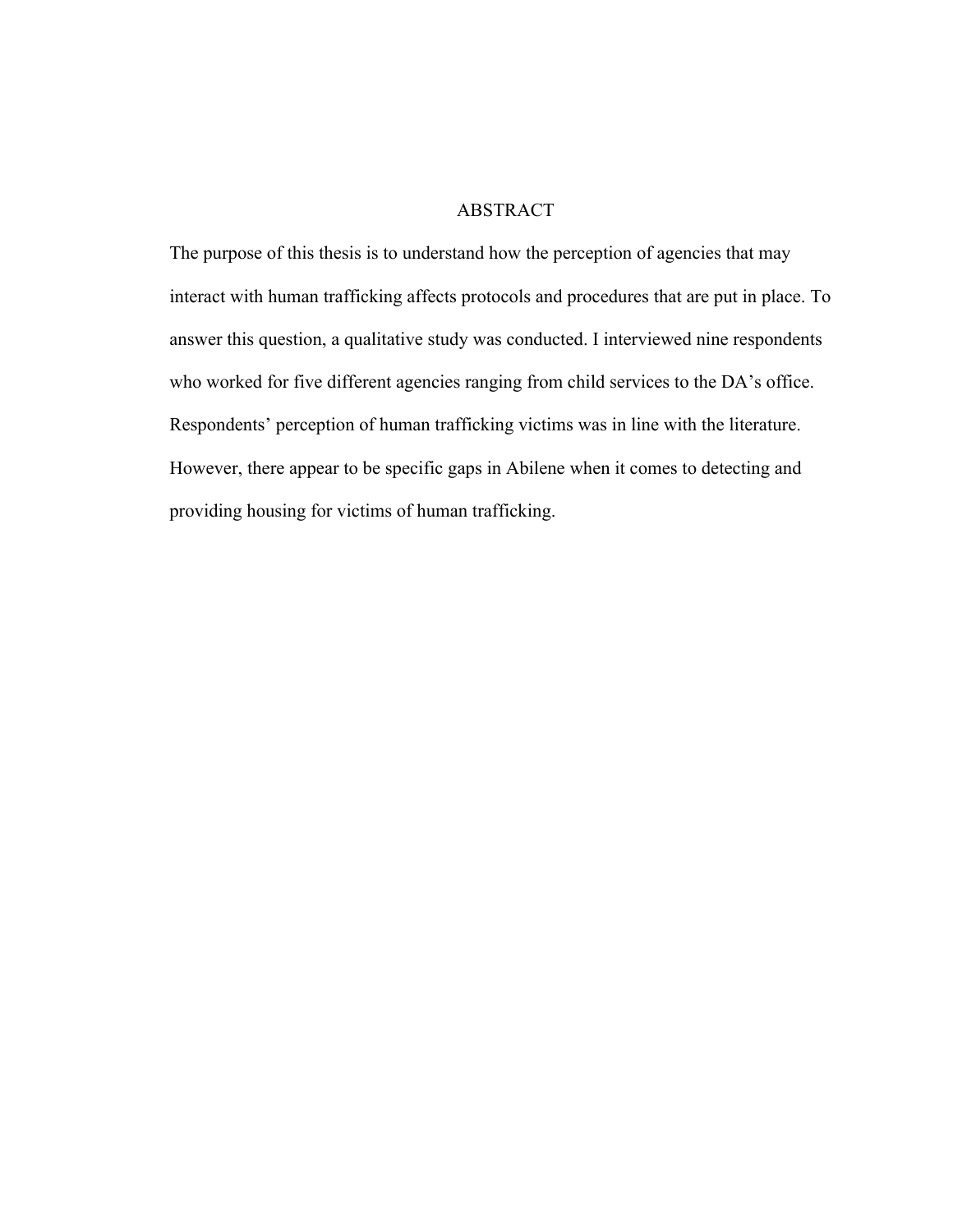How Does the Perception of Human Trafficking Victims by Different Agencies Affect the Different Detection Protocols and Procedures when Interacting with Victims?

A Thesis

Presented to

The Faculty of the School of Social Work

Abilene Christian University

In Partial Fulfillment

Of the Requirements for the Degree

Master of Science in Social Work

By

Joshua Meribole

May 2022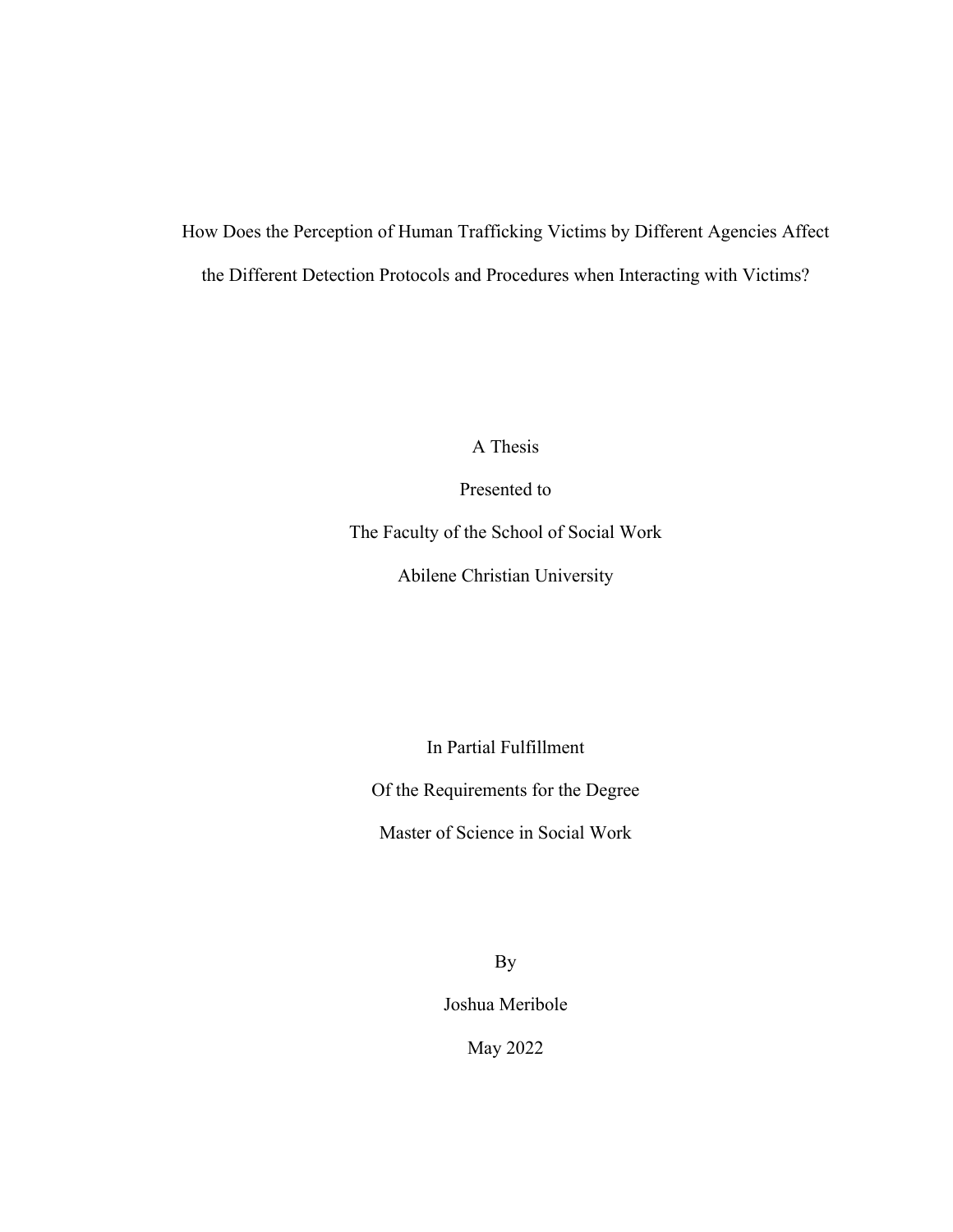This thesis, directed and approved by the committee for the thesis candidate Joshua Meribole, has been accepted by the Office of Graduate Programs of Abilene Christian University in partial fulfillment of the requirements for the degree

Master of Science in Social Work

Assistant Provost for Residential Graduate Programs

Date May 20, 2022

**Thesis Committee** 

Alan Lipps (May 20, 2022 12:24 CDT)

Dr. Alan Lipps, Thesis Chair

Dr. Tom Winter

Rhonda Florence. Rhonda Florence, MSW (M

Rhonda Florence, MSW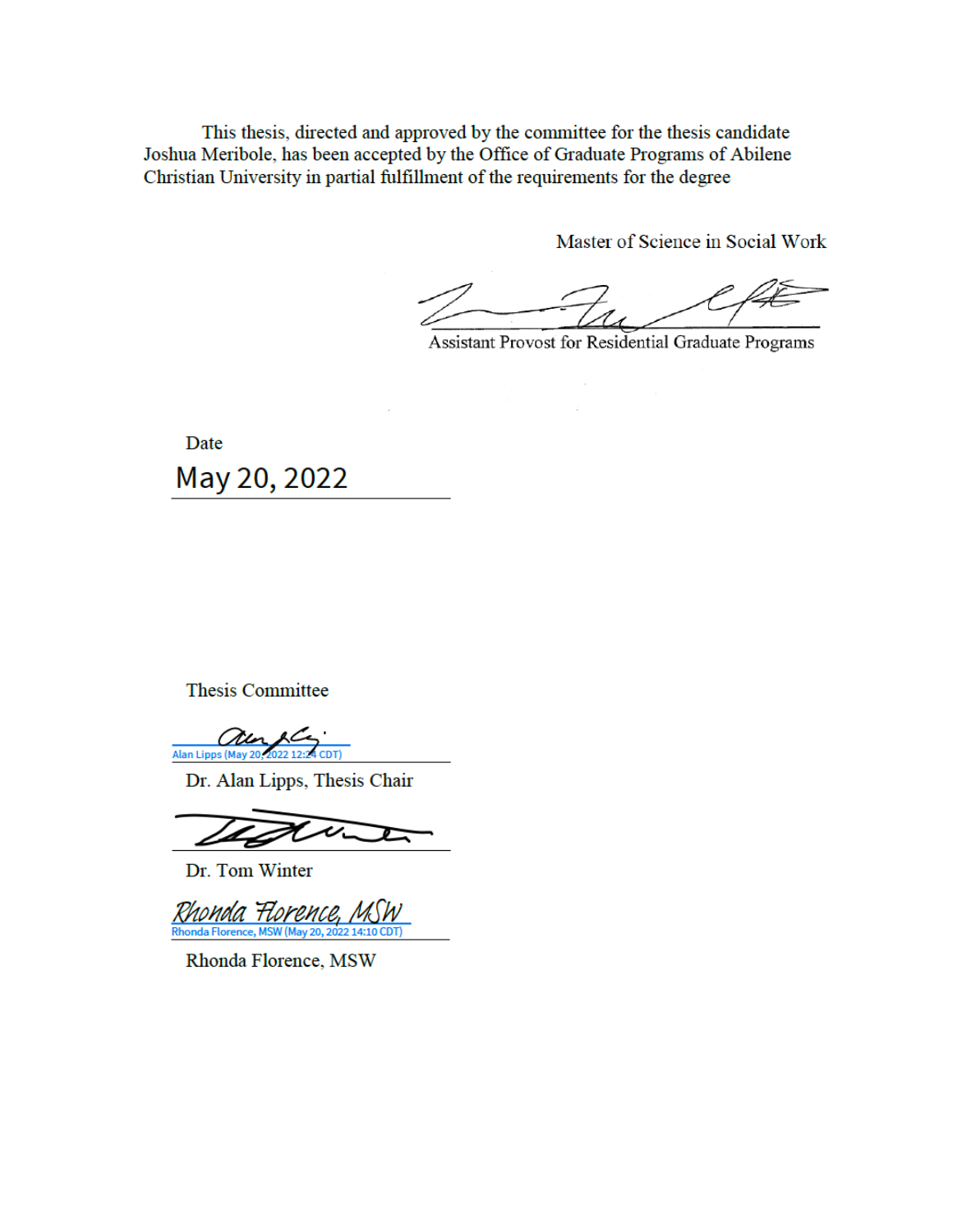Copyright by Joshua Meribole (2022)

All Rights Reserved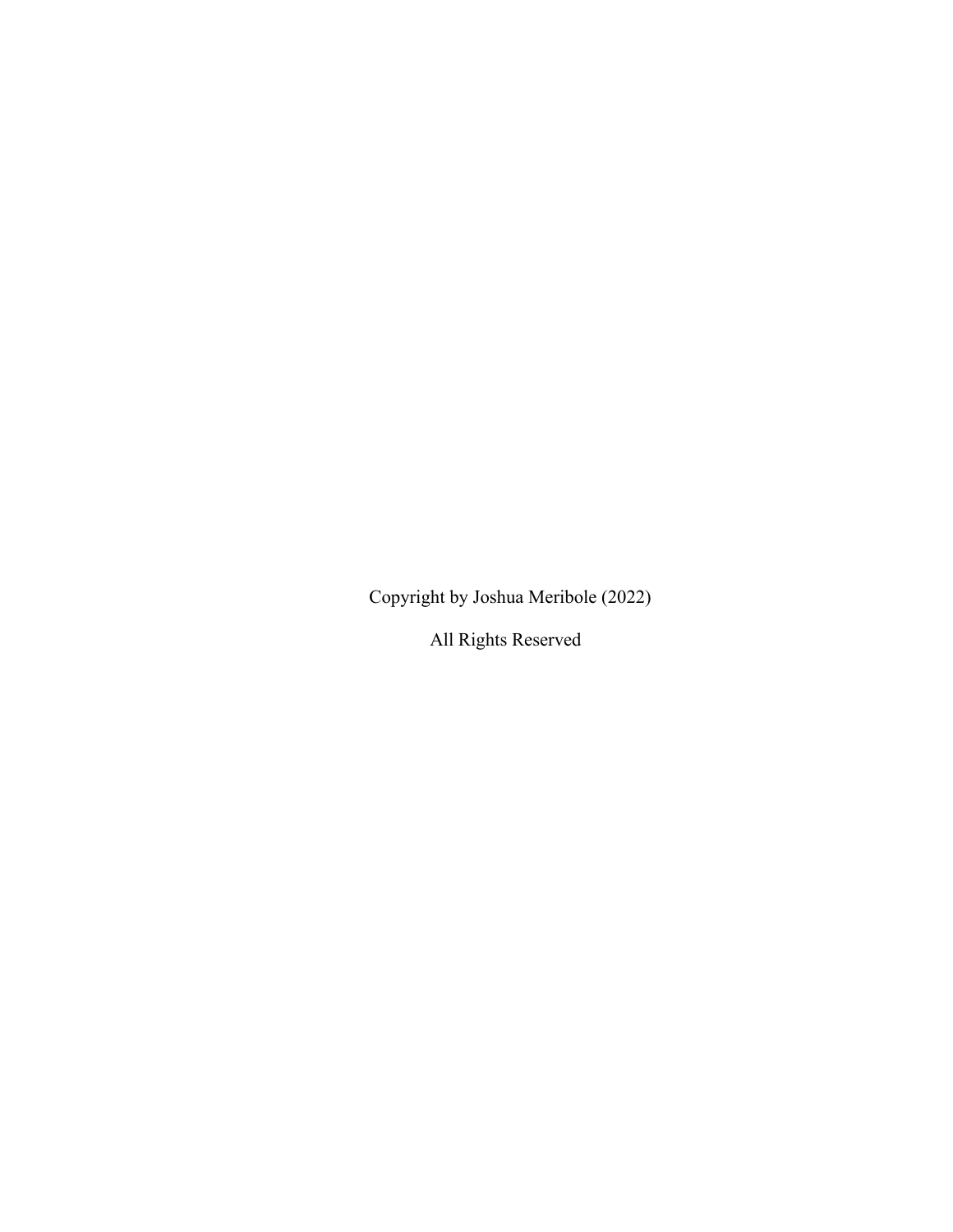# TABLE OF CONTENTS

| I.   |  |
|------|--|
| II.  |  |
|      |  |
|      |  |
|      |  |
|      |  |
|      |  |
|      |  |
|      |  |
|      |  |
|      |  |
|      |  |
|      |  |
|      |  |
|      |  |
|      |  |
|      |  |
| III. |  |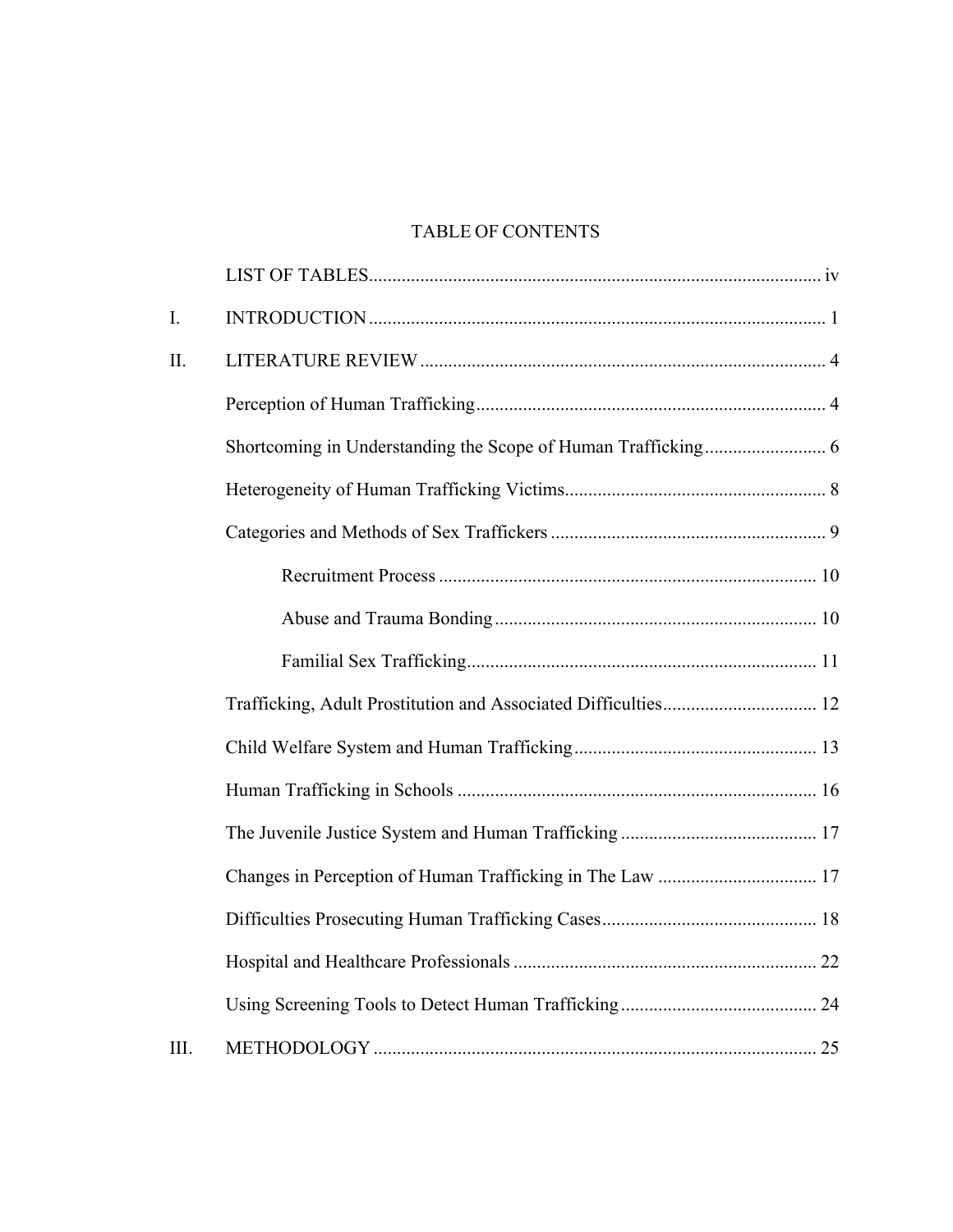| IV. |                                                                 |  |
|-----|-----------------------------------------------------------------|--|
|     |                                                                 |  |
|     |                                                                 |  |
|     |                                                                 |  |
|     |                                                                 |  |
|     | Exploitation by Online Relationships, "Friends", and Family  34 |  |
|     |                                                                 |  |
|     |                                                                 |  |
|     |                                                                 |  |
|     |                                                                 |  |
|     |                                                                 |  |
|     |                                                                 |  |
|     |                                                                 |  |
|     |                                                                 |  |
| V.  |                                                                 |  |
|     |                                                                 |  |
|     |                                                                 |  |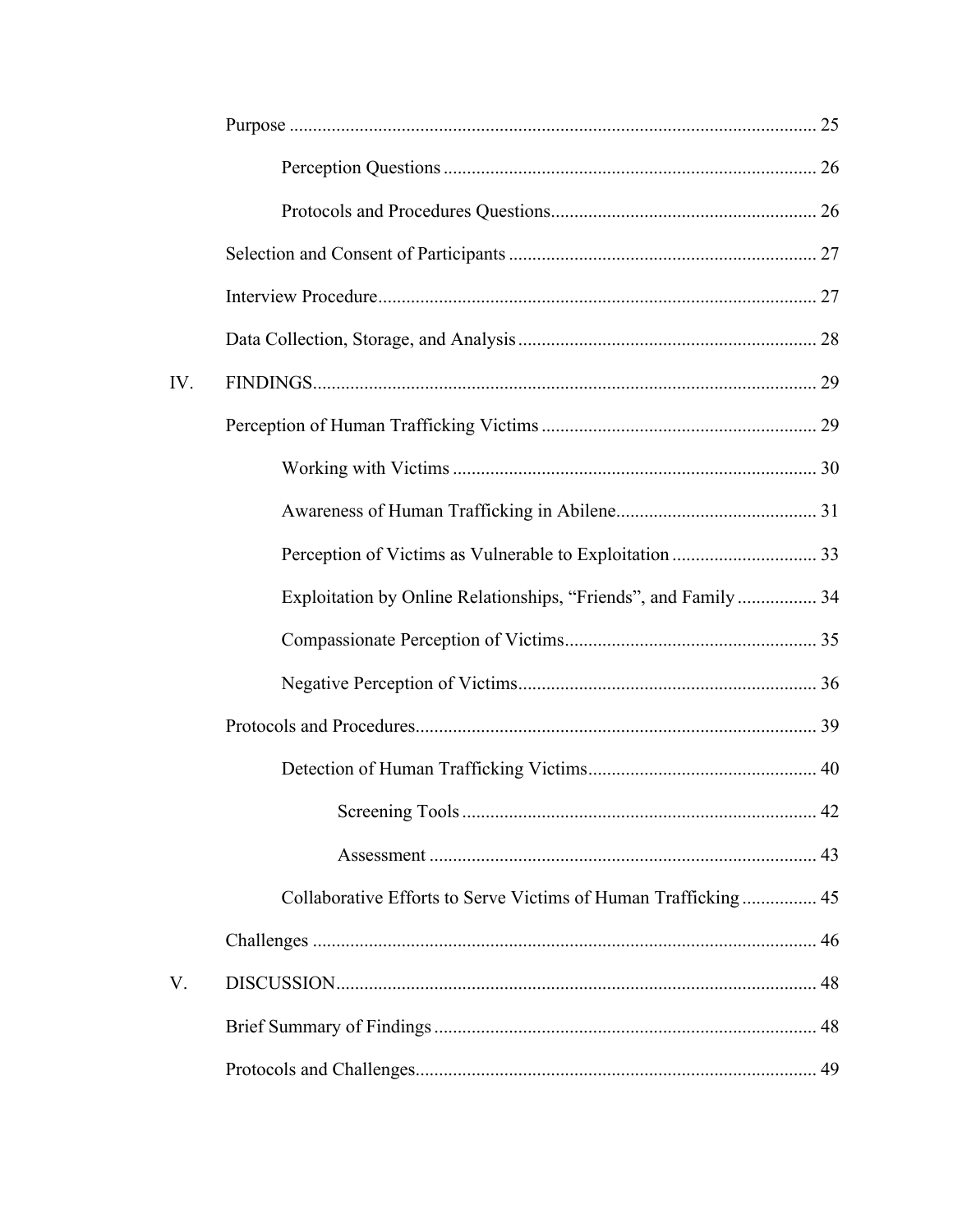| VL. |  |
|-----|--|
|     |  |
|     |  |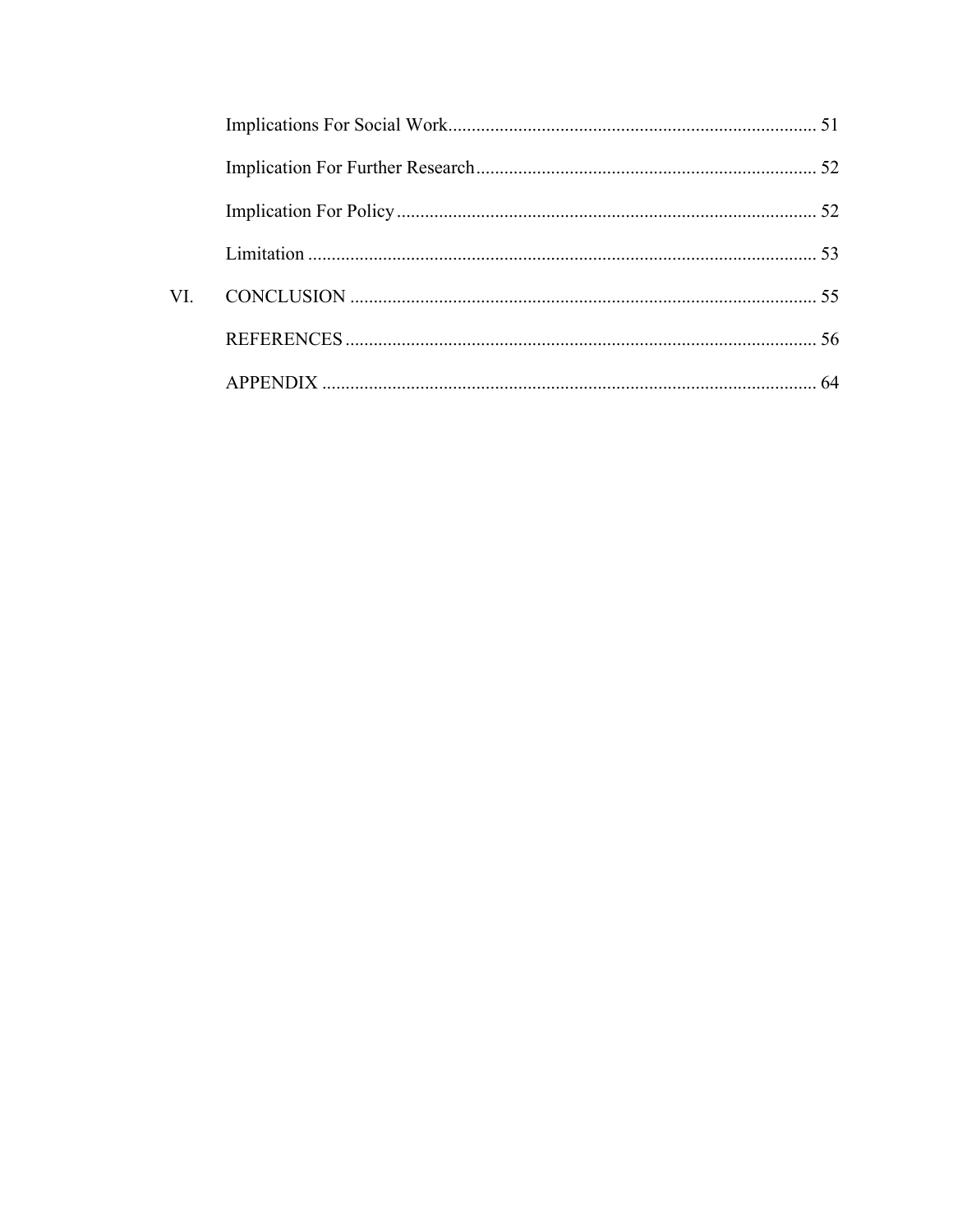# LIST OF TABLES

|--|--|--|--|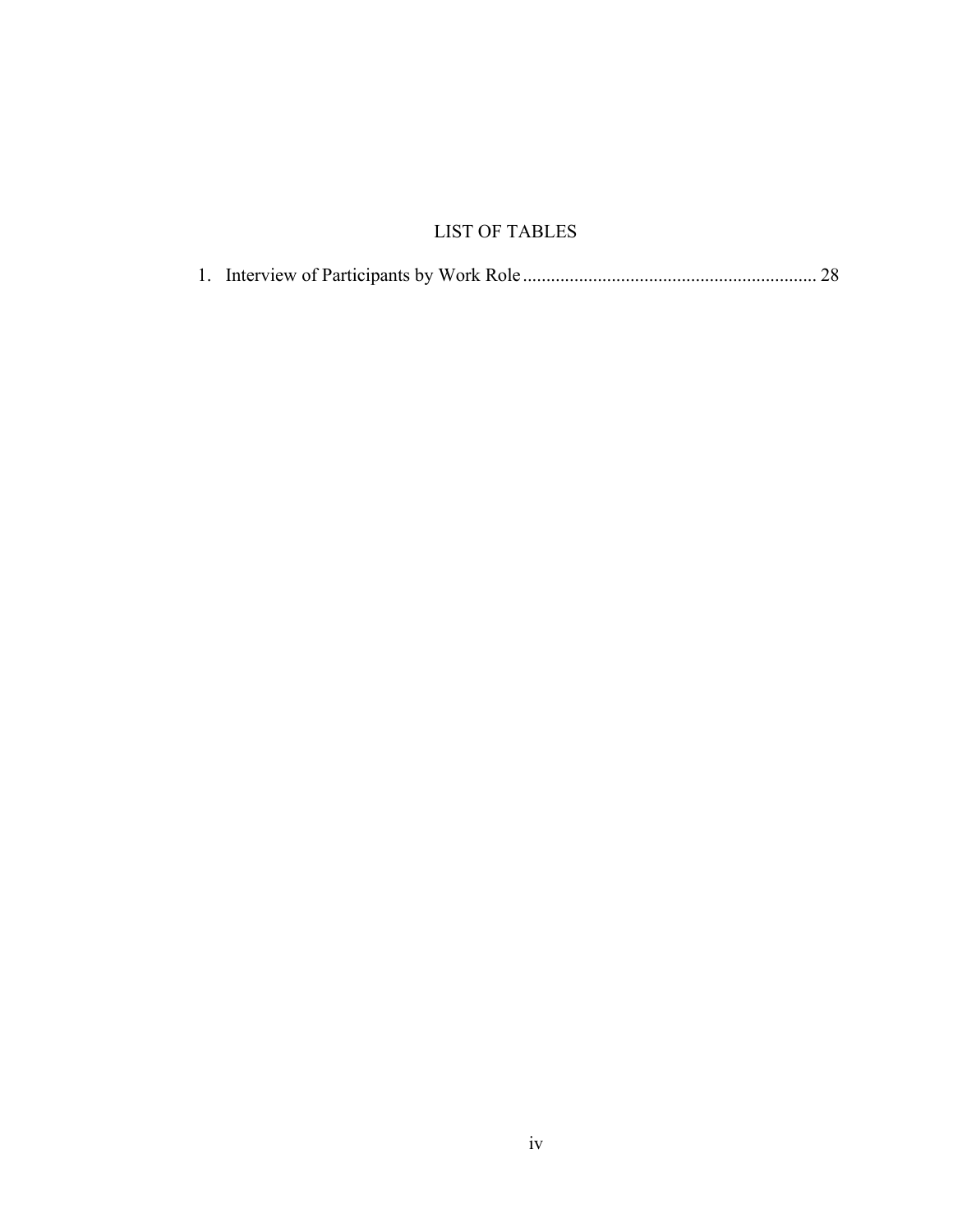# CHAPTER I

# **INTRODUCTION**

Human trafficking, as described by the United States (US) Department of Homeland Security, is a crime that "involves the use of force, fraud, or coercion to obtain some type of labor or commercial sex act" (Department of Homeland Security, n.d, What is Human Trafficking Section, para. 1). To combat human trafficking, the United States passed the Trafficking Victims Protection Act of 2000 (TVPA). The TVPA heralded an era of new state and federal laws that mandate training law enforcement, increasing penalties for those who benefit from exploiting others, increase training across different government agencies, and educating agencies about human trafficking prevention and intervention methods.

The purpose of human trafficking, according to the U.N., is exploitation (United Nations Office on Drugs and Crime, n.d.). Exploitation is at the heart of the human trafficking concept (Zimmerman & Kiss, 2017). Exploitation can take many forms, including sexual exploitation, forced labor, forced domestic service, forced organ donation, and forced military service (United Nations Office on Drugs and Crime, n.d.). Low or no wages combined with high mobility to increase the potential for exploiting vulnerable people (Zimmerman & Kiss, 2017). Human trafficking is a global problem that encompasses many different countries. However, what human trafficking victims look like can be different. For example, in particular parts of the world, human trafficking involves the use of child soldiers or the use of brothels. In the United States, human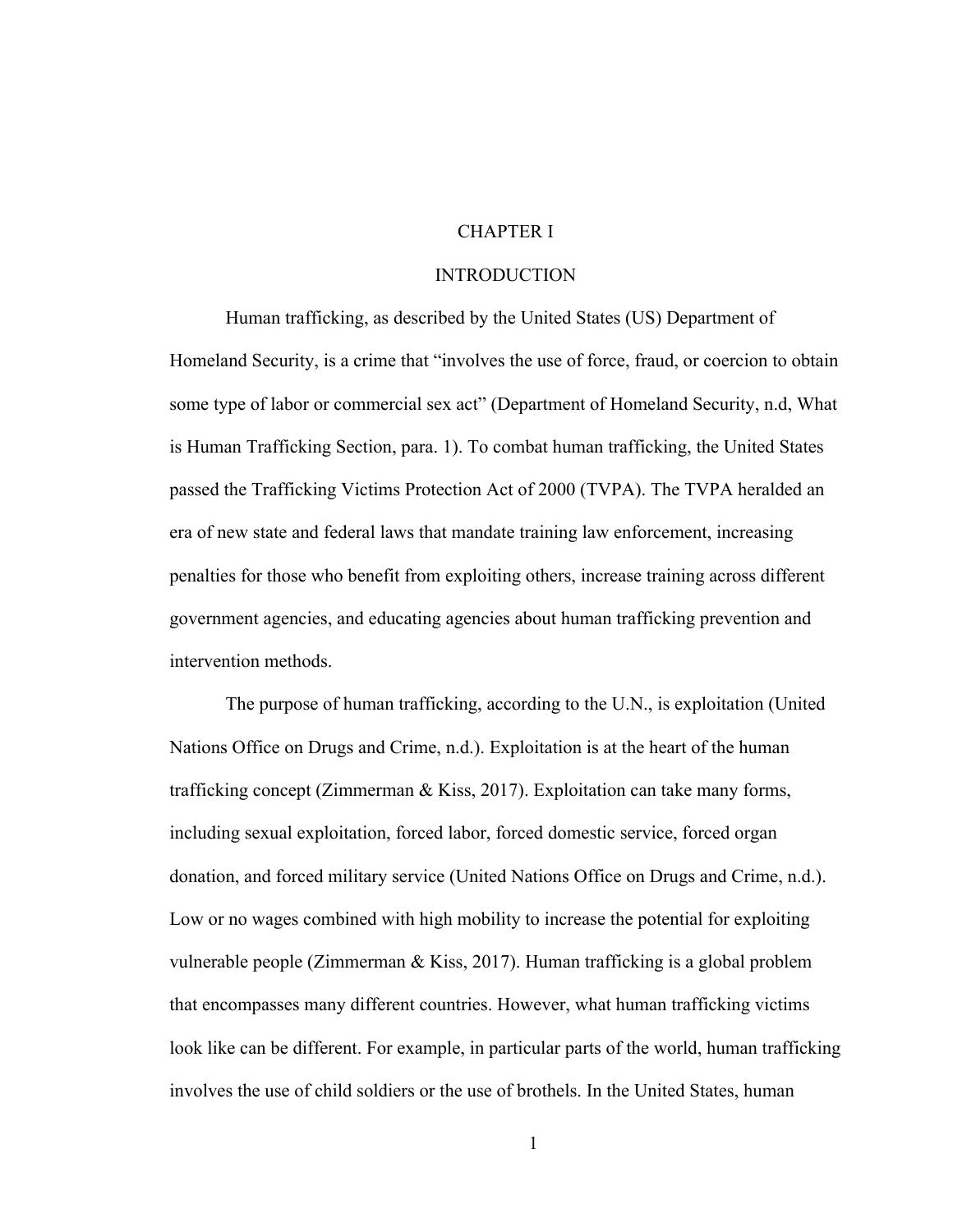trafficking might look like someone—male or female—forced to have sex with a third party, produce pornographic material, or work at a farm or restaurant with little or no pay.

Human trafficking can be broken up into two segments: labor trafficking and sex trafficking. Labor trafficking is the exploitation of individuals for free or reduced compensation, while sex trafficking involves exploiting people for sex. Labor and sex trafficking can include people from different races and age groups. People usually become human trafficking victims because of the "threat of or use of force, deception, coercion, abuse of power or position of vulnerability" (United Nations Office on Drugs and Crime, n.d, What is Human Trafficking? Section, para. 2). According to the U.N., "Human Trafficking is the recruitment, transportation, transfer, harboring or receipt of people through force, fraud or deception, intending to exploit them for profit" (United Nations Office on Drugs and Crime, n.d, Human Trafficking Section, para. 1). When people become trafficked, it can be hard to leave due to threats of violence, addiction, instability, etc.

The number of human trafficking victims globally is hard to estimate, but organizations like the International Labor Organization (ILO) put the number in the millions (Logan et al., 2009). In the United States, the number of human trafficking victims is unknown, with estimates ranging from thousands to millions (the significant disparity in the estimates of human trafficking will be discussed further in later in this thesis). Although the number of human trafficking victims in the United states is hard to quantify, Texas is hypothesized to be one of the states with the highest number of human trafficking victims because it is a commercial hub with five major cities, it borders four states and one country, and it has several interstate highways (Lemke, 2018). In addition,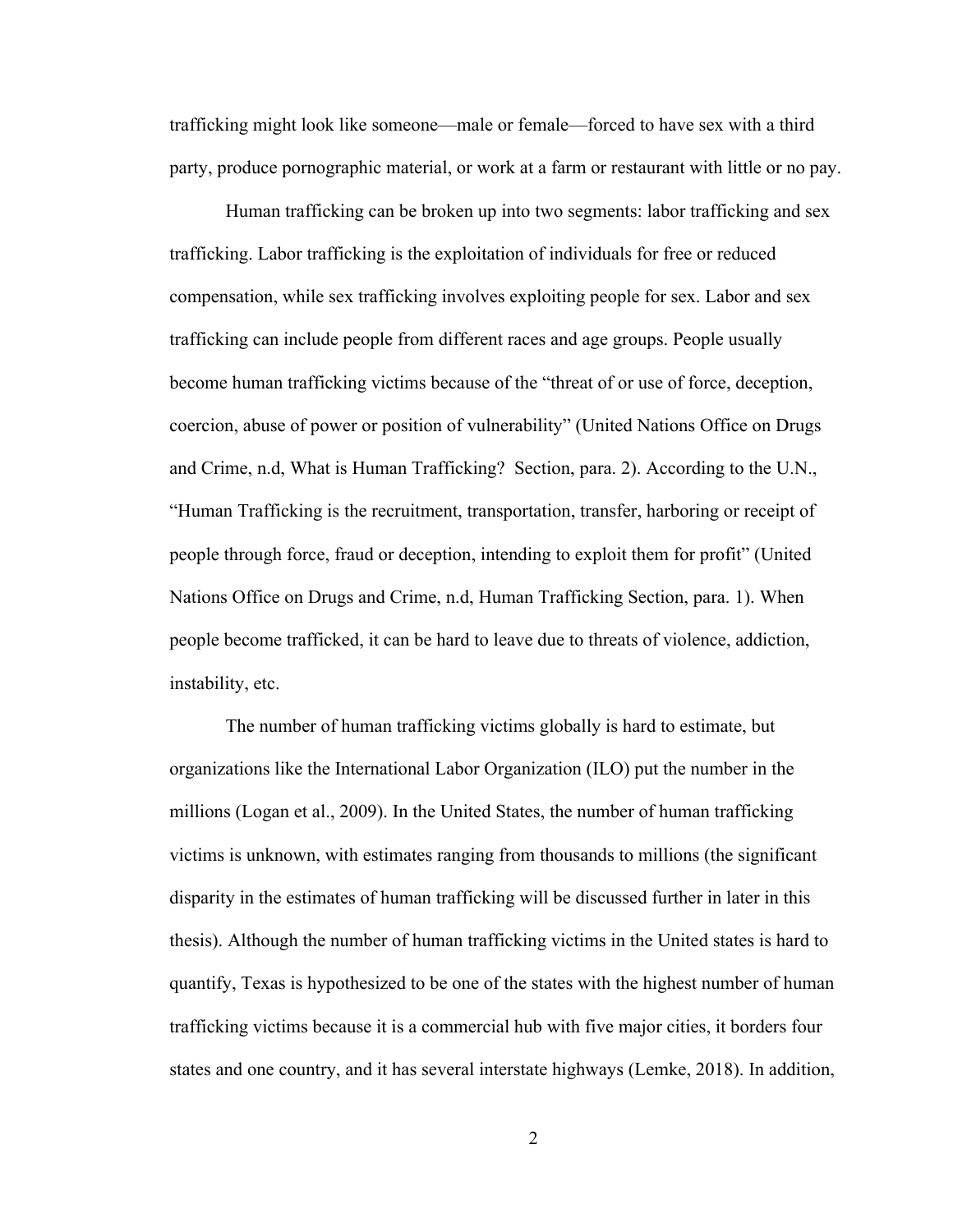Texas hosts various major sporting and entertainment events, which can be an attraction for human traffickers (Lemke, 2018). The purpose of this study is to better understand how frontline workers' perception of human trafficking victims influences the procedures and protocols that they put in place to help victims.

In this literature review, I will be looking at the current literature to get a better understanding of what sex trafficking is, who the victims of sex trafficking are in the United States, and the operations of agencies that have common interaction with victims of sex trafficking. Sex trafficking victims in the United States commonly interact with nurses, hospitals, police officers, foster care workers, and school personnel. For this reason, my literature review will be focused on frontline workers—police, the foster care system, and the juvenile justice system—and how their perception of human trafficking victims affects the procedures and protocols that are put in place to help victims of human trafficking.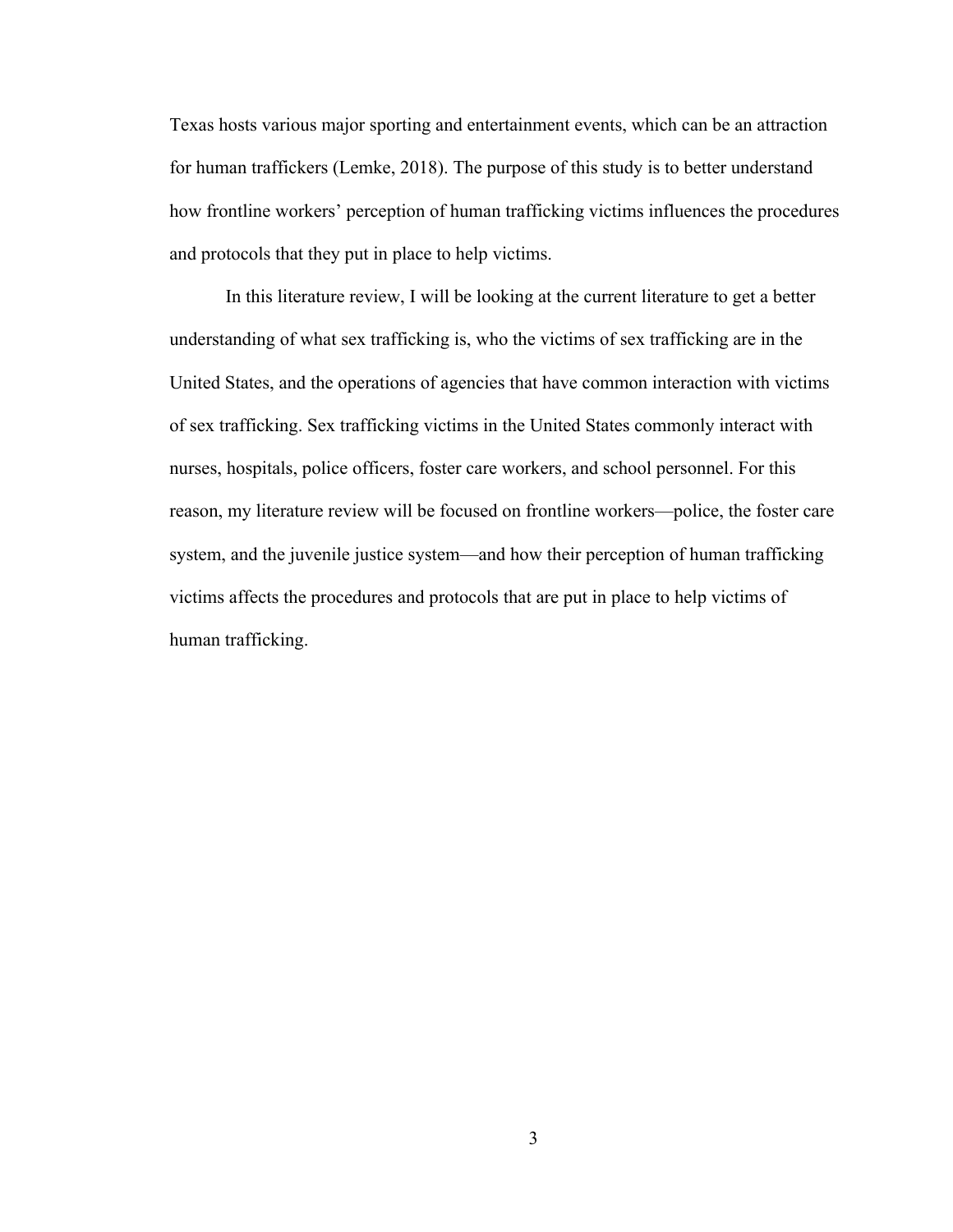# CHAPTER II

# LITERATURE REVIEW

#### **Perception of Human Trafficking**

Although it has been over 20 years since the TVPA, which defined what human trafficking is in the U.S., human trafficking is still not properly understood among the wide population of Americans. According to a study done in 2014, 92% of participants had an incorrect view of human trafficking, and 71% believed that *human smuggling* is another word for *human trafficking* (Bouche et al., 2015). In addition, when looking at a range of studies about human trafficking, Virkus (2014) discovered that participants tended to view trafficking victims the ideal victim, and placed blame on victims of trafficking. One study that looked at nurses' perceptions of human trafficking victims found that although nurses felt that victims of human trafficking would have similar characteristics to those who suffer domestic violence, they believed that victims would primarily be foreign born young women (Long & Dowdell, 2018).

Research shows that public knowledge and perception of human trafficking victims is heavily influenced by media (Virkus, 2014). According to Virkus (2014), the reason for this is that a lot of people do not have experience with the crime and are dependent on the media for information regarding human trafficking. In a 2016 study, Austin (2016) showed that media outlets commonly portray victims of human trafficking as white and female. Movies such as *Taken* highlight victims who have been kidnapped, who are white, and who are from eastern European countries (Austin, 2016). The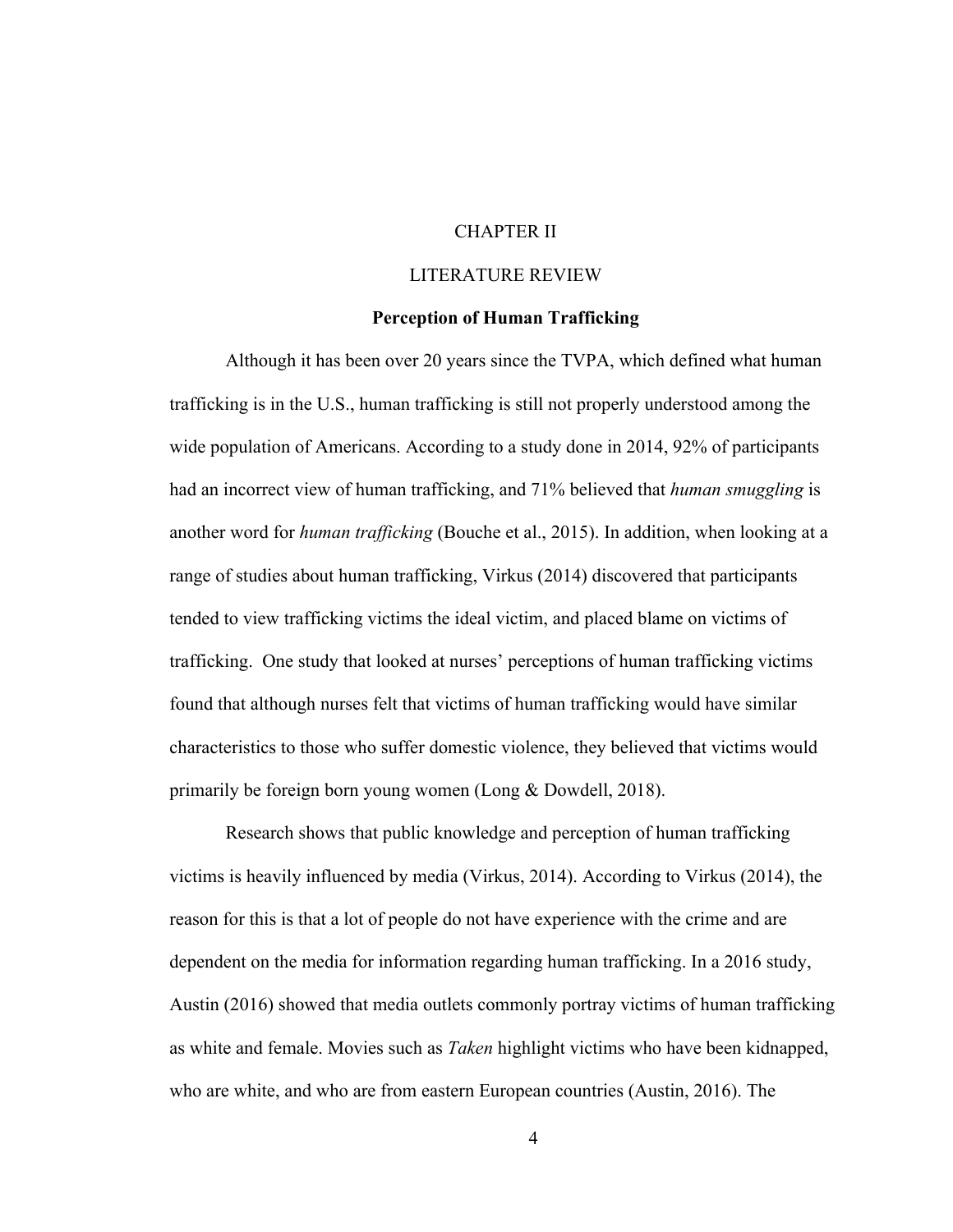problem with this portrayal is that the coercive process that a trafficker might use is ignored. Coercion can include lying or luring victims with false promises or threats.

People who are trafficked might not be viewed as innocent by the public. One reason for this is that many young adolescents who are engaged in prostitution are street smart and understand sexual related work (Menaker & Franklin, 2013). Another reason is that human trafficking victims who are of a minority population might be perceived of as "…seductive, hypersexual, manipulative with men, and exploitative of male weakness" " (Menaker & Franklin, 2013, p.7). Many African-American victims are "accused of provoking or even desiring her [their] own sexual victimization" (Menaker & Franklin, 2013, p.7). This perception can lead to minority populations not being considered victims of human trafficking by the public or frontline workers.

People who engage in prostitution can be viewed as either victims who are deserving of help, or as offenders who should be punished. In the public eye, moral values, appearance, and living conditions are defined by internal forces rather than external ones (Menaker & Franklin, 2013). Therefore, the public generally views those who presumably engage in illegal actions as culpable.

Currently, the law states that, for any child under the age 18 who is being trafficked, the requirement of force, fraud, or coercion, does not need to be met. A child, by law is already perceived to be a victim. In the U.S. there has been a push to change the perception of victims. Menaker and Franklin (2013) found that the presence of a victim's history can change how people assign blame to the victims

Because prostitution is illegal in many states, there has been a push to pass safe harbor laws. These are laws that aim to make sure that juveniles cannot be prosecuted for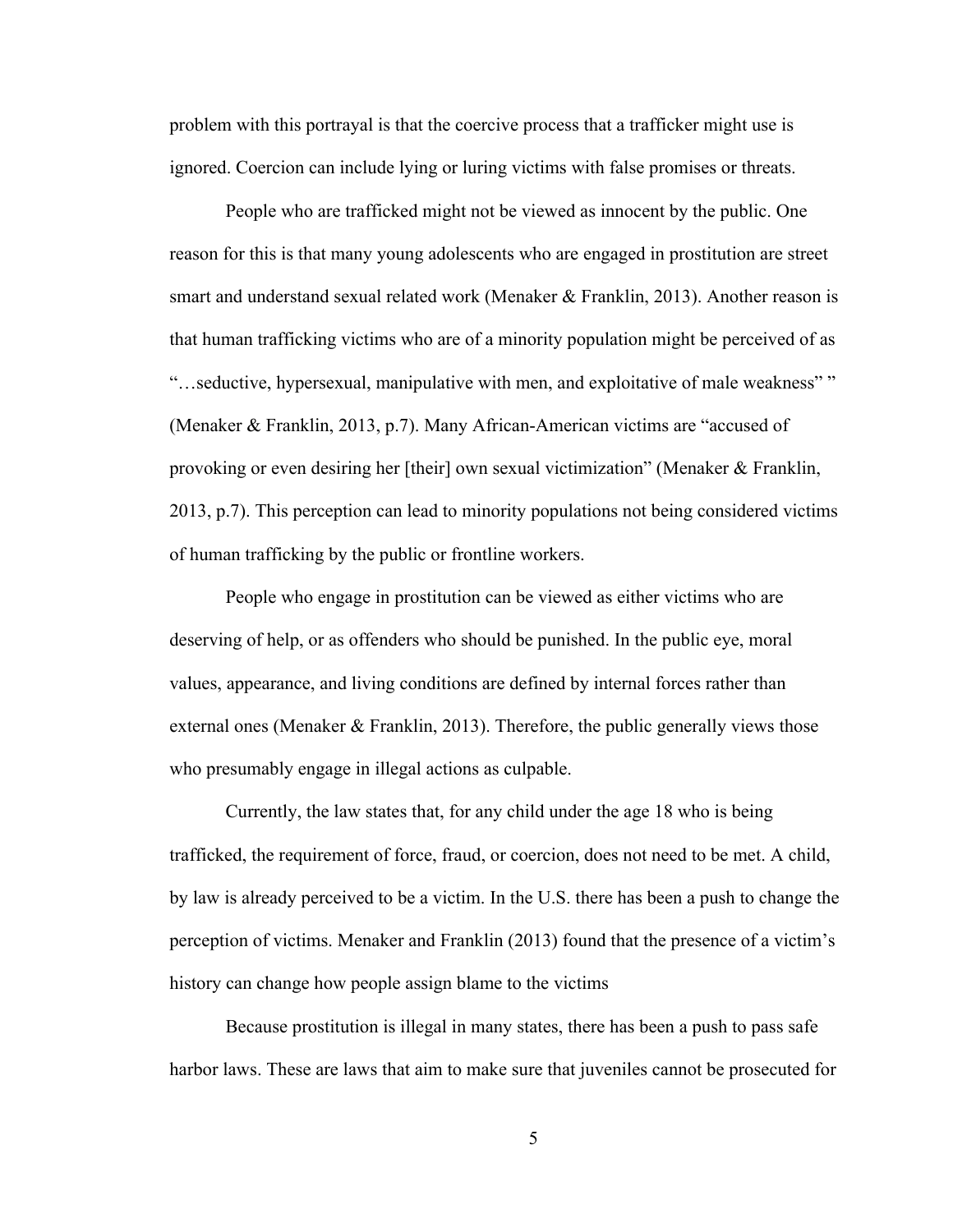prostitution. One of the main goals of these policies is to move juvenile youth from the justice system to the child welfare system. For example, in Texas, a person under the age of 14 cannot be charged with prostitution (Lemke, 2018). However, for adults the perception of either being seen as a victim or a criminal can play a huge part in terms of how they get aid. How victims of human trafficking are seen is important because it can impact the aid provided by frontline workers. Therefore, understanding how victim of human trafficking are viewed – as either victims or if they are blamed for their circumstance can influence how they are treated by frontline workers.

#### **Shortcoming in Understanding the Scope of Human Trafficking**

Human trafficking is a global, multidimensional phenomenon that is likely perceived (i.e., defined, recognized, and understood) by the public in a manner that is dependent on numerous variables. A partial listing of those variables includes the clarity with which the human trafficking problem is defined, the breadth of understanding of the problem definition within the public, and the degree of importance the public assigns to this problem. The perception and understanding of what human trafficking is among major stakeholders influences how victims are identified and subsequently treated. Without widespread acceptance of a clear problem definition and a widespread sense of urgency for addressing the human trafficking, the likelihood of involving key stakeholders in trying to reduce the impacts of human trafficking are low.

While being trafficked, victims often interact with systems that could provide help (e.g., the child welfare system, hospitals, law enforcement, the justice system, etc.). However, because of a pervasive failure across many public welfare systems to recognize victims of human trafficking as victims, the amount of assistance provided to victims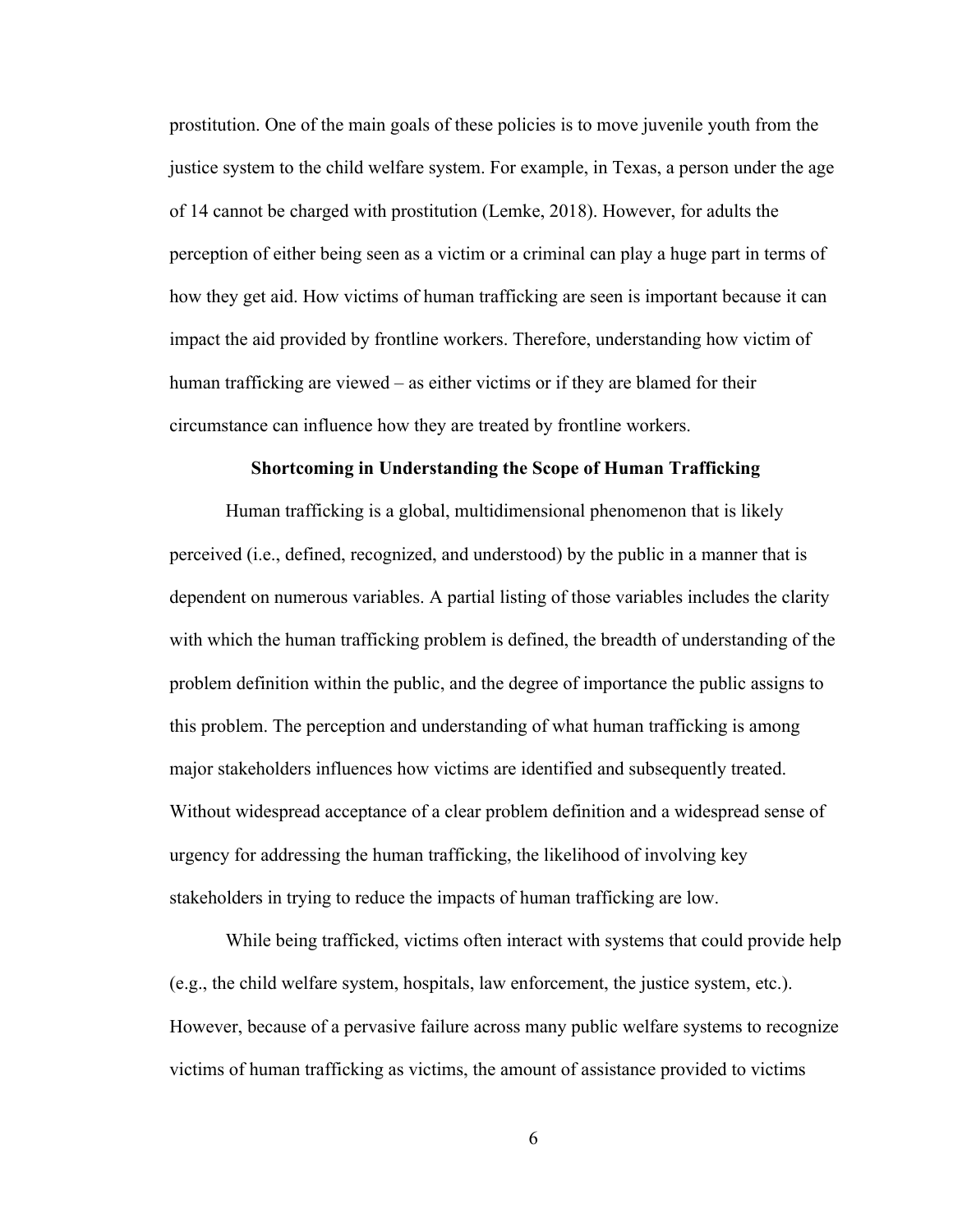remains small. Recognition of human trafficking victims is further complicated by the complexity of the phenomenon. In one study about the experience of sex trafficking victims, a survivor of sex trafficking said, "even people who were aware of sex trafficking did not fully understand the complexity of the issue, and the involvement of drugs, manipulation, and violence in sex trafficking" (Rajaram & Tidball, 2018, p. 3). The participants discussed interactions with the justice systems like the police and health care system that did not seems to have any knowledge of the trauma that the women experienced. The lack of awareness and the perception held by frontline workers increased the mistrust that they had in the system (Rajaram & Tidball, 2018). The interactions between frontline workers and sex trafficking victims will be explored further in this literature review.

Therefore, obtaining reliable and valid estimates of the scope, severity, and social costs of human trafficking is difficult (McGough, 2013). In the United States, estimates of the number of human trafficking victims are inconsistent (McGough, 2013). Busch-Armendariz (2016) estimated that in 2016 the number of human trafficking victims in Texas was 313,000. Of these, 234,000 were estimated to be victims of labor trafficking, and 79,000 were child or youth victims of sex trafficking (Busch-Armendariz, 2016). Researchers such as McGough (2013) reveal the difficulties in finding out a close estimate of human trafficking. For example, according to the National Human trafficking hotline, in 2019, 11,500 victims of human trafficking were reported in the United States. In Texas, in 2016, the National Trafficking Hotline stated that the number of reported cases to be 681, which greatly differs from the number of victims of human trafficking victim reported by the Busch-Armendariz (National Human trafficking Hotline, n.d.;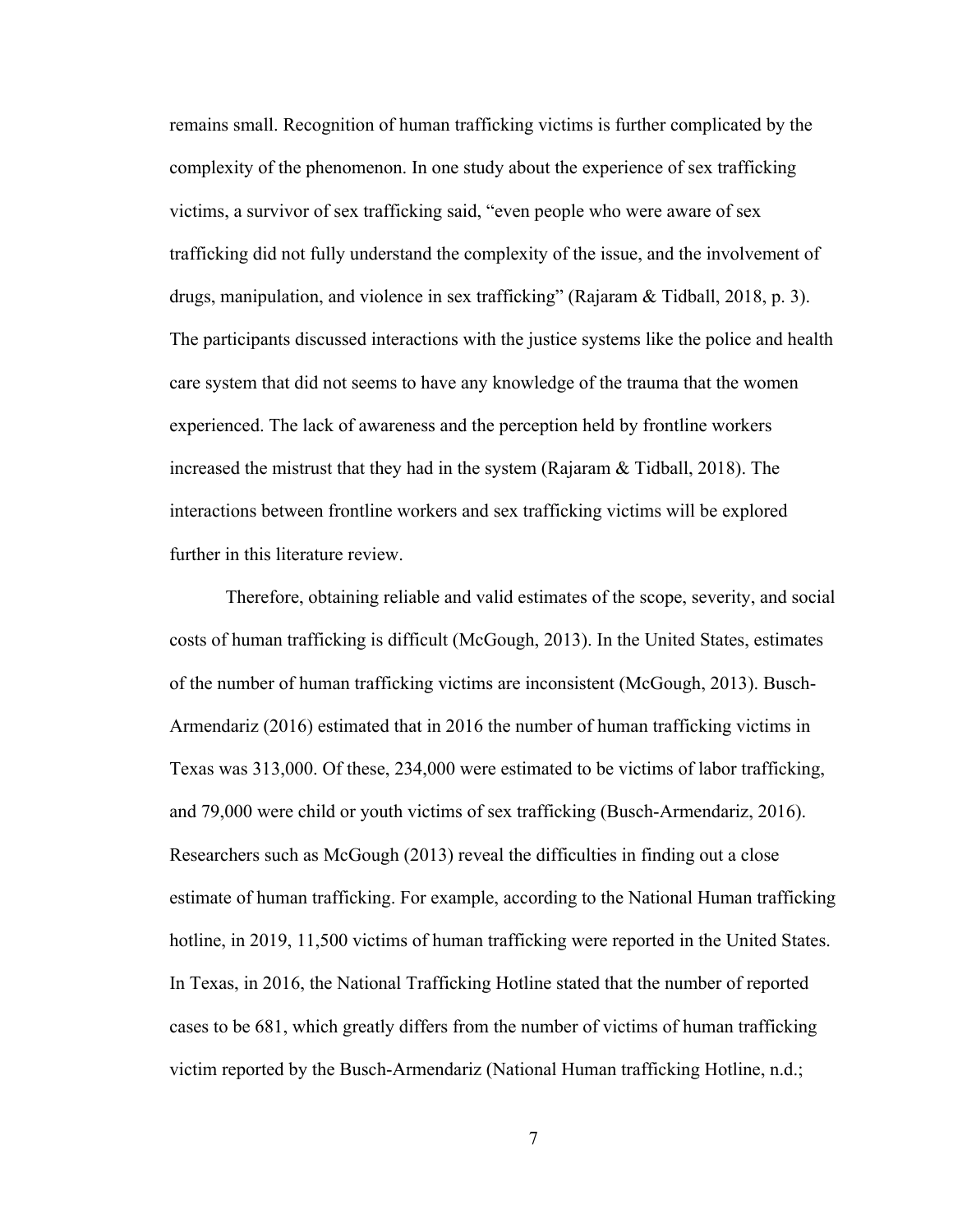Busch-Armendariz, 2016). In 2019, the National Human hotline reported 1,080 cases of human trafficking (National Human Trafficking Hotline, n.d.). According to the Human Trafficking Institutes, in 2020, there were 1,007 defendants in 579 active cases of human trafficking, with 1,499 victims of human trafficking (Ecker, 2021). This means that when it comes to the counting or getting an estimate on the number of human trafficking victims, there is currently no definitive number.

Aside from lack of widespread knowledge or acceptance of a definition of human trafficking, there are other reasons that likely account for differences in prevalence estimates of human trafficking. Considerable heterogeneity exists among demographic characteristics of and/or risk factors for becoming human trafficking victims (e.g., people who have experience sexual or physical abuse, runaway children, impoverished illegal immigrants, impoverished residents, etc.). In addition, a wide variety of human trafficking methods exist (e.g., familial, force, coercion, extortion, etc.), and some methods are much less obvious than others. Human trafficking takes numerous forms (e.g., domestic servitude, forced labor, forced prostitution, etc.). Perhaps one of the biggest obstacles to accurate identification of human trafficking victims is the degree of culpability that the public assigns to various subgroups of human trafficking victims.

## **Heterogeneity of Human Trafficking Victims**

There are different types of sex trafficking victims and there are many reasons why a person might become a trafficking victim. However, there are some indicators that show an increased risk of human trafficking for a certain population in the U.S. with certain experiences. The age of entry into human trafficking is usually between the ages of 12 and 14 (Hammond & McGlone, 2014). The most common indicators that a child or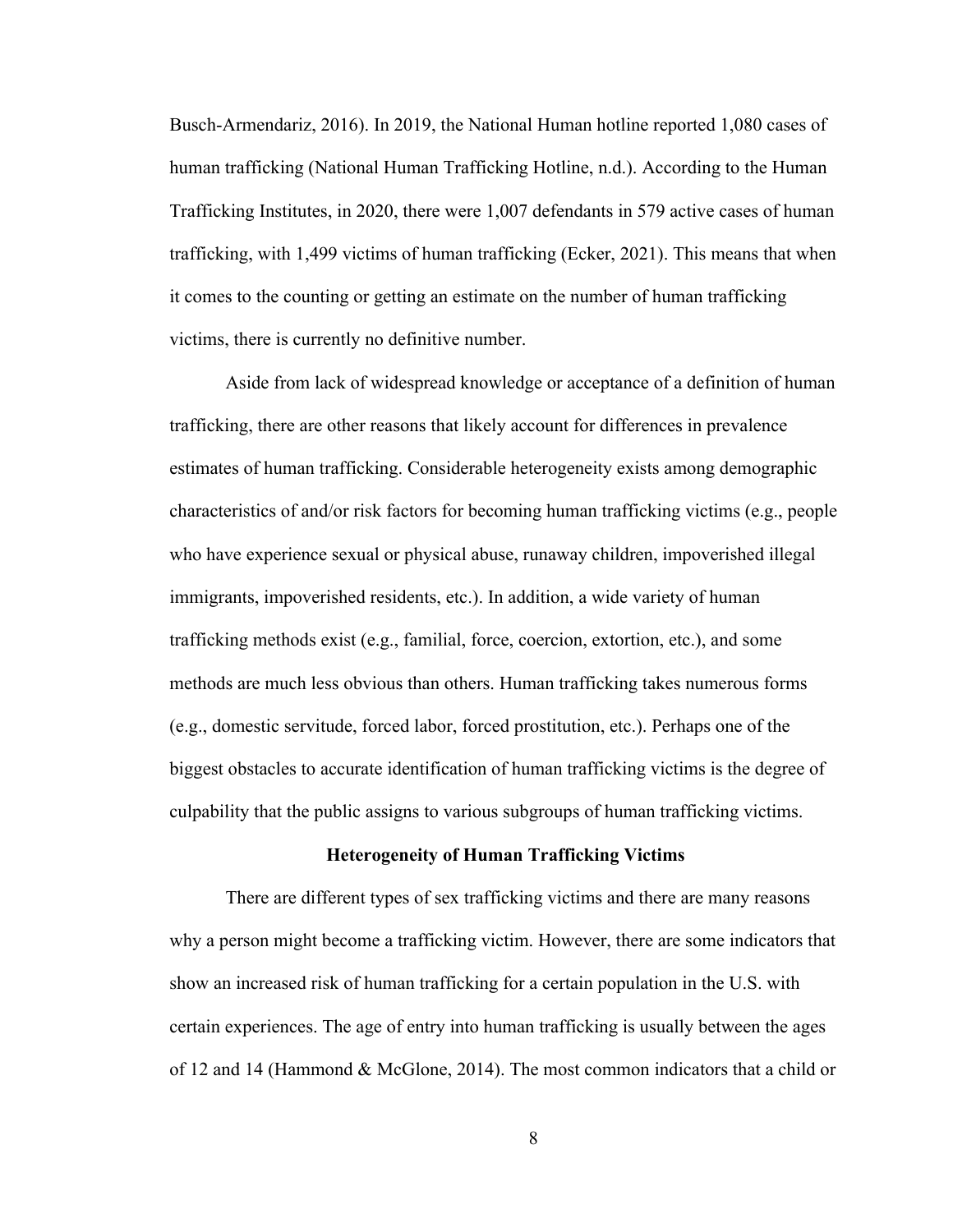adult is at risk of being trafficked for sex include family dysfunction; being sexually abused; problems at school; poverty; drug; and alcohol use; being in the foster care system; having friends or family members that are part of the sex industry; running away from home; and being homeless (Klatt et al., 2014). Although victims can vary across different socioeconomic backgrounds, a common trait is that they have experienced adverse childhood experiences (Hammond & McGlone, 2014).

#### **Categories and Methods of Sex Traffickers**

Many different demographic categories of traffickers exist (e.g., friends, family members, boyfriends, pimps, gorilla pimps, etc.). A trafficker can be anybody and is often somebody with whom the victim is well acquainted. Family members, such as a mother or siblings, can influence other family members to enter the sex industry in order to obtain money or drugs (Reed et al., 2019). When minors run from their home or leave a government-run facility, they become vulnerable to traffickers. According to studies, youth are frequently approached by other trafficked youth to be trafficked (Moore et al., 2020). In one study, 44% to 68% of youth were recruited to the sex industry by their friends (Moore et al., 2020). However, more research is needed to know the extent to which friends can play a role in the recruitment of other youth into the sex industry (Reed et al., 2019). In several studies of human traffickers, most of the traffickers were men (Cecchet & Thoburn, 2014; Moore et al., 2020). For example, in one study men made up to 72% of traffickers, while women made up of 20% and traffickers that included both men and women were an estimated 12% (Moore et al., 2020). In the case of family trafficking, women appeared to be the primary traffickers. However, more research is needed to know if this is a trend.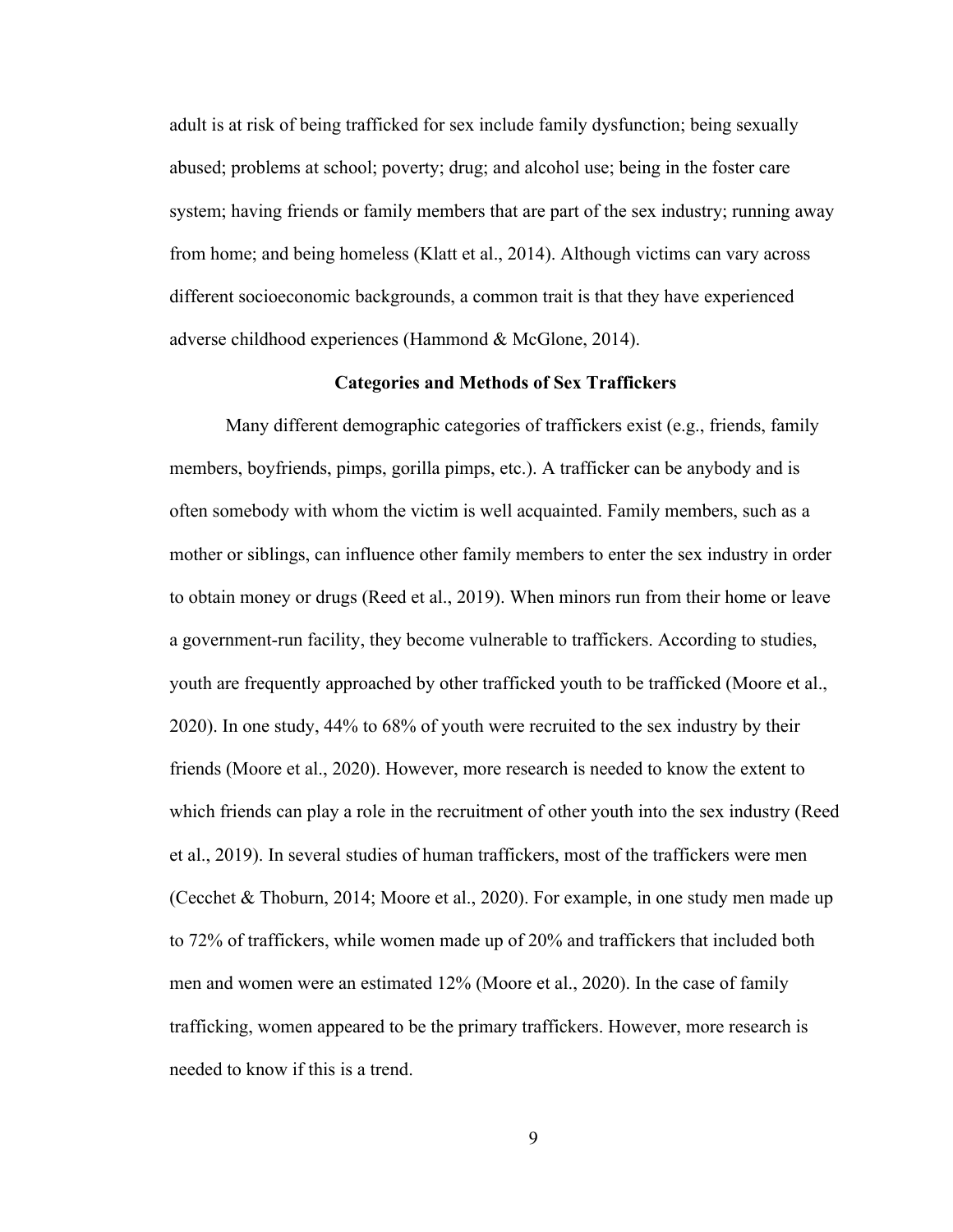## **Recruitment Process**

During the recruitment process, traffickers frequently isolate victims from their families. Participants are often recruited into the sex trafficking industry before the age of 18 (Cecchet & Thoburn, 2014). Traffickers often exploit the vulnerability and the needs of their child victims by appearing to be kind and loving. In one study, for example, participants came from families where their caregiver paid them little attention, or where they were sexually abused by a member of their family (Cecchet & Thoburn, 2014). One participant described how the trafficker appealed to her need for affection by buying her items such as clothing and jewelry (Cecchet & Thoburn, 2014).

Another common route of recruitment begins as a romantic relationship. Boyfriends, who become pimps, frequently use either coercion or violence to persuade the victim to engage in prostitution (Reed et al., 2019). Victims often endure severe beatings and/or psychological manipulation that ironically increase their willingness to engage in prostitution to try to please the "boyfriend pimp." According to Moore (2020), 16% of trafficking victims considered being in an intimate relationship with their trafficker, and 25% said their trafficker was their boyfriend (Moore et al., 2020). Although the pimps are aware that they are exploiting the victims, victims might still believe they are in a loving relationship.

# **Abuse and Trauma Bonding**

In a study by Lederer and Wetzel (2014), 95.1% of human trafficking victims experienced different forms of abuse. Of these, 81.6% were forced to have sex, 73.8% were punched, 68.9% were beaten, 68.0% were kicked, 66.0% were threatened with a weapon, and 54.4% were strangled. Both underage and adult victims are often forced to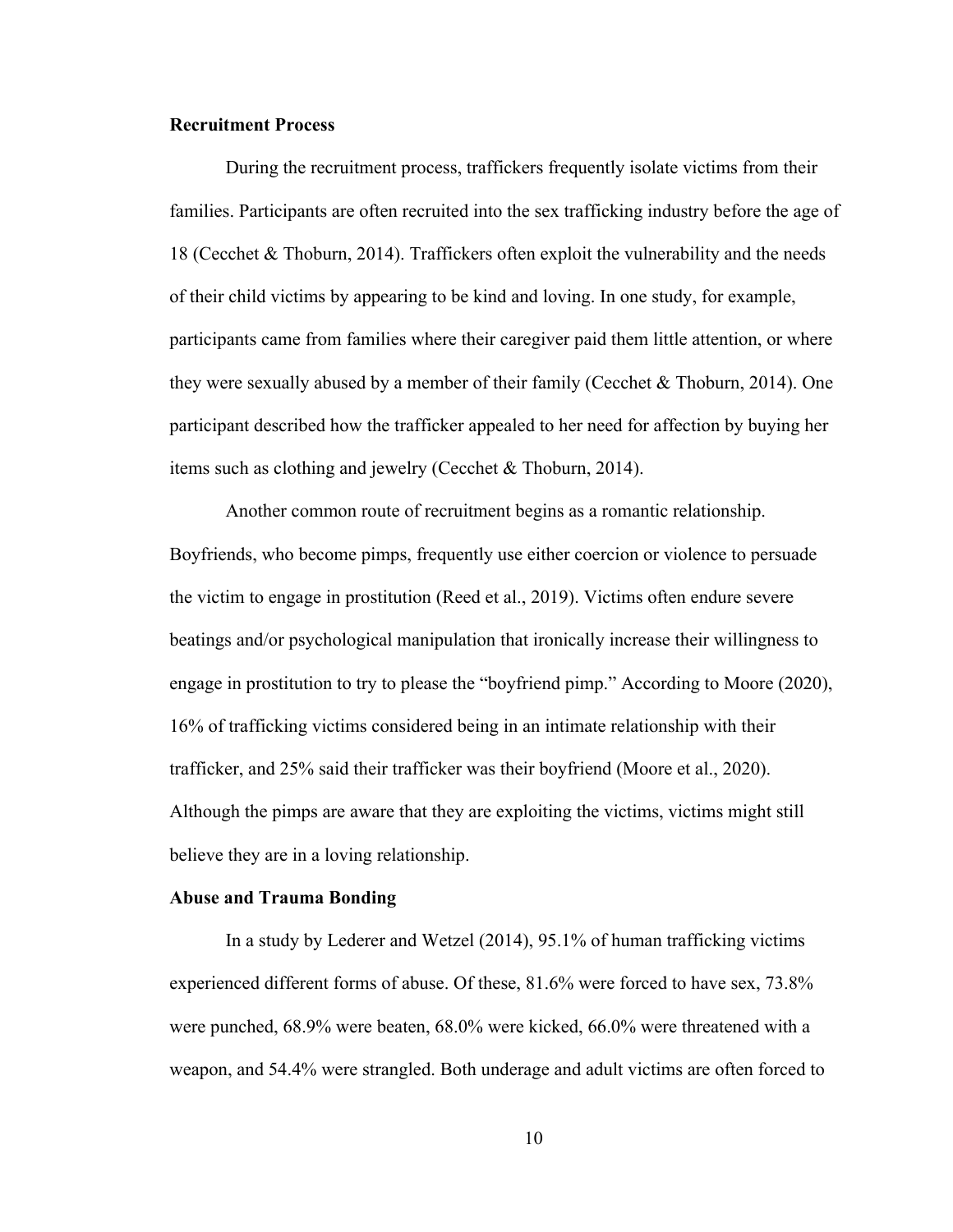have sexual intercourse with as many as 40 people per week (Roe-Sepowitz et al., 2014). In addition, victims of human trafficking are sometimes encouraged or forced to abuse psychoactive substances. In one study, 84.3% of participants indicated they had abused a substance (Lederer & Wetzel, 2014). In the study by Cecchet and Thoburn, participants discussed being injected with drugs by force (Cecchet & Thoburn, 2014).

Studies show that people who have been trafficked can develop what is known as a *trauma bond,* which is often referred to as *Stockholm syndrome*. *Trauma bonding* occurs when trafficked victims develop an emotional attachment to their abuser. The stages of trauma bonding include: "(a) perceived threat to one's physical and psychological survival at the hands of an abuser, (b) perceived kindness from the abuser to the victim, (c) isolation, and (d) inability to escape" (Casassa et al., 2021, p. 2). Trauma bonding creates a number of difficulties for assisting trauma victims. Ironically, the repeated physical, sexual, and psychological abuse experienced by the victim at the hands of the perpetrator seems to strengthen the attachment to the perpetrator. Rather than wanting to flee the abusive and exploitative relationship, the trauma-bonded victim will actually go to great lengths to please and protect the perpetrator. Out of this desire to please the perpetrator, the trauma-bonded trafficking victim willingly engages in prostitution (Reed et al., 2019).

## **Familial Sex Trafficking**

Although there are victims who are vulnerable to trafficking once they leave home, children can also be trafficked inside their homes. This is sometimes referred to as familial sex trafficking. In some studies, an estimated 12% of trafficked victims were trafficked by a family member (Sprang & Cole, 2018). However, such estimates are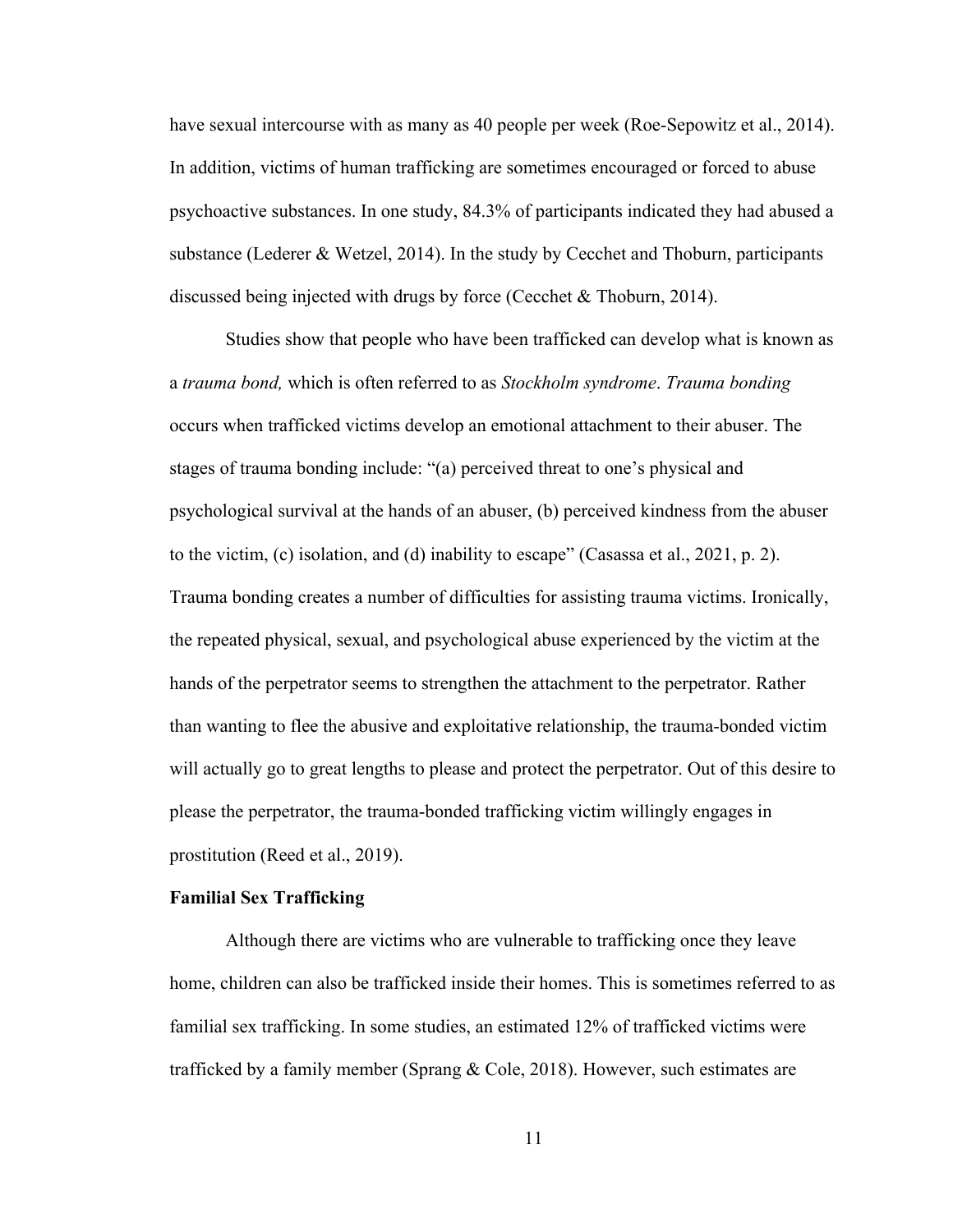likely inaccurate, as there is a lack of research into the number of victims that are trafficked by their family members (Sprang & Cole, 2018). According to Klatt et al (2014), one of the strongest indicators that a child is in danger of being trafficked is if one of their family members is involved in the sex trade (Klatt et al., 2014). In the case of familial sex trafficking, family members may exchange sex with their child for drugs, money, or a place to stay (Sprang & Cole, 2018). In their study of familial sex trafficking, Sprang and Cole (2018) found that mothers were most frequently the traffickers (64.5%). In 32.3% of their cases, the trafficker was the victims' fathers. Other family members (3.2%) accounted for the remainder of traffickers. Because familial sex trafficking involves serious and repeated violations of safety and trust by primary caretakers, the psychological toll this takes on victims can be immense. Complex posttraumatic stress due to repeated exposure to psychosocial trauma in childhood is associated with multiple severe impairments across multiple affective and interpersonal domains. (Sprang & Cole, 2018).

#### **Trafficking, Adult Prostitution and Associated Difficulties**

It becomes more difficult for both law enforcement and victims to prove a trafficking charge when the person who is exploited turns 18 and is legally an adult. Siegfriedt (2016) argues that when a child victim of human trafficking turns 18, they move from being a *victim* of a crime to being a *perpetrator* (Siegfriedt, 2016). Laws and social values pertaining to culpability make transitioning into a legal and socially acceptable lifestyle very difficult for adult sex-trafficking victims (Siegfriedt, 2016). A common assumption is that the adult victim of human trafficking willingly chose that lifestyle. Therefore, public compassion for adult victims of sex trafficking is lacking,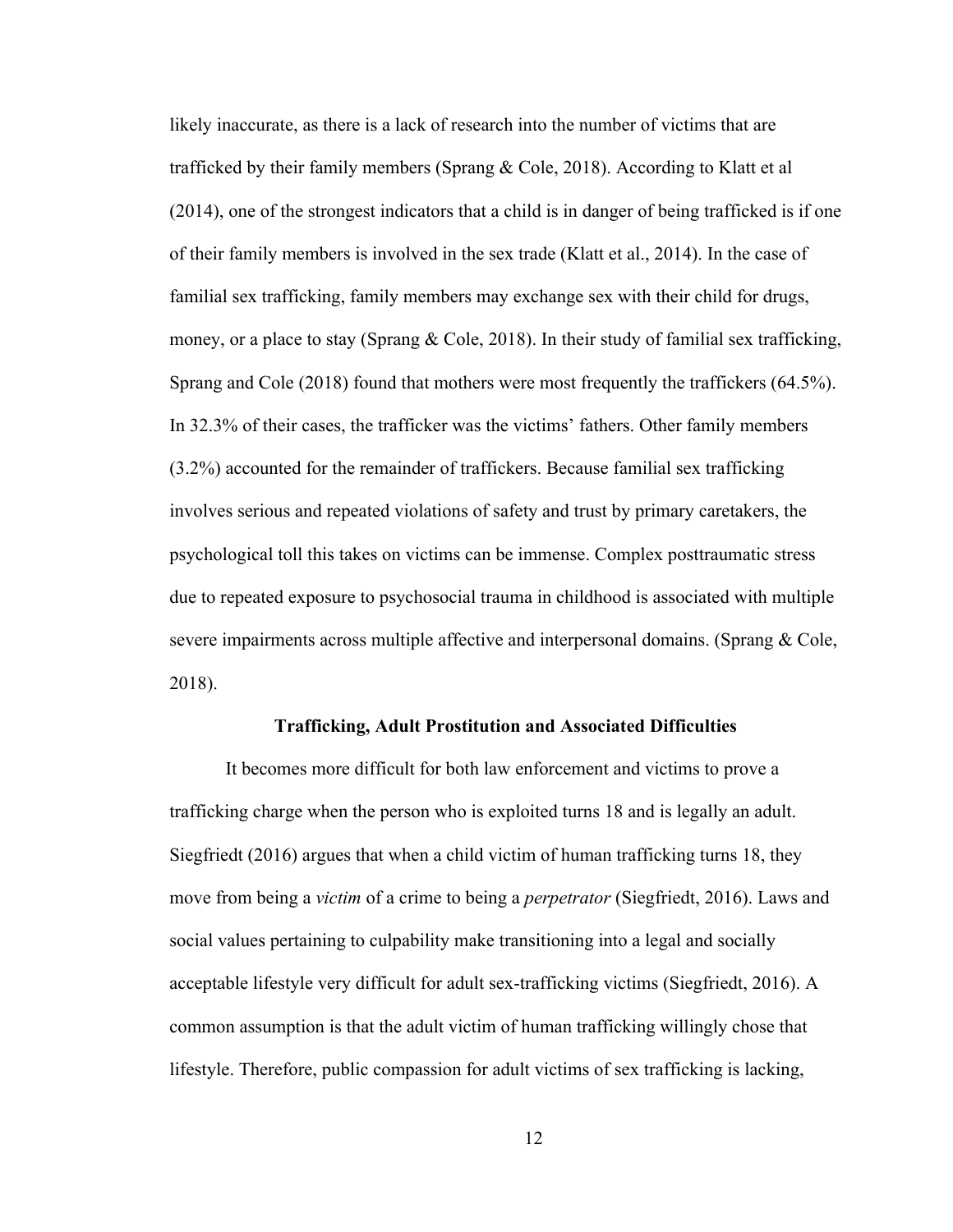regardless of whether the victim was forced into the industry as a child. This lack of public compassion results in criminalization of prostitution.

In the United States, prostitution is illegal in most states. Therefore, rather than being given assistance, sex-trafficking victims are frequently arrested for prostitution. To build a legal defense of sexual trafficking, the defendant must prove fraud, force, or coercion. Convincing prosecutors, judges, or juries that engagement in prostitution was a result of fraud, force, or coercion can be very difficult because it requires the defendant's own testimony. Unfortunately for victims of fraud, force, or coercion, the defendant's testimony, without substantive evidence to back up that testimony, carries very little weight in criminal courts. A large number of sex-trafficking victims have criminal records of prostitution. Public availability of criminal records of sex-related crimes can make obtaining mainstream employment and housing very difficult (Siegfriedt, 2016). Obviously, the inability to obtain mainstream, socially acceptable employment creates a barrier that forces many sex-trafficking victims to retain a lifestyle of abusive relationships, prostitution, and other associated lifestyle variables.

#### **Child Welfare System and Human Trafficking**

According to a variety of sources, many sex trafficking victims in the United States were in the child welfare system with some victims being in foster care at some point in time. For example, in a study by Rajaram and Tidbal (2018), the number of participants who were trafficked and were once in the foster care system was 54.6% (Rajaram & Tidball, 2018). In addition, other studies about human trafficking victims and survivors show that as many as 86% of the participants were at some point in time involved with the child welfare system (Olender, 2018). If a child has been sexually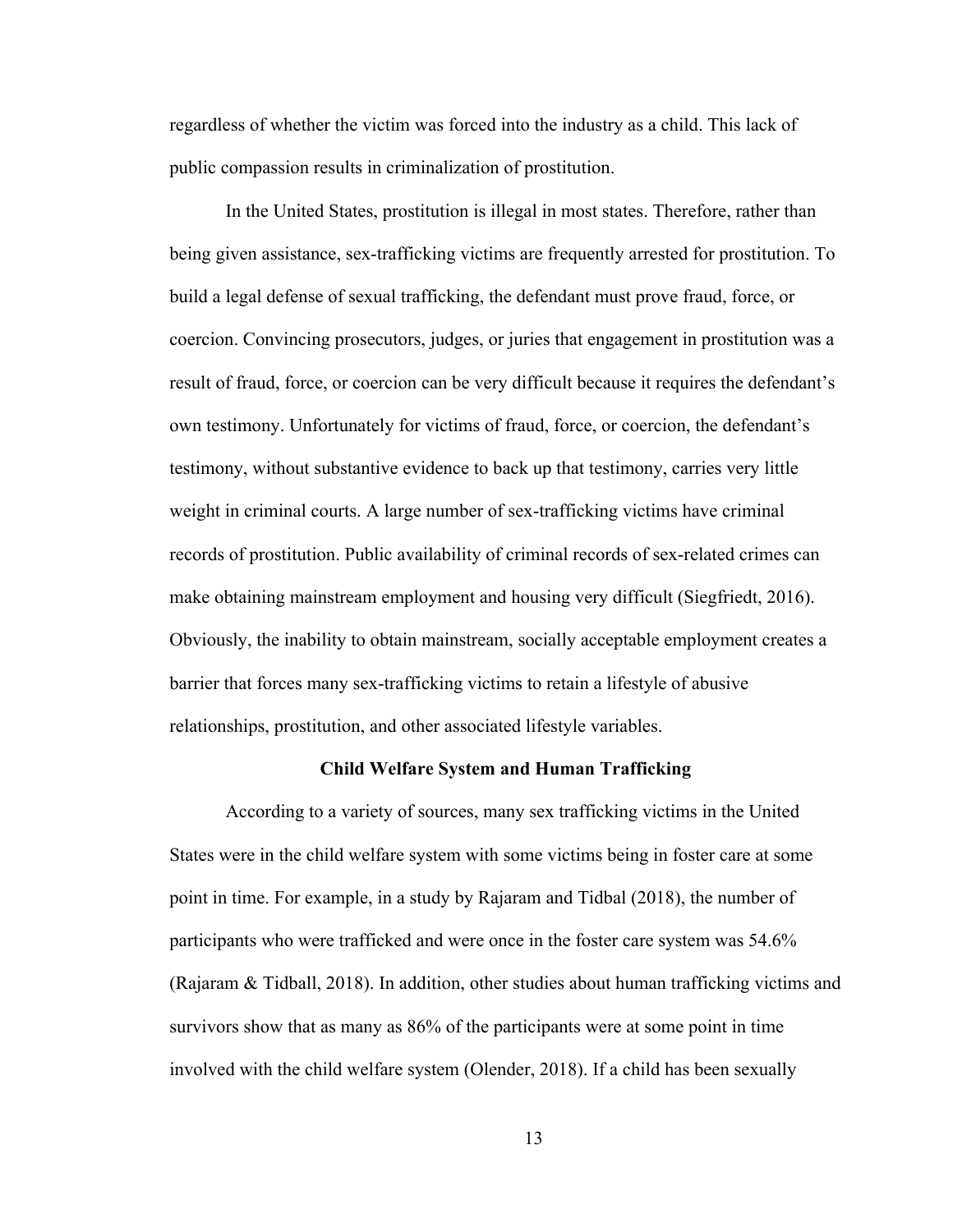abused in the past and is in the welfare system, they are at great risk of being sex trafficked (Latzman et al., 2019).

Another reason that youth become at risk for being trafficked is running away from foster care placements. A government report to congress used the terms "push" and "pull" factors to describe why youth might run away from foster care (Child Welfare System Response to Sex Trafficking of Children, n.d.). In the report, "pull factors" described things that might cause youth to "run to something" while "push factors" included variables that would cause youth to "run from something" (Child Welfare System Response to Sex Trafficking of Children, n.d.). Common push factors include loneliness, neglect, physical abuse, or sexual abuse while placed with foster parents or while residing in a children's home. Pull factors include a desire to be close to friends, family, romantic partners, drugs, sex, etc. (Child Welfare System Response to Sex Trafficking of Children, n.d.). While a youth is a "runaway" there is an increased risk of being a trafficked or being exploited. Some youth may exchange sex for food or shelter (Latzman et al., 2019).

Estimating the number of runaway youths who are running from the foster care system is difficult because different agencies define the term "runaway" differently. Some agencies count a youth as missing if they leave where they have been placed without consent while other agencies count a youth as a runaway if they leave their placement without consent for more than 24 hours (Child Welfare System Response to Sex Trafficking of Children, n.d.). For example, in one study 46% of surveyed youth said that they had run from at least one foster care setting (Child Welfare System Response to Sex Trafficking of Children, n.d.). In contrast, the 2015 Adoption and Foster Care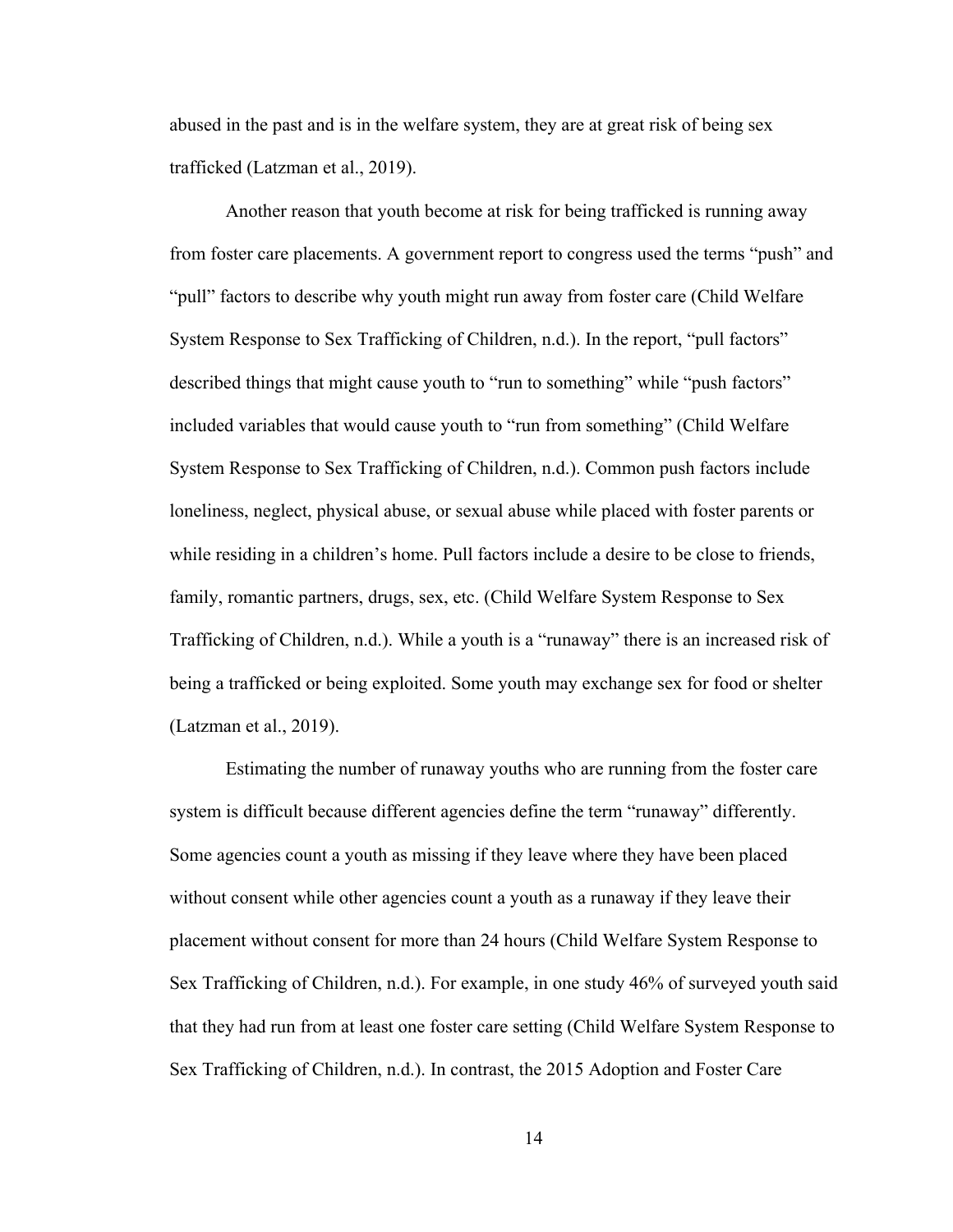Analysis and Reporting System (AFCARS) report stated that only 1.2% of foster care youth had run away (Child Welfare System Response to Sex Trafficking of Children, n.d.). One explanation for variation in estimates has to do with the timeframe in which the runaway event occurred. AFCARS, for example, reports the number of youths who runaway at least once within the current year. Therefore, AFCARS reports annual, not lifetime, prevalence. Even so, the inconsistency in operational definitions of what constitutes a *runaway* makes it difficult to precisely assess the number of youths who are in danger of being exploited.

Many youths who are in the child welfare system tend to have limited parent supervision and limited school attendance (Pate et al., 2021). In addition, they have an unstable living situation and may have experienced abuse and neglect (Pate et al., 2021). They may also experience substance abuse problems (Pate et al., 2021). Furthermore, youth who are in the child welfare system are at risk of being trafficked before they enter, during, and after they leave the system (Pate et al., 2021).

Although the number of runaway youths is difficult to assess, there are still some important things that researchers have highlighted. However, over the years, both the juvenile system and the child welfare system have developed assessments and screening to better detect children who are at risk of being trafficked or are being trafficked (Pate et al., 2021). To limit human trafficking, more data is needed to understand how the perception of human trafficking affects how different agencies respond to human trafficking victims.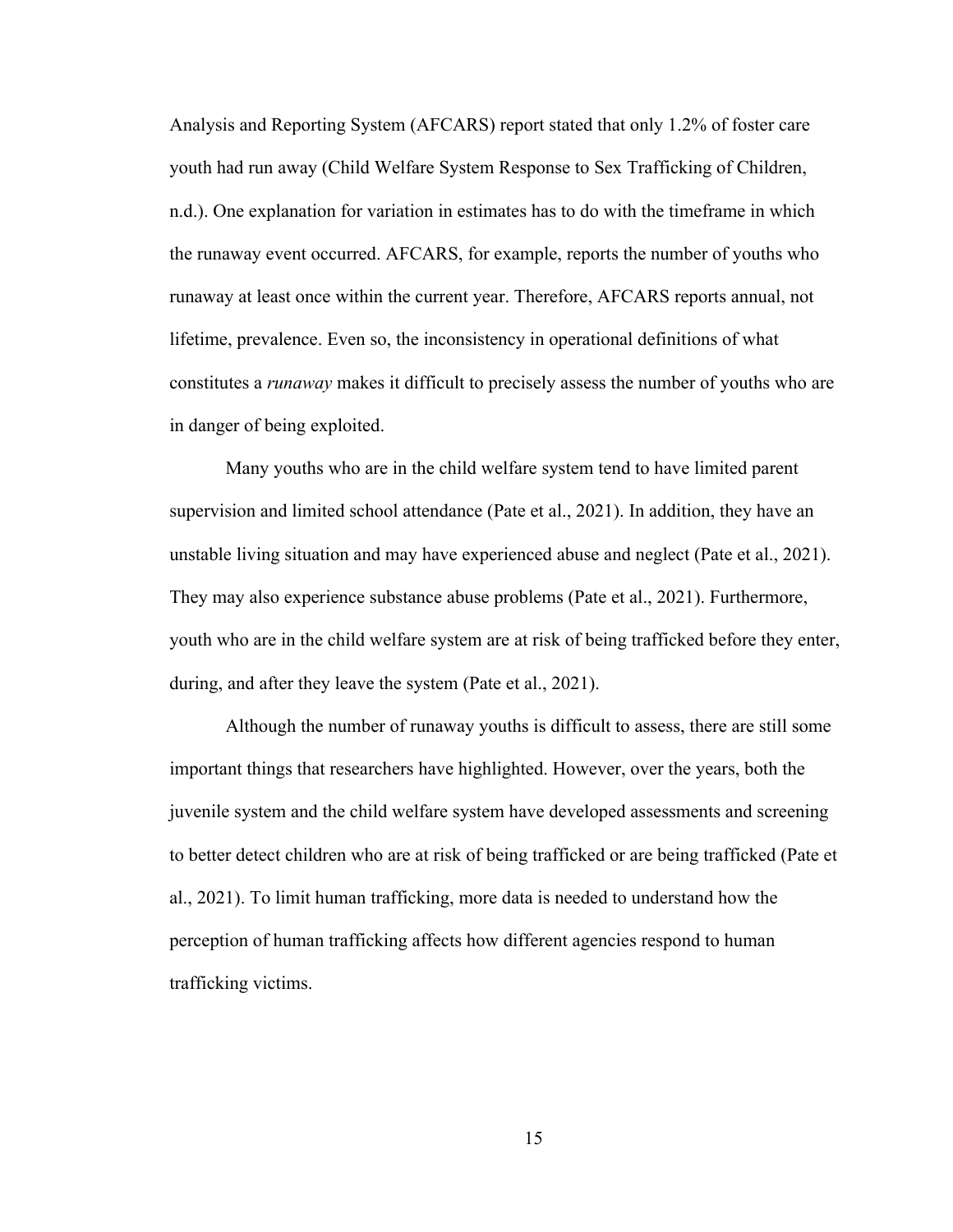#### **Human Trafficking in Schools**

As stated earlier, the average age of entry into the trafficking industry is between the ages of 12 and 14. Although many trafficking victims attend schools, they are not regularly recognized as trafficking victims by school officials. Likely, the failure to recognize human trafficking victims in schools is due to a lack of understanding and awareness of the problem. Albert (2021), for example, reported that teachers are not trained to detect human trafficking victims. Doiron et al. (2021) noted that the school nurse can play an important role that in detecting victims of human trafficking. However, school nurses also lack adequate awareness of the risk factors, signs, and symptoms of victimization. Such signs often include being hypersexual, being absent from classes, having a mental illness, and/or experiencing homelessness and violence (Fraley & Aronowitz, 2021). In many cases, school nurses and staff were unaware of what was happening with their students. One survivor noted that they often visited the nurse's office presenting the same symptoms with the hope that the nurse would enquire further about what was happening (Fraley & Aronowitz, 2021). However, the nurse did not ask about the student's home situation and failed to identify the student as a victim of human trafficking.

Public schools also serve as a supply warehouse for perpetrators. According to Lemke, 11% of pimps "were found to recruit victims in public schools" (2018, p. 3). According to Fedina et al. (2019), peer influences can play a role in the recruitment of youth into sex trafficking. Additionally, roughly 41% of victims had a friend who was involved in selling sex before they did. However, the study did not indicate if these friends were from school (Fedina et al., 2019). More research is needed to further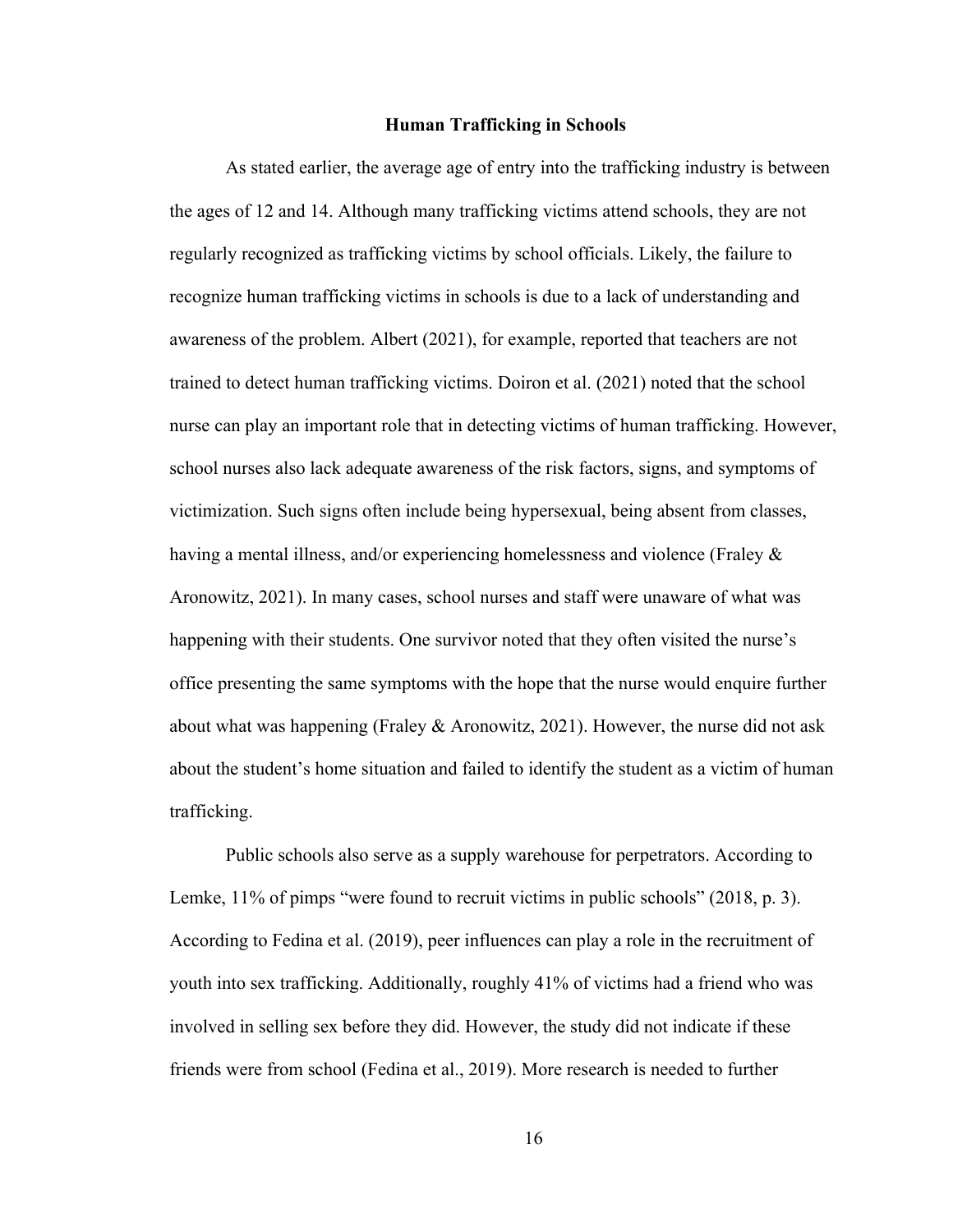understand the role that peers play in the recruitment of children into sex trafficking (Fedina et al., 2019).

#### **The Juvenile Justice System and Human Trafficking**

The juvenile system plays an essential role in identifying and helping victims of human trafficking. Trafficked youth can end up in the justice system for a variety of reasons, such as running away, not going to school, and other behaviors. One of the most notable studies about victims of human trafficking in the juvenile justice system was done by Anderson et al. (2016). In their study, they found that practitioners that worked in the juvenile court system viewed people who had been trafficked as both prostitute and victim. Juvenile court practitioners saw victims as victims when they were under the age of 16 or did not look like adults. However, older teenagers were not seen as victims. According to Anderson et al. (2016), when a victim of human trafficking is not treated as a victim, it could lead to a lack of care and services that could help the vulnerable youth. Their delinquent behavior was highlighted more. In their study, juvenile victims were place either placed on probation or in different types of residential facilities. The goal of using the residential placements appears to be focused on keeping the victims of human trafficking away from "bad people" rather than to address some of the trauma that human trafficking victims faced. One the reasons for this appears to be lack of funding of services that were trauma informed. According to a juvenile coalition in New York, twothirds of victims of human trafficking experience mental health disorders such as PTSD.

# **Changes in Perception of Human Trafficking in The Law**

Laws that attempted to reduce the exploitation of women and children can be traced back to 1910. In 1910, a federal law criminalized the movement of women across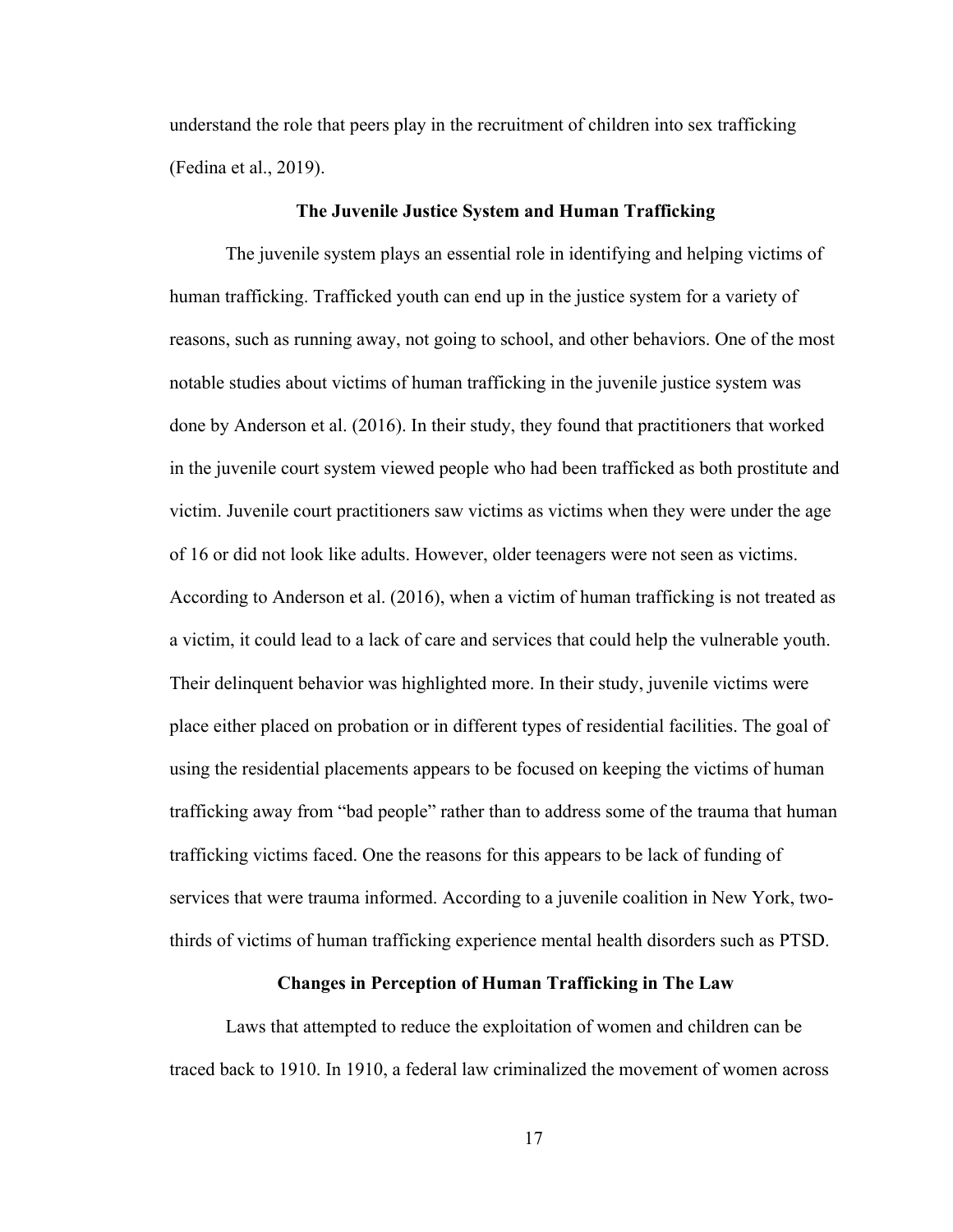state lines for "prostitution, debauchery or any other immoral purposes" (Farrell & Cronin, 2015, p. 2). This law gave birth to a new era of regulations that passed across different states in the country that criminalized the selling of sex. One of the reasons that states passed laws to limit prostitution was "to maintain public order, prevent the spread of sexually transmitted disease, and protect women from exploitation" (Farrell & Cronin, 2015, p. 2).

However, by the 1960s and 70s, values shifted from believing women needed protection from exploitation to reducing the visibility of prostitution (Farrell & Cronin, 2015). However, the continual arrests of people who engaged in selling sex did not stop the problem; it was just limited to a certain community or an area in a city. In the 1990s, people's perceptions shifted, and advocacy groups asked lawmakers to pass laws that protected and helped, especially for children who were forced into selling sex. This resulted in the "Victims of Trafficking and Violence Protection Act being passed in 2000 (Farrell & Cronin, 2015, p. 3). Farrell and Cronin (2015) argue that one of the goals of advocacy groups was to change how people who engage in prostitution are perceived from being criminals to being victims (Farrell & Cronin, 2015). However, despite the passing of the TVPA, laws against prostitution still exist. This means that it falls into the hands of law enforcement and district attorneys to determine if a person who engages in selling sex is engaging in the act out of their volition or if they are engaging in it because someone has used force, fraud, or coercion against them.

## **Difficulties Prosecuting Human Trafficking Cases**

When it comes to the prosecution of human trafficking laws there are difficulties. According to Farrell, Owens, and McDevitt (2014), only 17% of trafficking suspects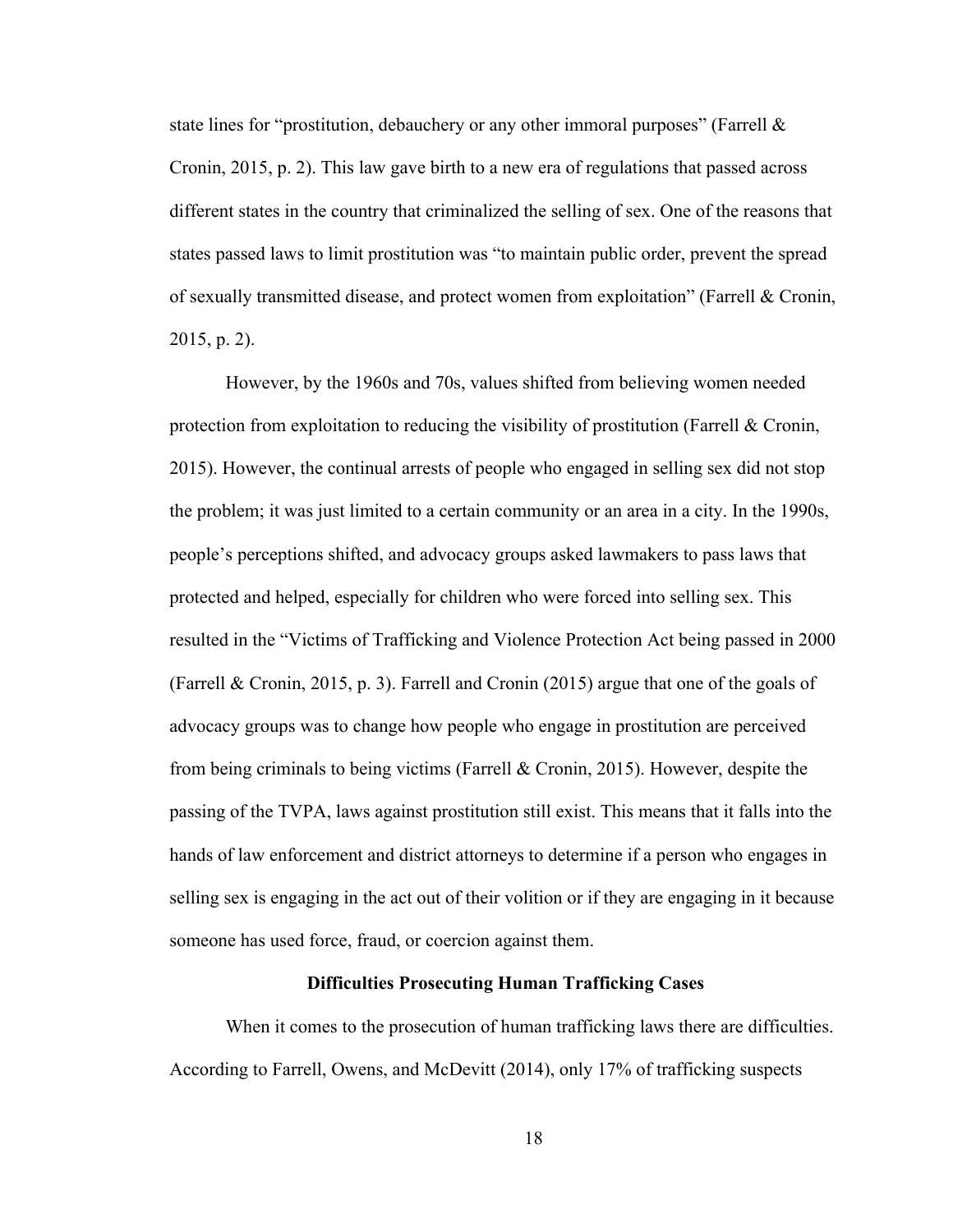were charged in states cases, and 19% were charged in federal cases (Farrell et al., 2014). Even though some states had more comprehensive human trafficking laws, prosecutors did not use those laws. One of the main reasons that prosecutors gave in the study was that the human trafficking laws were new and untested (Farrell et al., 2014). Unsure of whether they would win these cases, prosecutors tended to prefer tested laws that existed before the enactment of human trafficking laws. However, when they had more witnesses and compelling evidence, prosecutors were more likely to file human trafficking charges than when they did not (Farrell et al., 2014).

Another reason prosecutors are reluctant to file charges is due to a Supreme Court ruling, in the case of *Crawford vs. Washington,* that victims can be cross-examined in cases of domestic violence. Many victims of human trafficking are reluctant to testify, and when they do not testify, prosecutors are reluctant to press charges (Farrell et al., 2014). Another difficulty that prosecutors have in prosecuting human trafficking cases is the perception that judges and jury have concerning human trafficking victims (Farrell et al., 2014). Some juries or judges still hold the view that, unless trafficking victims are held in chains, they are willing participants (Farrell et al., 2014). Further complicating matters is the fact that many human trafficking victims have criminal records, and prosecutors find it difficult to prosecute traffickers when the victims have committed a crime. Many victims of human trafficking may have abused drugs while being trafficked (Farrell et al., 2014).

As stated earlier, one of the difficulties in predicting or even estimating the number of trafficking victims in the United States is the lack of police and prosecutors labeling an incident as human trafficking. Over the years, there has been an improvement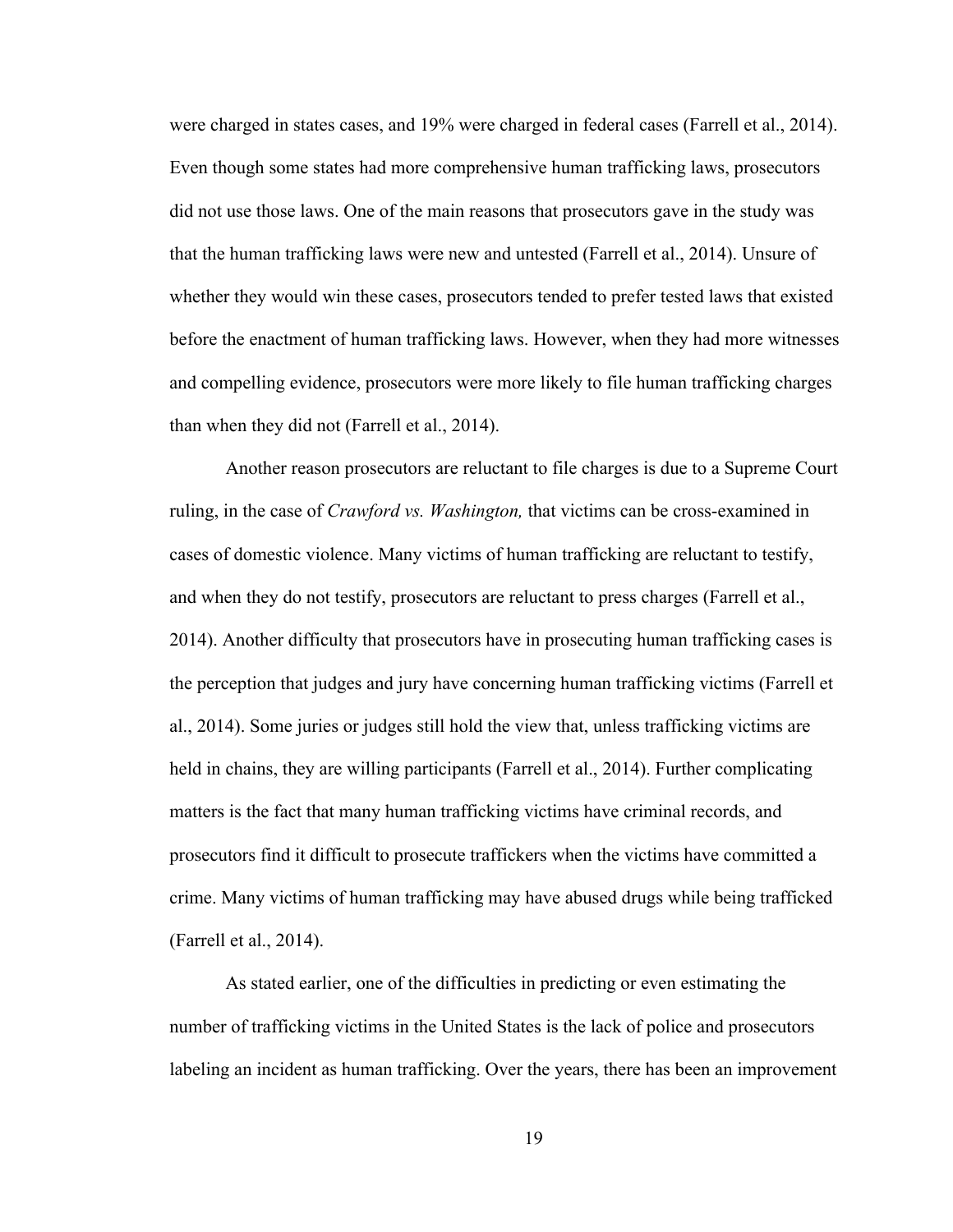in how police are treating victims of human trafficking. However, the perception that police hold towards human trafficking victims still needs to be addressed.

In a study by Farrell and Pfeffer (2014) that examined how law enforcement policed human trafficking, a police supervisor said that they focused on helping children who had been exploited rather than on adults (Farrell & Pfeffer, 2014). One of the reasons police exert more effort into policing traffickers of minors is because fraud, force and coercion do not need to be proven when the victim is a minor (Farrell & Pfeffer, 2014). In addition, minors are more likely viewed as vulnerable; therefore, minors garner most of the public support (Farrell & Pfeffer, 2014). Therefore, a lot of resources are invested in investigators that specialize in detecting and helping commercially exploited youth.

One of the reasons police do not devote sufficient resources to investigating human trafficking is because most citizens do not believe human trafficking is a priority (Farrell and & Pfeffer, 2014). If organizations can increase the awareness of human trafficking to the public, it might impact police response and resources on this issue.

One of the things that Farrell and Pfeffer (2014) noted in their study is that victims, even when they are arrested for prostitution, would not say that they are being trafficked. This can be because of the trauma bond attachment that might develop between a trafficker and a trafficked victim.

Farrell and Pfeffer (2014) also revealed that one of the ways that law enforcement discovered instances of human trafficking was through tips (Farrell & Pfeffer, 2014). When it comes to the detection of human trafficking victims, the study noted that although some police officers, such as detectives, received training for human trafficking,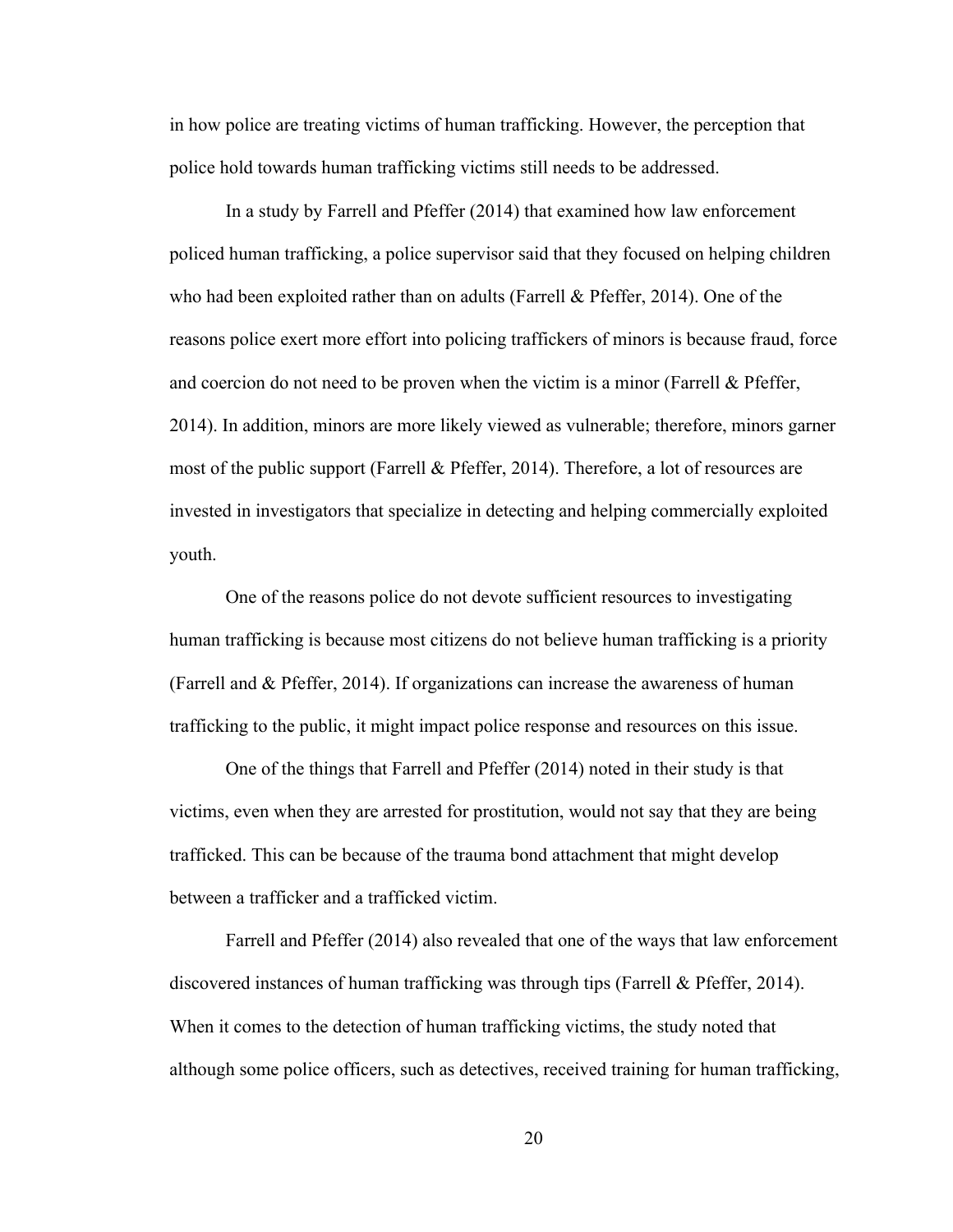other police officers, like patrol officers, did not. The study also notes that polices department involved in the study did not have both an "investigative culture and institutional structure" to adequately detect signs of human trafficking (Farrell & Pfeffer, 2014). According to Wilson and Dalton (2008), some trafficking victims have at some point contacted with law enforcement while being trafficked; however, law enforcement agencies failed to detect the victims being trafficked in 11 out of 12 of the cases (Wilson & Dalton, 2008). In some cases in their study, victims of sex trafficking were charged with prostitution and were to the juvenile justice system (Wilson & Dalton, 2008). In those cases, police did not recognize the victims as sex trafficking victims. What determines how law enforcement responds to instances of human trafficking has to do with their relationship with federal agencies that tend to be more equipped with fighting human trafficking. In the study conducted by (Wilson & Dalton, 2008), the police department did not make a lot of effort to find runaway youth. As stated earlier, when youth run away, they can quickly be approached by a trafficker. In a study done by Northeastern University, 3,000 police agencies were interviewed regarding law enforcements' perception of human trafficking, how often law enforcement investigates human trafficking cases, what happens during those cases, and what the prosecution of those cases was. One of the notable findings of this study is that the larger a community is, the more likely they are to perceive human trafficking as a problem. In addition, how prepared a law enforcement agency is to prosecute or to bring charges about human trafficking will affect if they prosecute any cases of human trafficking. In their study, they state that only 18% of agencies in the local, country, or in-state had the training necessary to with human trafficking. One thing noted in this study is that 92% of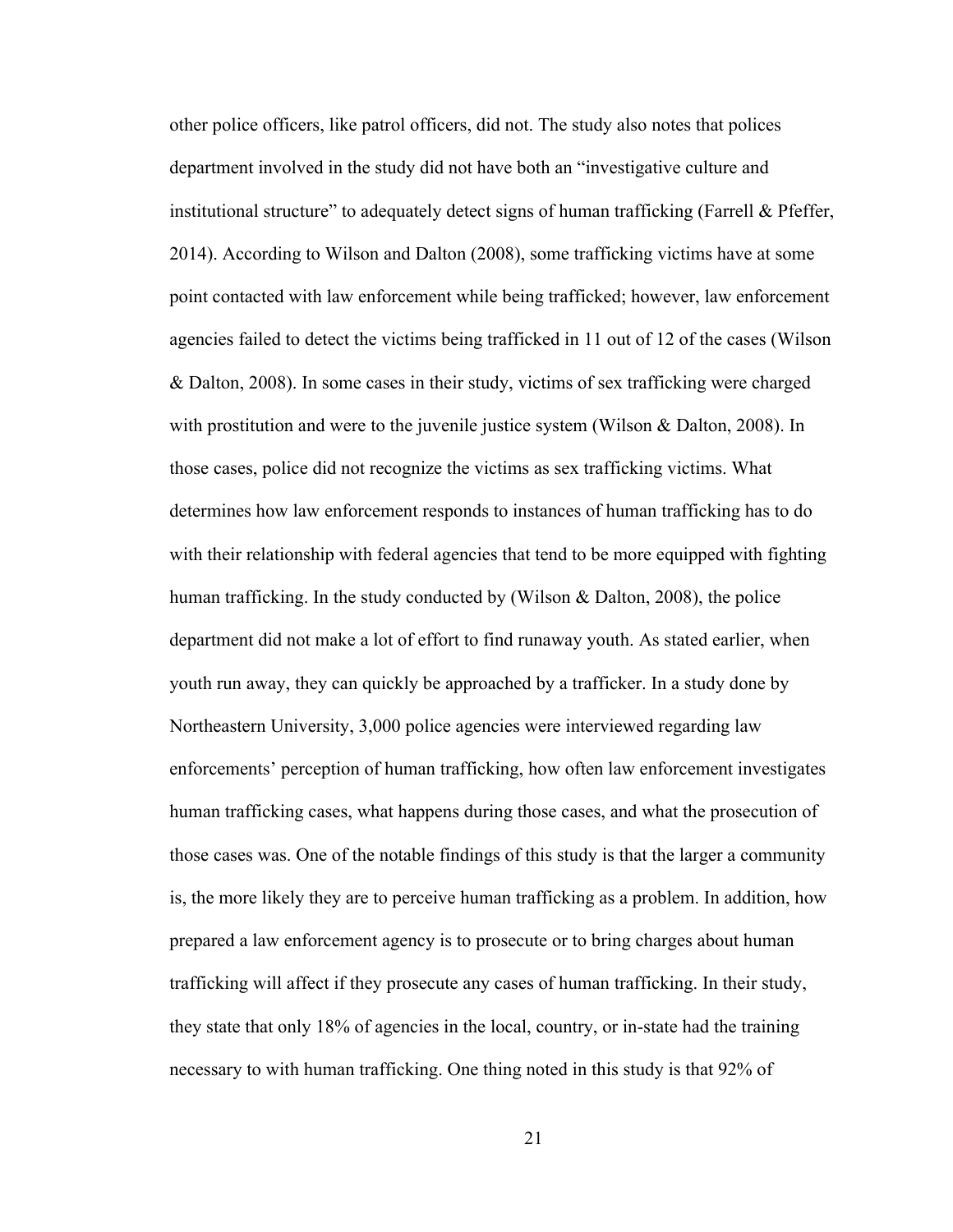trafficking cases were was linked to other crimes being committed, like drugs (Farrell et al., 2008). The study showed that when the federal government set up interagency groups and training on human trafficking, more arrest and investigate were made. Furthermore, their perception of seeing human trafficking as a problem in their community increased (Farrell et al., 2008). To improve law enforcement response to human trafficking, the study highlighted some areas of improvements, including: trying to understand the current level of human trafficking in the community, seeking to improve protocols, police talking with victims of human trafficking, understanding the complexity of human trafficking, having a victim-centered approach to dealing with issues of the crime, and working with other law enforcement (Farrell et al., 2008).

#### **Hospital and Healthcare Professionals**

Although law enforcement is essential in the process of helping victims of human trafficking, other institutions such as healthcare and schools, play an essential role in detecting signs of human trafficking. When detecting and finding signs that a person is being trafficked, healthcare workers play a crucial role. Many healthcare workers interact with people who are being trafficked because often they may come into the hospital for treatment for things like sexually transmitted infection (STIs) or for physical violence. According to a study by Lederer and Wetzel (2014) human trafficking victims in the study encountered healthcare professionals (Lederer & Wetzel, 2014). In their study, they found that 87.8% of victims encountered a healthcare provider, 64.3% of participants had been to an emergency room, 57.1% had visited a clinic, and 21.4% had been to an urgent care facility. In a qualitative study by Long and Dowdell (2018), nurses' perception of human trafficking was similar to what was seen in the media rather than what is in the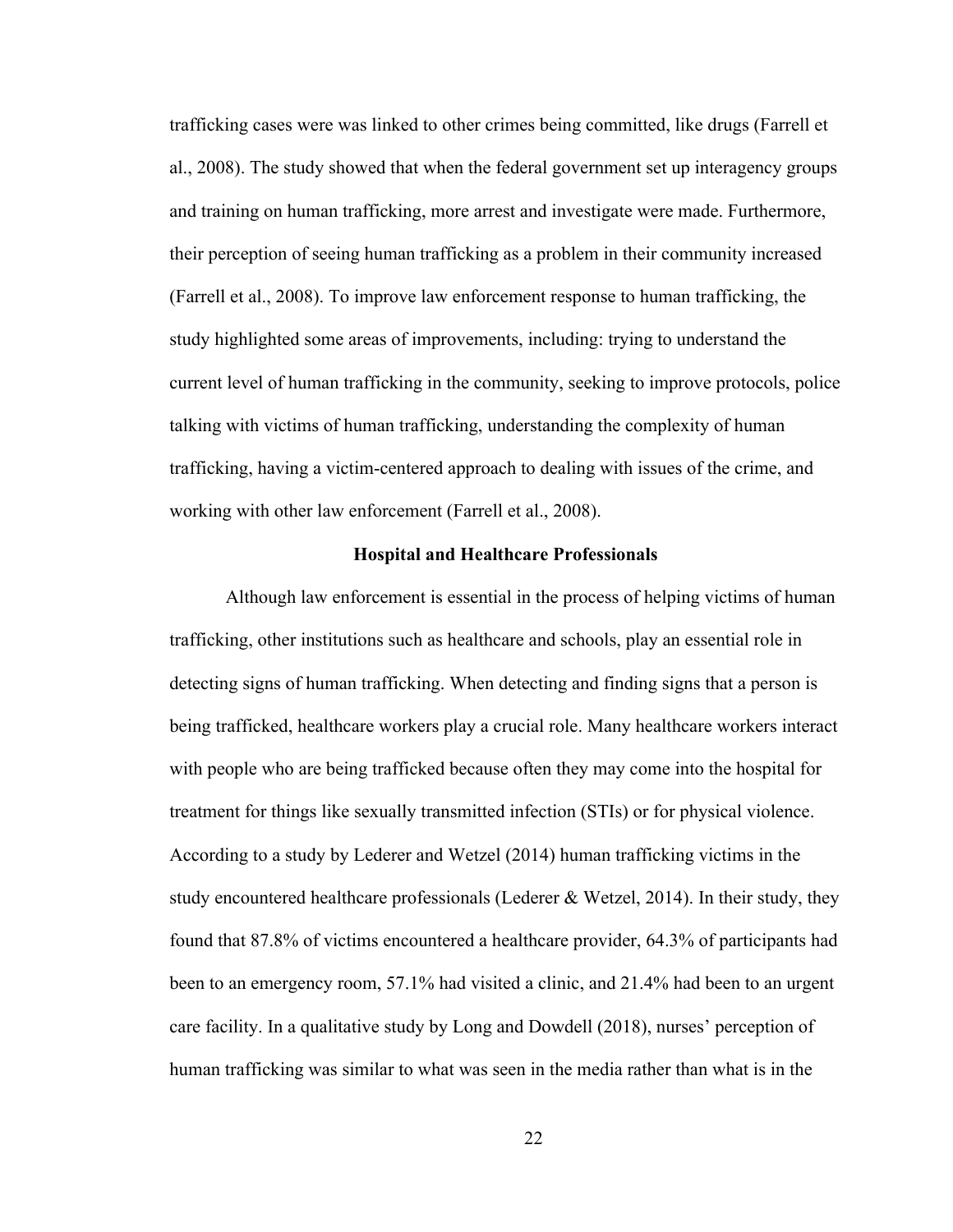literature. In addition, nurses were not offered training and did not have protocols to detect victims of human trafficking. The main perception of human trafficking was that human trafficking victims were "young, female, and foreign-born" (Long & Dowdell, 2018, p.4). In a study by Baldwin and colleagues (2011) trafficking victims described their interaction with healthcare workers (Baldwin et al., 2011). In the study, both victims of labor trafficking and sex trafficking were taken to a healthcare setting. In the study responses, the survivors said that they were accompanied by their trafficker, who, at times, spoke for them. The survivors in the study also talked about lying to healthcare professional about what was going on with them. Survivors in the study said that they felt a sense of both "hopelessness and helplessness" about what they experienced (Baldwin et al., 2011, p.9). The study had 12 participants, but none of the participants were identified by healthcare workers as victims of human trafficking. Survivors were helped by police through other people and entities that discovered their situation. In a qualitative study by Beck, Lineer, Melzer-Lange, Simpson, Nugent, and Rabbitt (2015) looking at people who worked in a healthcare setting, more than half of nurses, social workers, etc., failed to detect a sex trafficking victim (Beck et al., 2015). However, in the study, healthcare workers who were trained to detect signs of sex trafficking were able to detect it better than those who were not trained. Some states, like Texas, require nurses and healthcare professionals to be trained in detecting human trafficking. In a study about detecting human trafficking in emergency rooms in Texas, only 40.7% screened people for human trafficking, and 37% screened children for human trafficking undetected (Dols et al., 2019). The lack of screening for human trafficking could mean that a lot of children and adults go undetected (Dols et al., 2019).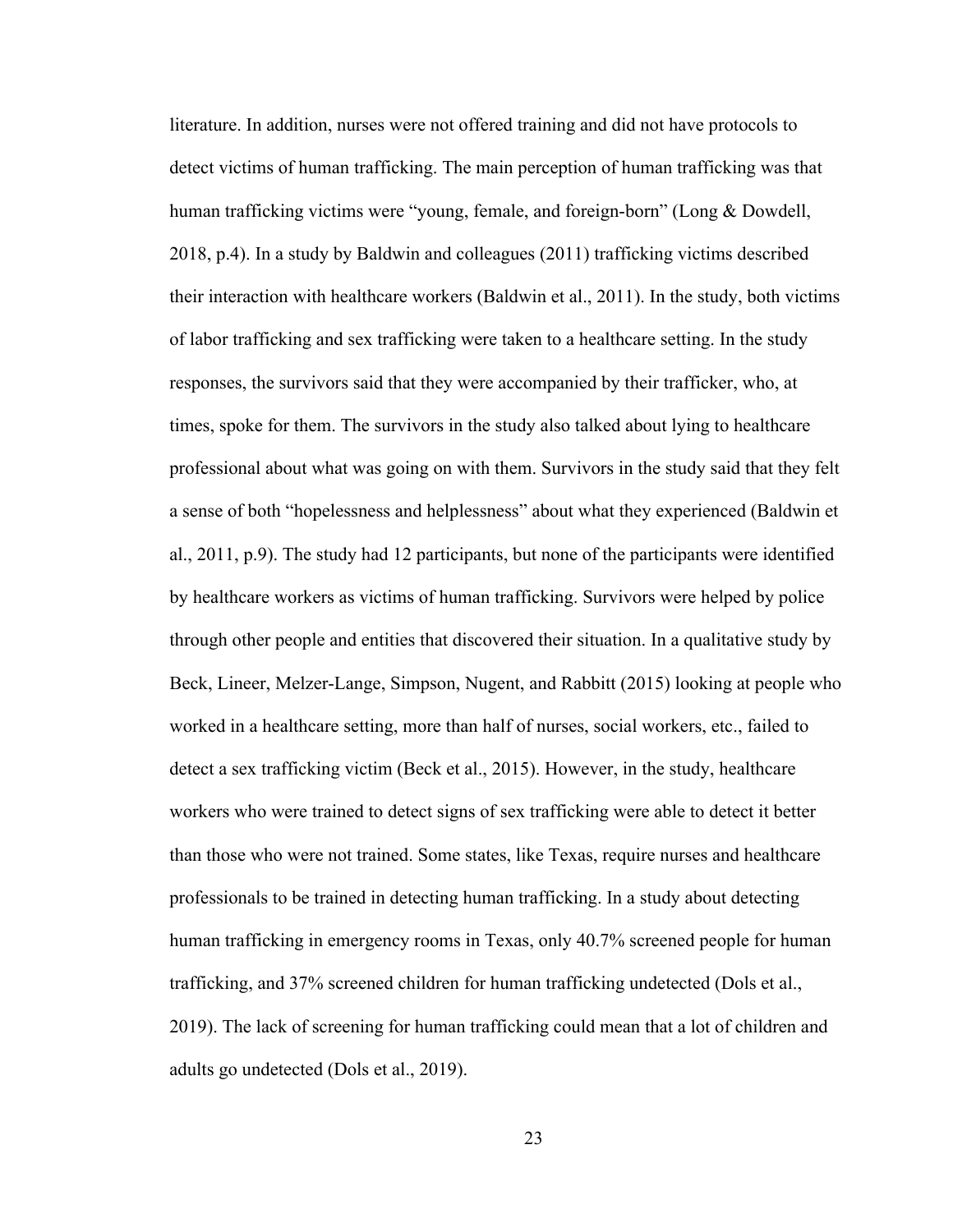#### **Using Screening Tools to Detect Human Trafficking**

One of the ways to detect human trafficking victims is using screening tools. There are a variety of screening tools that are used by different agencies. One of the challenges and the main reason for using screening tools is that many victims of human trafficking do not identify that they trafficked (Macy et al., 2021) . The benefit of screening tools is that they can help with limit the bias of a person who works in either in a hospital or a human services (Peterson et al., 2022). However not every agency that is most likely to interact with human trafficking victims has screening tools to detect victims. According to Peterson et al., (2022), in a study that looked at the use of screening tools among emergency departments, found that 37% of participating emergency department screened for child sex trafficking. The lack of screening tools means that a lot of child sex trafficking victims go undetected.

Currently in the U.S., there are a lot of screening tools that are available for agencies to use such as the Adult Human Trafficking Screening Tool, Commercial Sexual Exploitation Identification Tool, Human Trafficking Assessment for Domestic Workers, etc., (Macy et al., 2021). Screening tools might differ in the way that thy are implemented, for example, screening tools might be limited to a certain age group or a certain agency (Macy et al., 2021).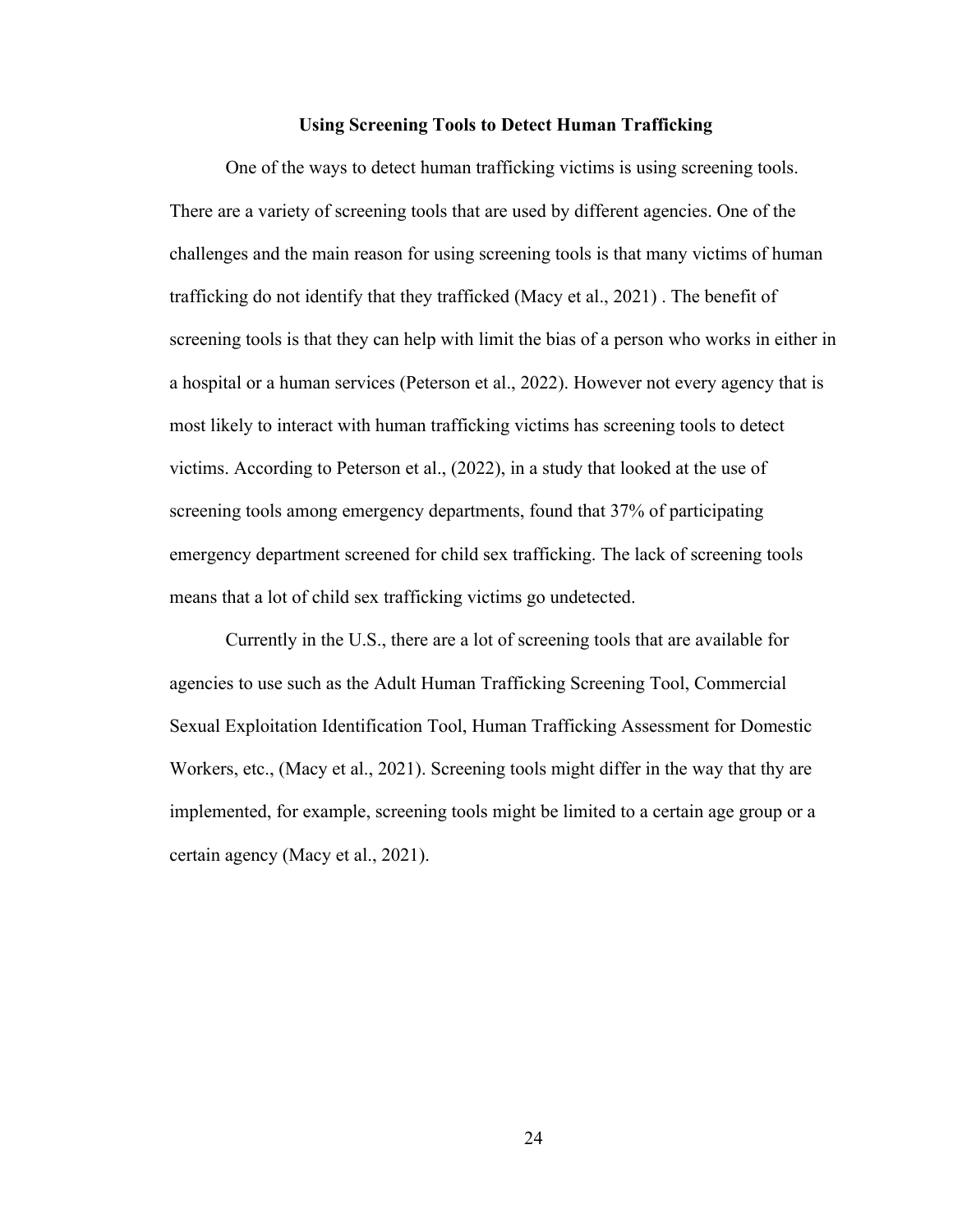# CHAPTER III

#### METHODOLOGY

#### **Purpose**

The purpose of this qualitative study is to learn from different types of professionals and their perceptions of human trafficking, the types of assessment tools used to identify victims and inform practice with human trafficking victims, the different procedures organizations use to detect victims of human trafficking, and the types of services offered to human trafficking victims. This is a qualitative study that collected different perspectives from different organizations that are more likely to encounter victims of human trafficking. I interviewed nine people from various agencies in Abilene. Participants in the study are referred to as respondents. Seven of the respondents had experience working or interacting with human trafficking victims. In total, there are five agencies in Abilene that are represented in the study; one law enforcement, three people involved in the child welfare system, one person who had experience working directly with victims of human trafficking, a hospital staff, two people who worked with Abilene school district, and a district attorney. The selected individuals were recommended by a person who had experience working with human trafficking victims in Abilene, Texas. A majority of the people that were interviewed worked directly with children and not adults. Out of the eight people who were interviewed for the study, six respondents primarily worked with minors and two had experience interacting with victims who were both minors and adults. The following questions in this study focused on how the perceptions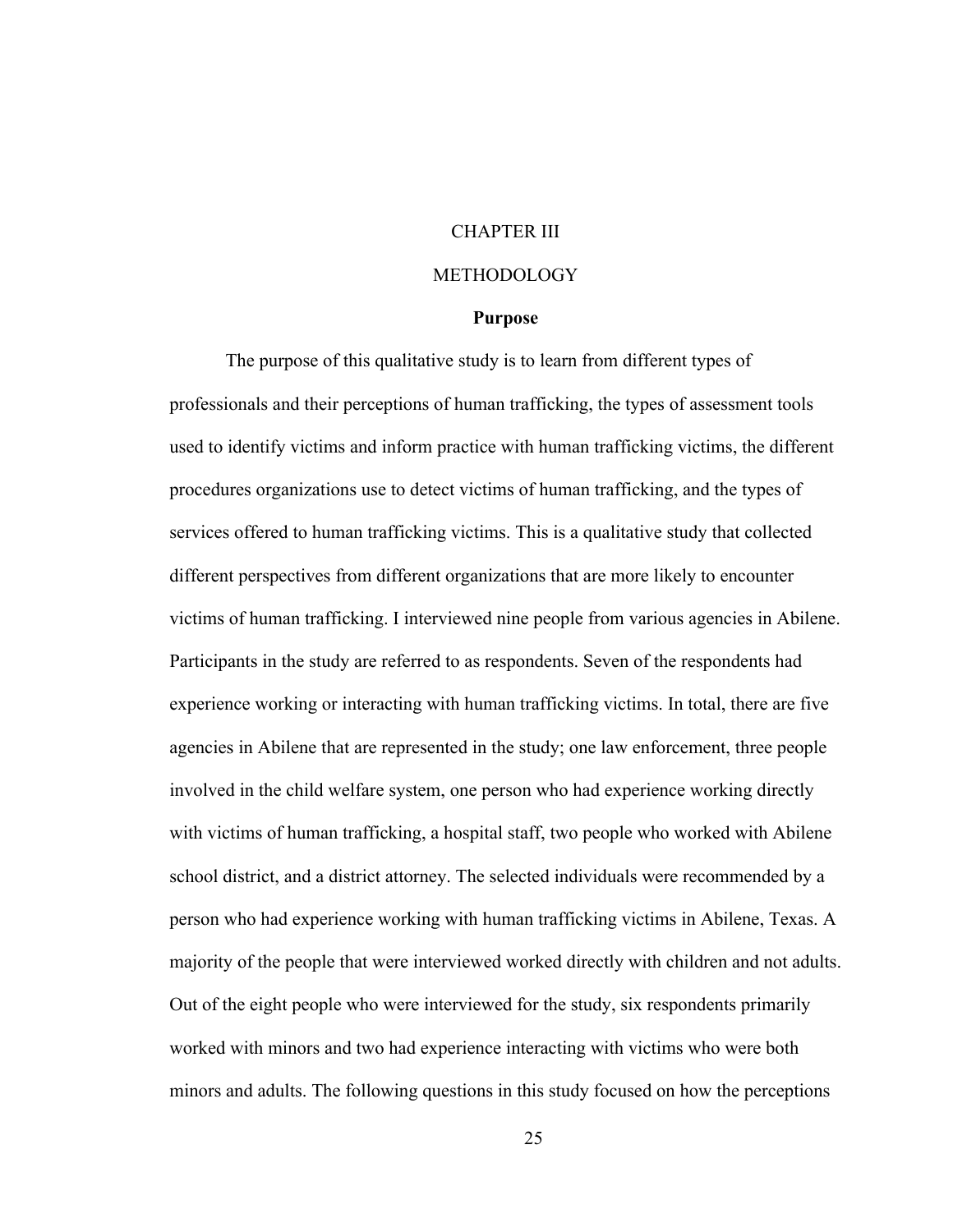of people who interact with potential human trafficking victims influences the protocols and procedures that are meant to help victims of human trafficking. Questions that focus on perceptions of human trafficking aimed to understand how the participants of the study viewed victims of human trafficking. The questions that focused on protocol and perception looked at the protocols that were activated once an agency detected a victim or potential victim of human trafficking.

#### **Perception Questions**

- 1. How has your agency worked with child trafficking victims?
- 2. What does sex trafficking look like to you?
- 3. How would you describe a juvenile who sells sex?
	- o When working (or if you have worked) with victims of sex trafficking, what behaviors were displayed by the victims of human trafficking?
	- o Were the victims of human trafficking accused of any crimes?
- 4. How would you describe an adult who sells sex?
- 5. Have you had any interaction with victims of human trafficking?
- 6. Do you think sex trafficking is a problem in Abilene?

## **Protocols and Procedures Questions**

- 7. What protocols does your agency have to help victims of human trafficking?
- 8. Does your agency use screening tools to detect human trafficking?
	- o What detection tool does your agency use to identify victims of human trafficking?
- 9. Does your agency have procedures in place when victims of human trafficking are detected?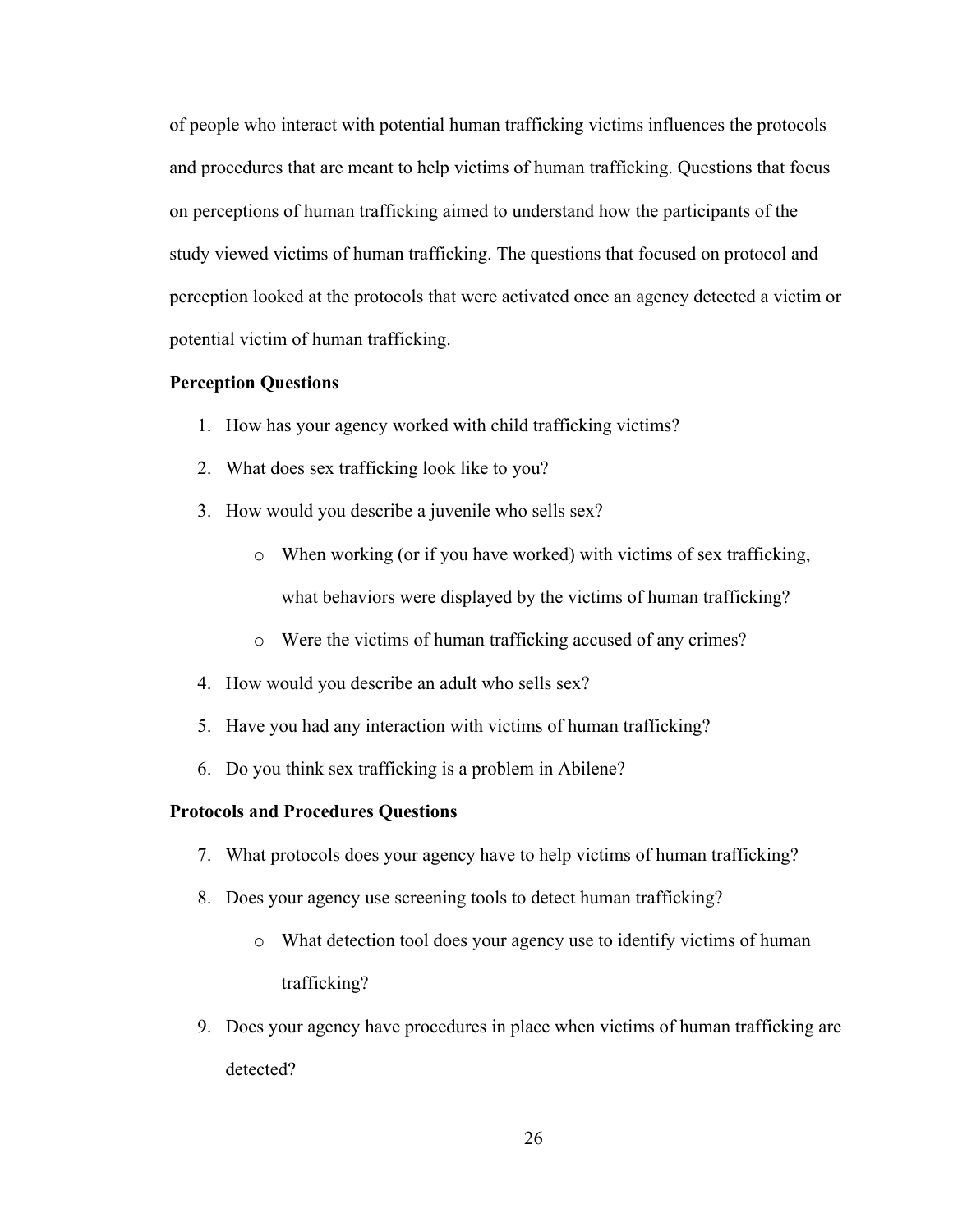- o Are police notified?
- o Are other agencies in Taylor County notified?
- 10. What training does your agency have when it comes to helping victims of human trafficking?
- 11. What challenges does your agency face when helping victims of human trafficking?

#### **Selection and Consent of Participants**

After getting approval from the Abilene Christian University Institutional Review Board Committee for exempt research (see Appendix), participants were selected and contacted using a key-informant strategy. Key informants were identified by contacting organizations that were likely to routinely encounter human trafficking victims. Phone calls and email requests were used to contact the participants. Online resources (e.g., search engines, organization websites, etc.) were also used to search for email addresses or phone numbers of key informants. Additional key-informant contact information (i.e., phone number or email address) was identified through personal contact with third parties known by the researcher.

After a key informant agreed to participate in this study, an informed consent document was delivered to the participant (in person or by email). Participants were asked to sign the consent form and return it to the researcher. All participants confirmed that they agreed to be interviewed by signing the informed consent form.

#### **Interview Procedure**

Once a participant agreed to be interviewed, a time and location were determined. Interviews were conducted either in the participant's office, in a conference room, or by Zoom. Each of the interviews was recorded. All participants were informed about the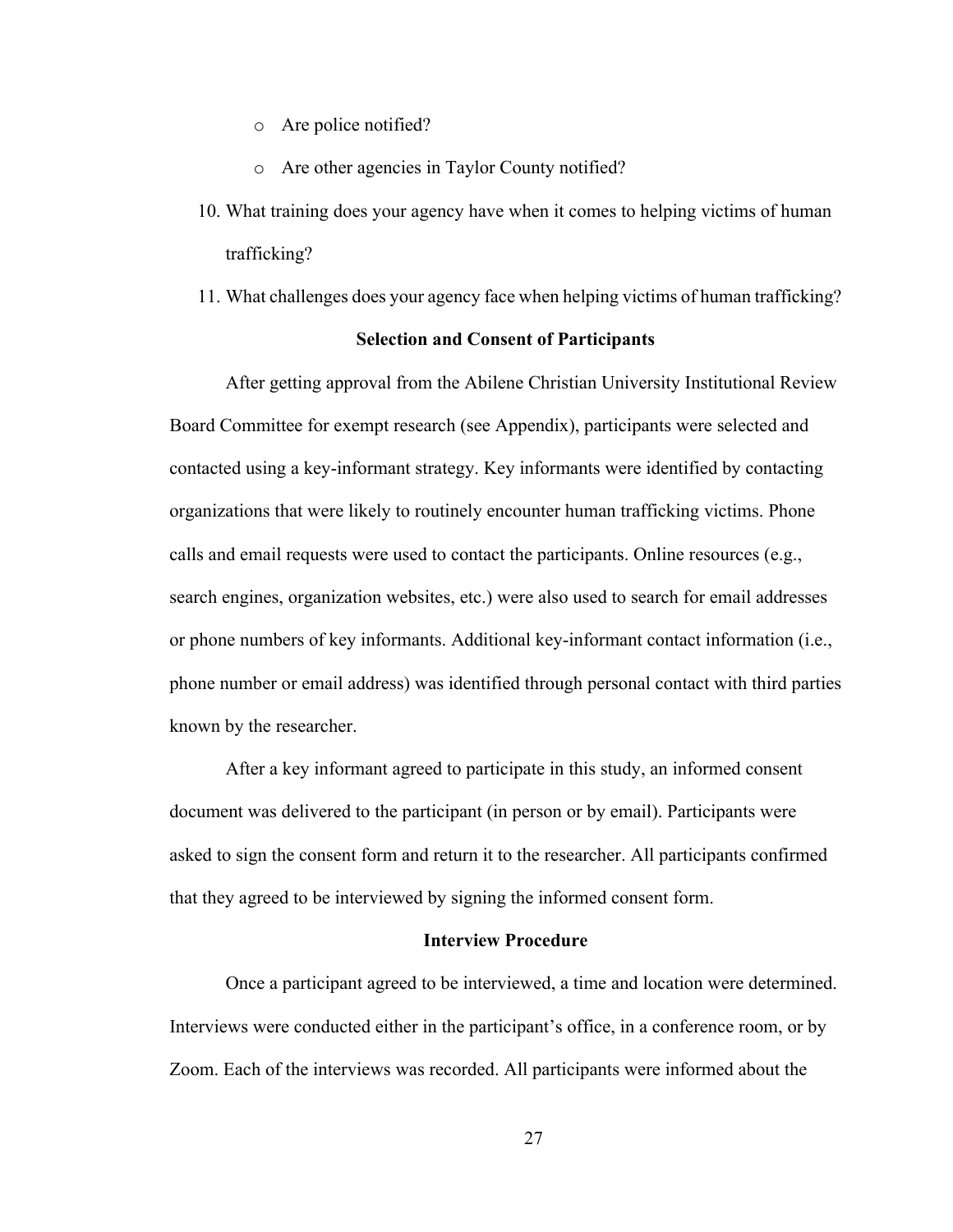study's purpose, methods, benefits or lack of benefits, and other potential risks by allowing them sufficient time to read, or by the researcher reading, the informed consent document.

## **Data Collection, Storage, and Analysis**

Interviews were recorded using a digital voice recorder, and a transcript was made using the service Otter and the interviewer's own transcription. Only the principal investigator had possession of the recording. Transcribed data were coded so that no identifying information would be on the transcription. Table 1 below shows the number of respondents interviewed, their occupation, and the number allocated to each respondent for the purpose of study.

### **Table 1**

| <b>Interviewee</b> | Role                    | <b>Number</b> |
|--------------------|-------------------------|---------------|
| Respondent 1, 2, 3 | Child Welfare Service   |               |
| Respondent 4       | Law Enforcement         |               |
| Respondent 5       | Hospital Staff          |               |
| Respondent 6       | <b>Victims Services</b> |               |
| Respondent 7       | School Employees        |               |
| Respondent 9       | D.A. Office             |               |

*Interview of Participants by Work Role*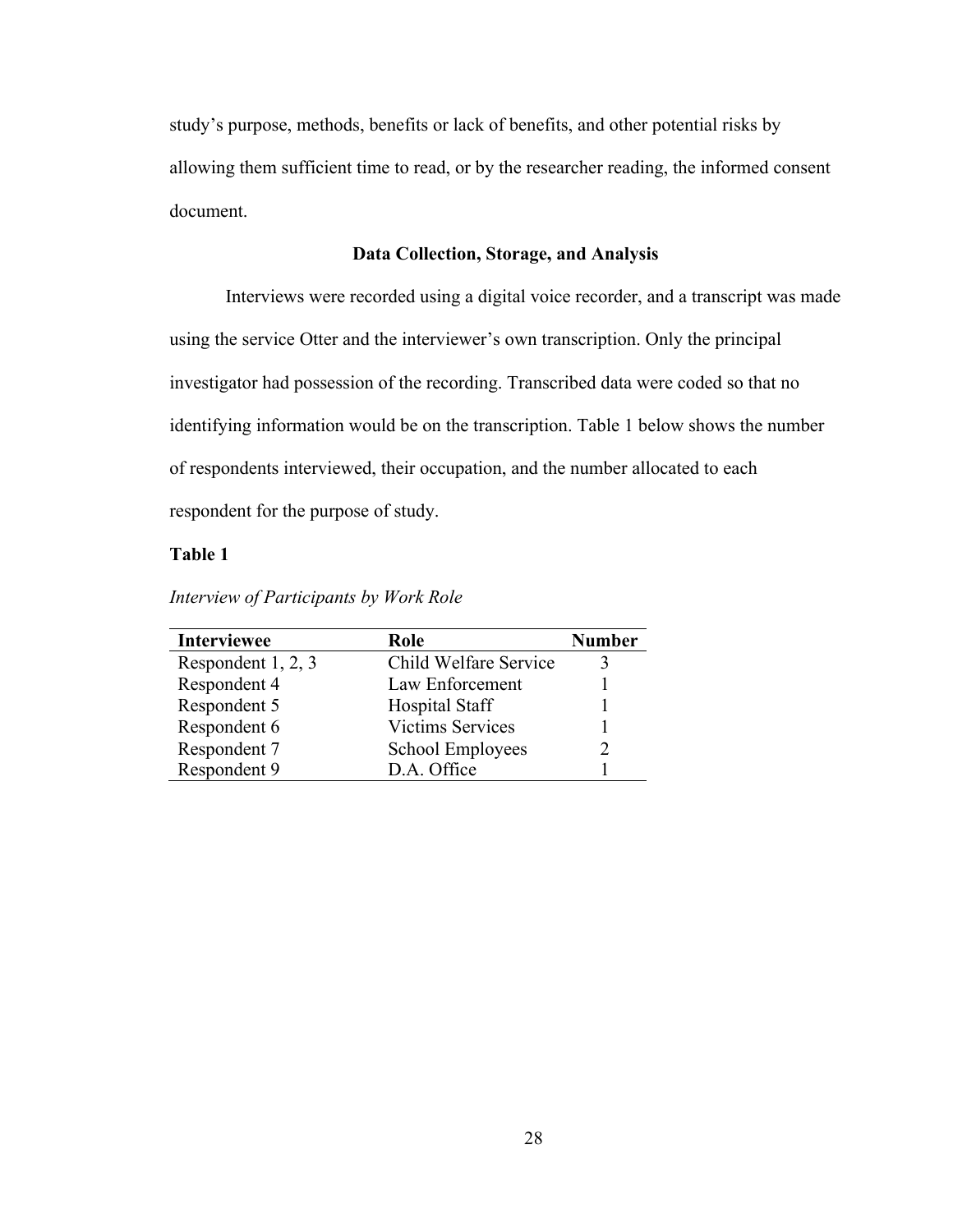# CHAPTER IV

## **FINDINGS**

## **Perception of Human Trafficking Victims**

The following sections present the results of the analysis of respondents' answers to interview questions. Broadly, questions were designed to elicit information about how respondents perceive the problem of human trafficking in Abilene and the protocols and procedures agencies follow when victims are identified. These following six questions were asked to elicit information regarding perception of human trafficking:

- 1. How has your agency worked with child trafficking victims?
- 2. What does sex trafficking look like to you?
- 3. How would you describe a juvenile who sells sex?
	- o When working (or if you have worked with) victims of sex trafficking, what behaviors were displayed by the victims of human trafficking?
	- o Were the victims of human trafficking accused of any crimes?
- 4. How would you describe an adult who sells sex?
- 5. Have you had any interaction with victims of human trafficking?
- 6. Do you think sex trafficking is a problem in Abilene?

Based on the information collected throughout the interviews, certain themes emerged regarding how participants viewed human trafficking victims in Abilene. The "Results" section of this thesis looks at how respondents perceive human trafficking victims by looking at how victims are vulnerable to recruitment, their experience as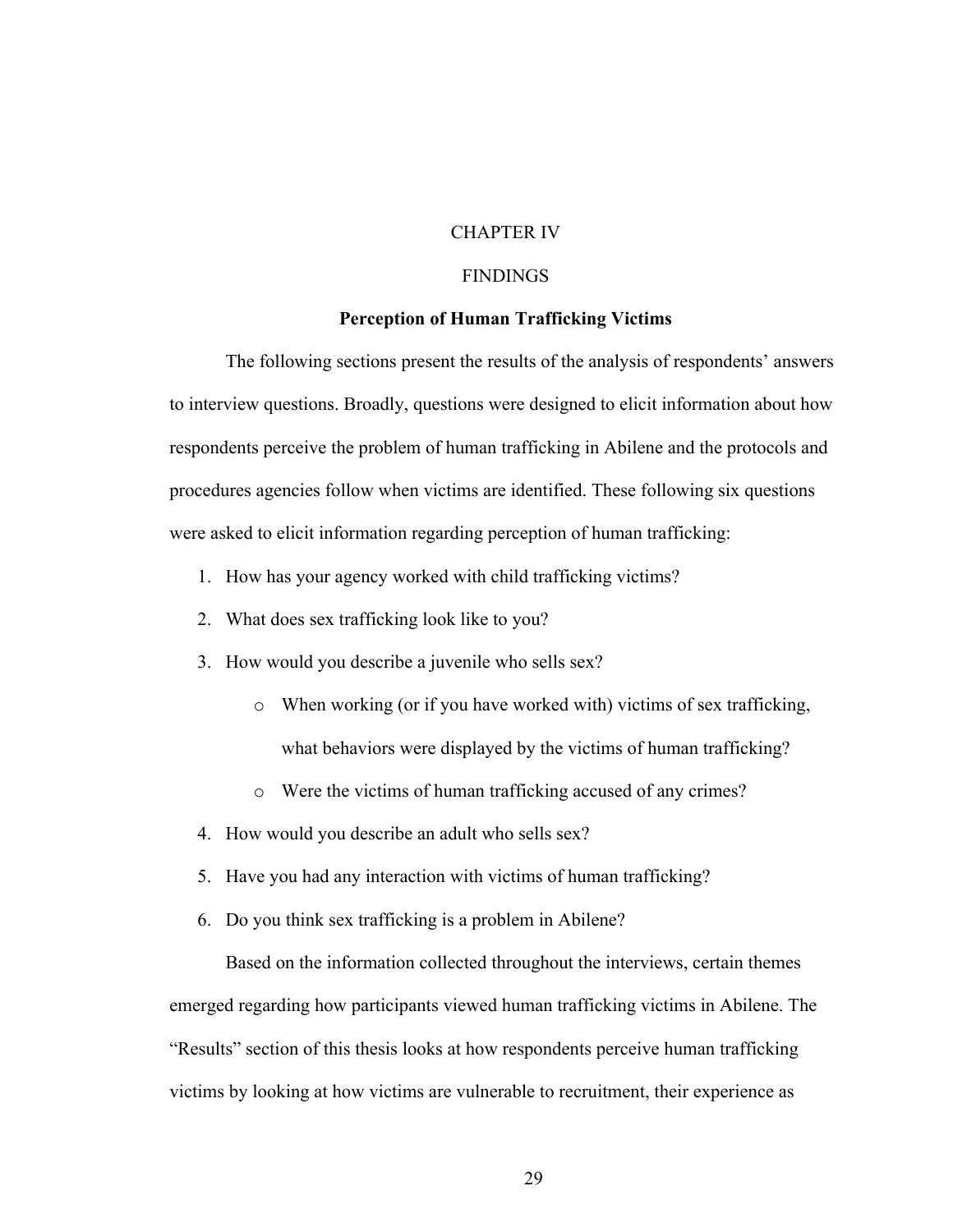victims, as well as the procedures that are in place to detect human trafficking victims and the services that are available in Abilene to help victims view victims of human trafficking.

#### **Working with Victims**

Respondents worked with victims in various ways. Interestingly, respondents from the public school system stated they are not aware of working with victims of human trafficking because they have no tools for identifying these victims. The law enforcement respondent stated that they try to be compassionate toward victims and will frequently refer them to services to meet basic needs. In the hospital, services are primarily medical. However, the nurse interviewed discussed several cases in which attempts were made to verbally intervene by suggesting to the suspected victim that help is available. This nurse also described attempts to separate the suspected victim from a suspected perpetrator to eliminate threat of coercion; however, the nurse stated this was often difficult. Though the primary responsibility of foster care workers involves work with parents, respondents from foster care agencies do get involved in working with the victims when the parent is unavailable. Unavailability of parents can be due to parental drug use. Respondent one illustrated this with the following quotation:

Law enforcement goes to the hotel and they end up finding a pimp and young girls are being trafficked, okay, so DFPS, child protective investigations, they will go, law enforcement will go. If from that situation, they determine that their needs to be a removal of those kids, so maybe mom is like "she has been running of the streets for a long time. I can't control her. She does whatever the heck that she wants to. She is using drugs whatever. I can't do it. My hands are up." DFPS will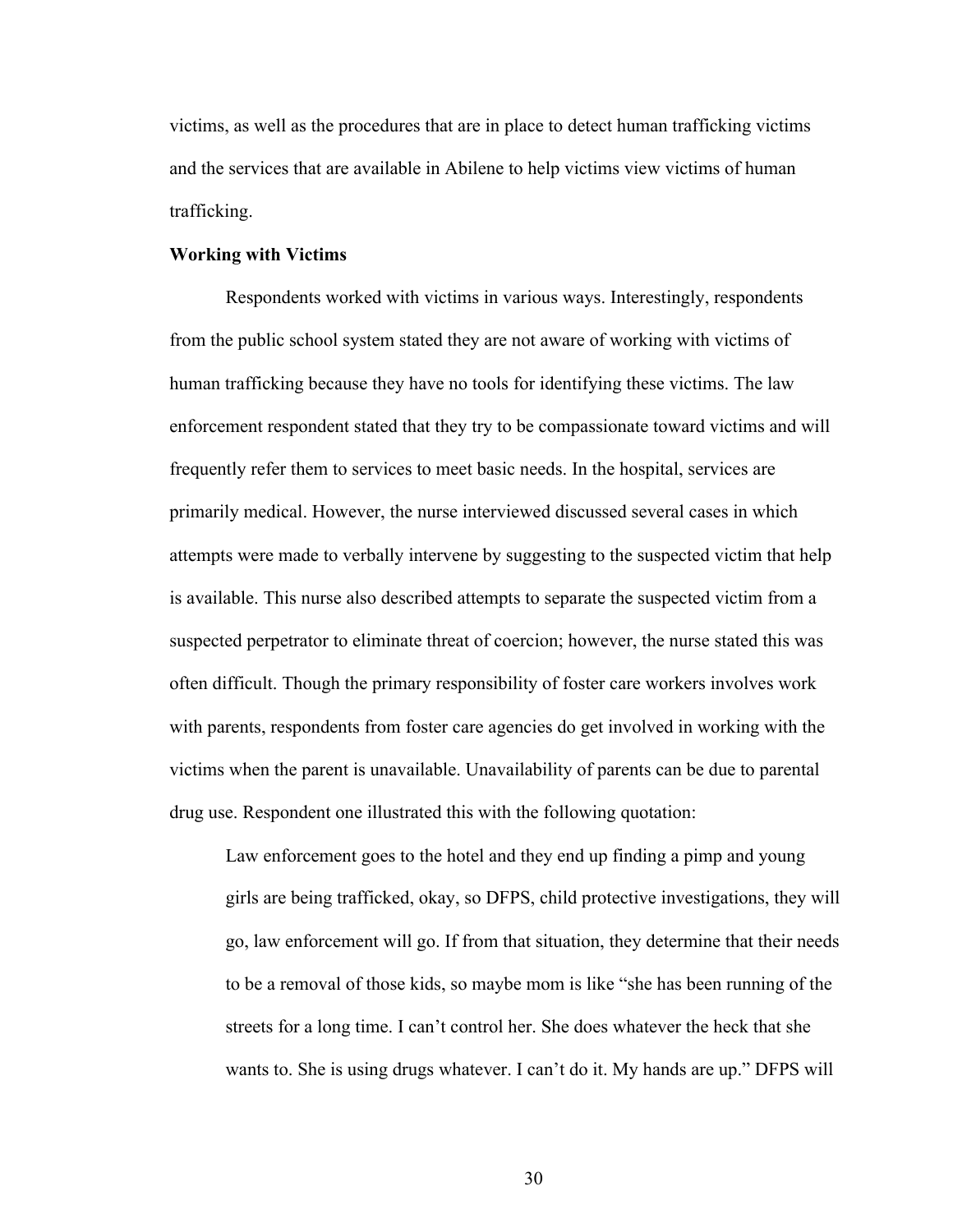take possession of that child and ultimately, she will come to us. And then we will be looking for, what do we do next, so we have a kiddo out there who has just been trafficked. And we have got to get her safe. And so our role will be setting up the service for them connecting them with community resources, but it will also be housing.

### **Awareness of Human Trafficking in Abilene**

Respondents varied in the degree to which they believed human trafficking to be a problem in Abilene. Six out of nine respondents said that they believed human trafficking was a problem. However, two respondents vehemently expressed their belief that child sexual abuse is a far greater problem than human trafficking is in Abilene. Based on their work, they had not seen a lot of human trafficking cases in Abilene. To illustrate this, one of these respondents stated:

I think it occurs; we do see those handful of victims. And that doesn't mean that there's not more out there that we're not seeing. But I do, I do think that the child sexual abuse out far outweighs in terms of something being a problem here versus not. I definitely think that it happens here and surrounding communities, but I definitely [believe] our numbers are much higher for child sexual abuse cases.

On the other hand, several participants expressed the opinion that the number of sex-trafficking cases occurring in Abilene is far greater than most citizens are aware. Some respondents expressed the view that Abilene citizens are blindly unaware that sextrafficking is occurring because they do not believe sex-trafficking can occur in a conservative Christian town. For example, Respondent 1 stated: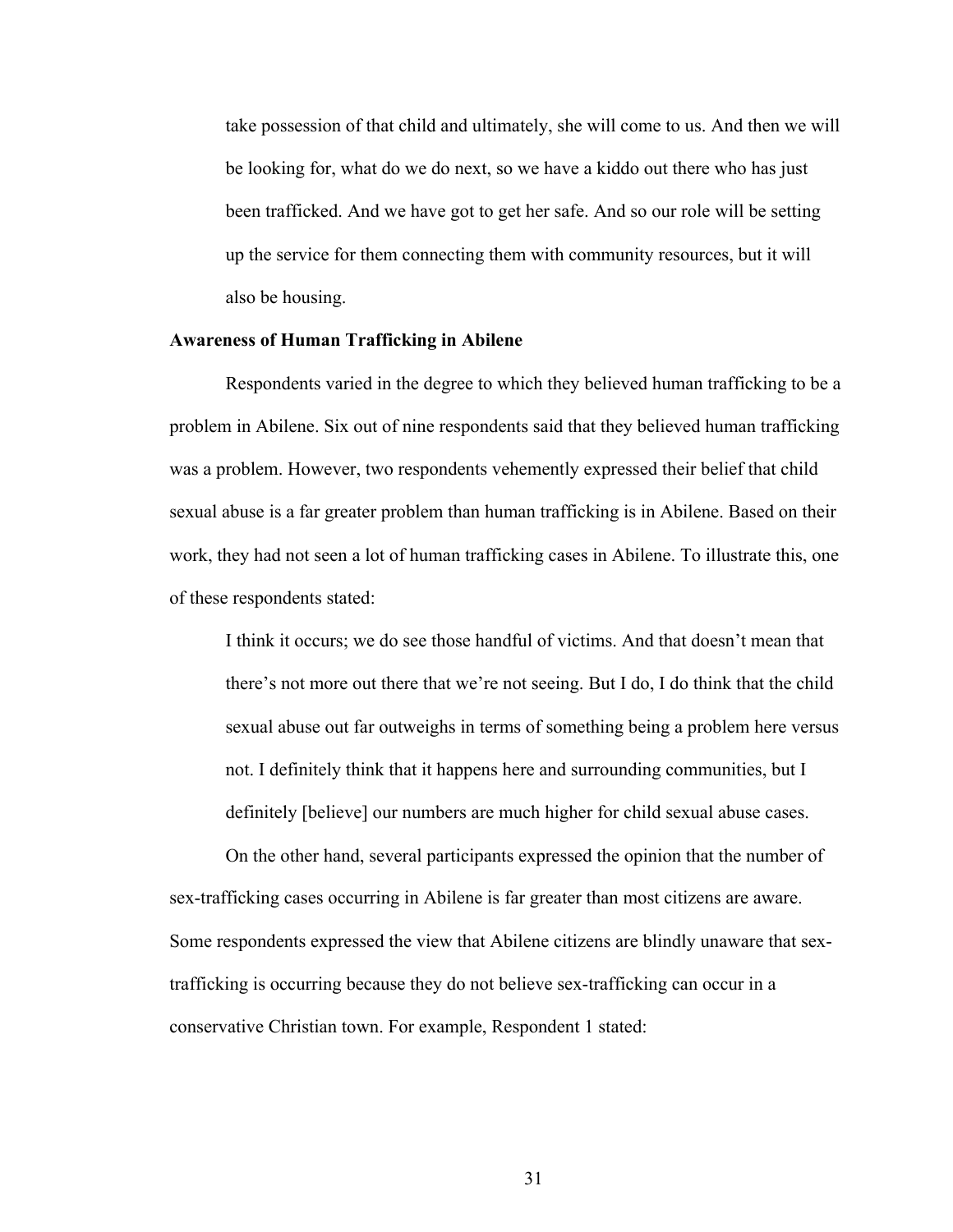And so to think that it doesn't happen in Abilene, because we are a Christian town. And all that stuff would be just us putting blinders to what is going on. . . . .

I-20 comes straight to our town . . . it has a huge impact on kids being trafficked. Stated differently, sexual trafficking goes unnoticed simply because residents are not aware of the problem; therefore, most residents are simply not looking for the problem.

In addition, respondents stated that much of the sexual trafficking in Abilene is transitory. In fact, several participants believed that much sexual trafficking occurs but goes undetected because Interstate 20 passes through Abilene. This places Abilene on several sex-trafficking routes that some referred to as the "Texas Triangle," which includes Houston, El Paso, San Antonio, and all points in between. Therefore, much of the sexual trafficking occurring in Abilene comes from outside of Abilene.

For these reasons, attempting to estimate a valid number of victims in Abilene is very difficult. Based on the stories that respondents told, the number of cases they had worked with varied. However, the numbers that respondents stated only reflect cases that were identified as sexual trafficking cases. Many of the respondents said that the lack of detection protocols is the reason that many human trafficking victims go undetected. According to Respondent 6, getting law enforcement personnel to recognize victims of human trafficking as victims can be challenging. This respondent recalled an incident where some youths were coerced into committing a crime. The respondent stated that the police officers failed to recognize the situation as a human trafficking situation. According to this respondent, recent legislation could change the manner in which police officers respond to potential human trafficking situations.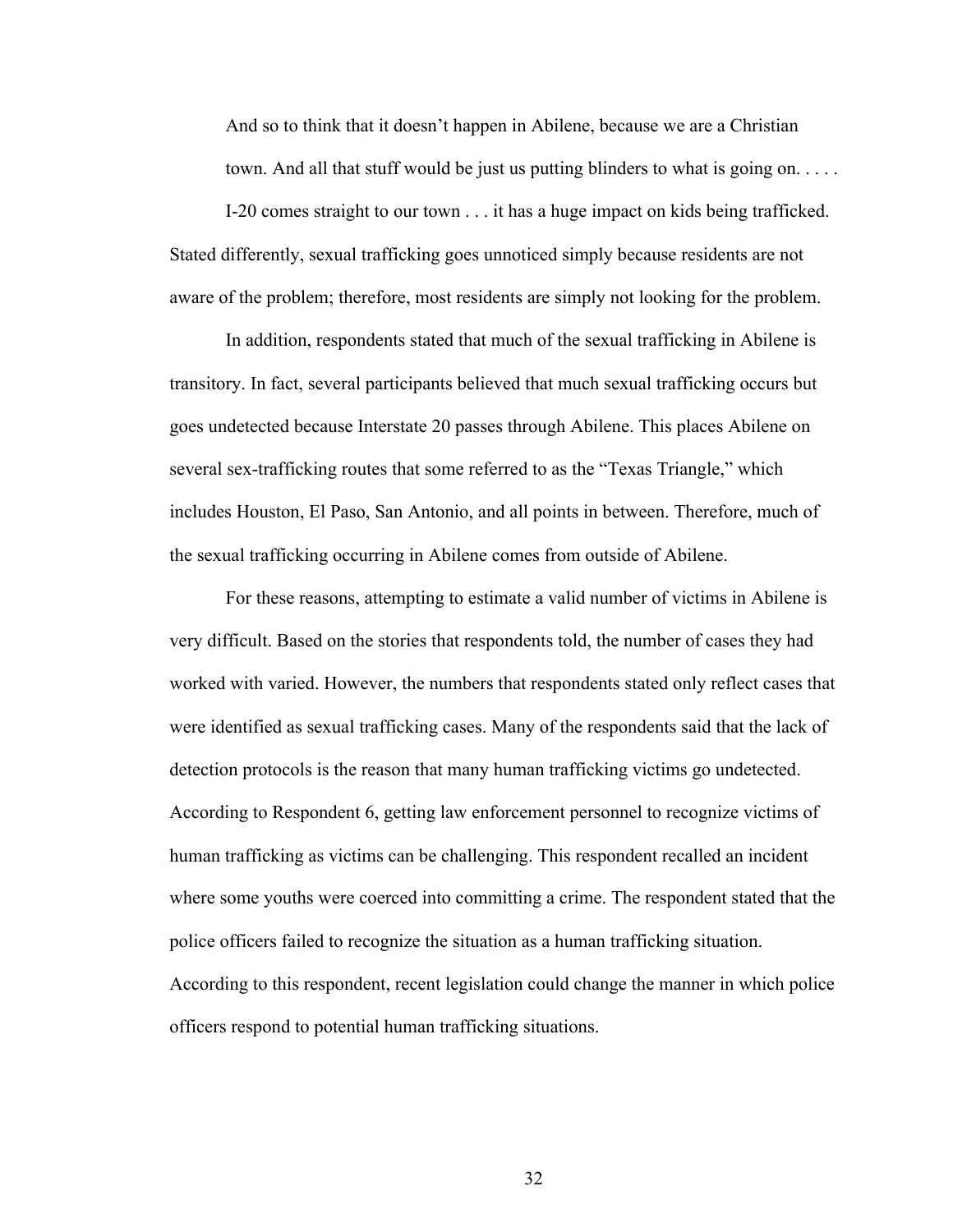#### **Perception of Victims as Vulnerable to Exploitation**

One frequent way that respondents described human trafficking victims was that they were trying to meet a basic need. Three respondents (1, 5, and 6) believed that people being trafficked were trying to meet a need—either basic needs like food or clothing, or emotional needs. Meeting basic needs was frequently described as a primary reason a victim might fall prey to a trafficker. Traffickers exploit the victim by understanding their needs and capitalizing on that vulnerability to form a bond. At first, the trafficker befriends the victim appearing to meet these emotional and social needs. For example, Respondent 1 stated: "They are looking for connection and what that connection looks like for them. Somebody who's meeting their needs and at that time they feel that the trafficker is the one that is meeting those needs for them." Respondent 6 described emotional needs as follows:

How do I view them? I view them as a child was crying out for help. All behavior necessitates in need. So, there's something that that child is lacking, that they're trying to fill that void with sex or wonder. I mean, you know, it's like, my one that multiple times she has, all she's wanted is like a Happy Meal or, or a little amount of money. So, she's not getting that need met at home. And so she's looking for other ways to get it met.

One population that is particularly vulnerable to sexual trafficking are homeless youth. According to Respondents 7 and 8, Abilene lacks sufficient housing for homeless youth, which increases their vulnerability to human traffickers. Many reasons exist that account for youth in Abilene becoming homeless. Frequently, homeless youth are running away from unsatisfactory home environments. In many cases, they are fleeing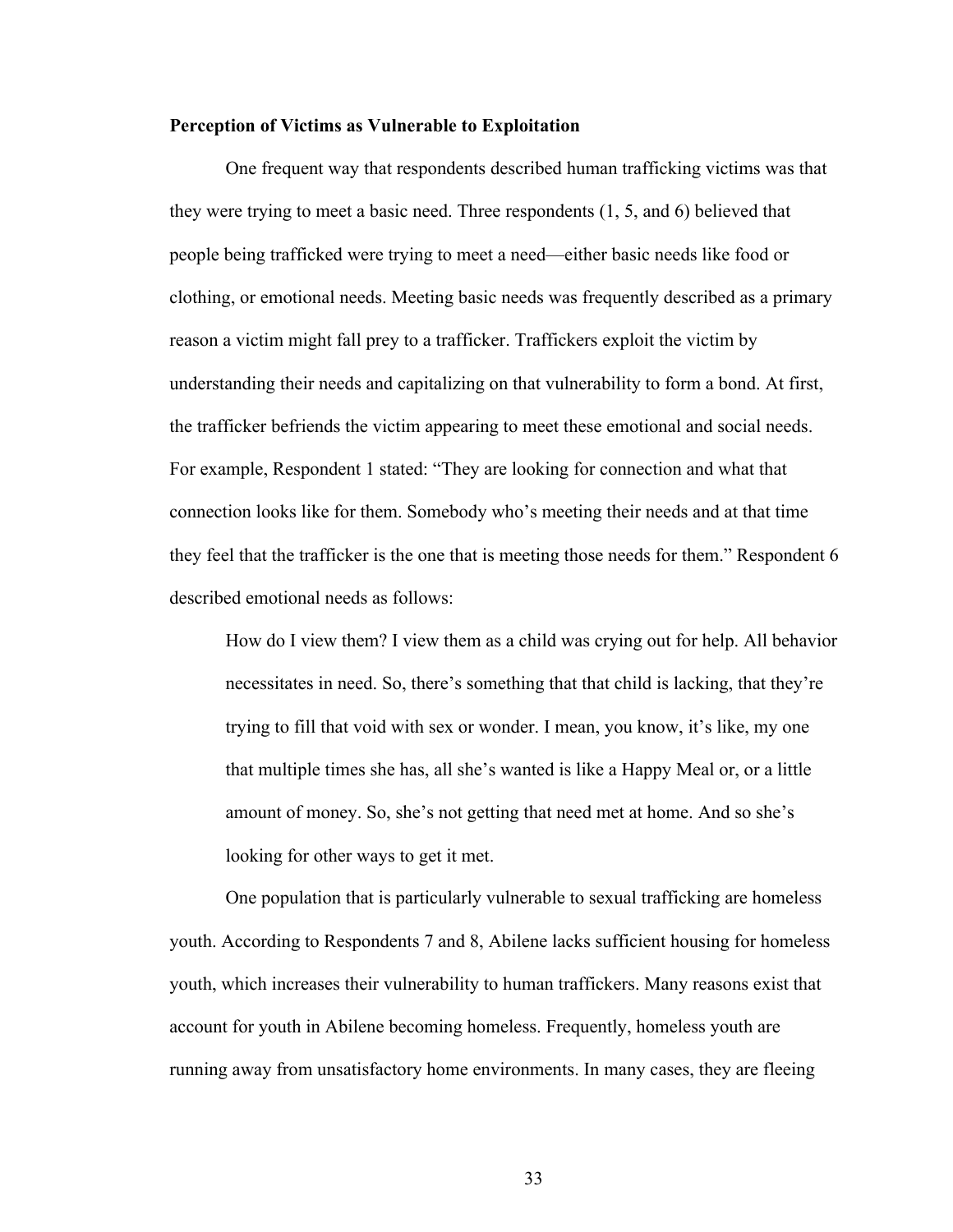child abuse, domestic violence, they become pregnant, or because they get involved with drugs or. As Respondent 7 stated:

[parents] lose . . . [their] job, get divorced, get sick, you know, any of those things. And then or just domestic violence, drugs, alcohol, pregnancy. Students that are, you know, especially like unaccompanied youth the ones that are by themselves, you know, getting pregnant homosexuality just having an attitude you know, they get kicked out for really just anything.

## **Exploitation by Online Relationships, "Friends," and Family**

Two respondents stated that youth can be particularly vulnerable to online sexual exploitation. Respondents 4 and 9 stated that online recruitment is the norm occurring more often than other forms of recruitment. Online recruitment typically begins as a friendly online connection, but eventually leads to exploitation. For example, Respondent 4 stated:

[online] solicitation usually begins seemingly friendly, nothing adversary illegal about it. But the individual will slowly once they start building trust and communication, they'll groom the victim to the point where their buying them gifts; they run away from home to be with them. And ultimately, they'll start exploiting them sexually.

Other forms of recruitment respondents talked about included exploitation by friends and family members. Respondent 5, recalling a story about a victim of trafficking, recalled that a young girl (person B) and her younger sister (person C) were lured into a house by a friend of hers (person A) who had left the school that she attended. Once she and her sister were lured into the house, they were repeatedly raped by three adult males.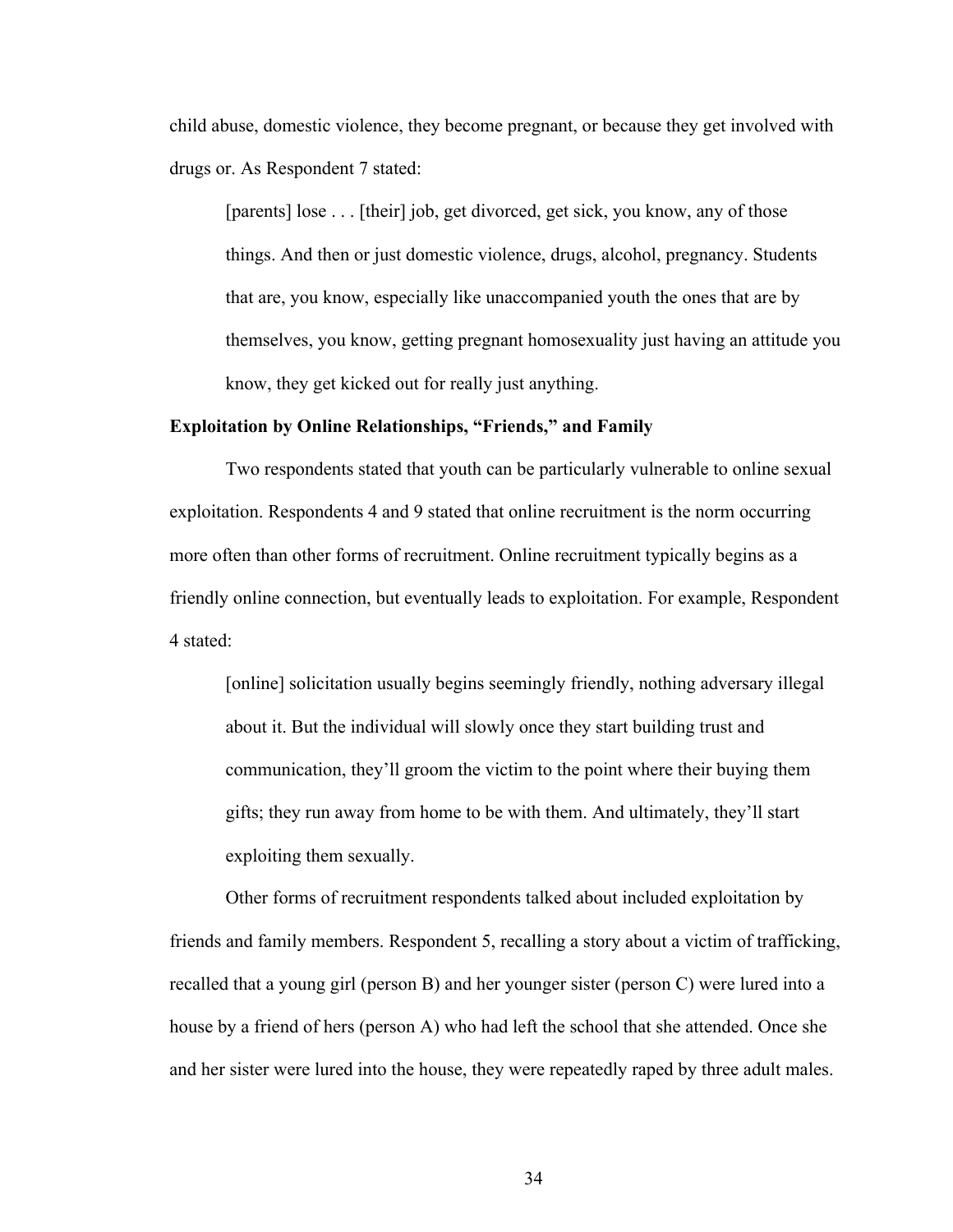Respondent 6 asserted that victims of human trafficking were sometimes exploited by a family member. Participant 6 stated, "I have kids that are familial trafficked, so someone in their family is the trafficker and they don't even leave their house."

#### **Compassionate Perception of Victims**

Although the interviews did not focus on what life was like while being trafficked, many respondents expressed compassion toward victims describing them as victims instead of criminals (i.e., prostitutes). Respondents who worked directly with victims (2, 3, and 6) preferred the use of alternative labels (i.e., children) to the term *victim* that was used by the other respondents. For example, Respondent 3 stated: "I don't think victim versus perpetrator, I think child. We have children who come in, and they come in for a lot of different reasons." Respondent 6 used similar phrasing. In addition, although Respondent 1 said that she saw victims as victims, she also said that she leaves the terms victim or survivor or (a different term) to people who had experienced human trafficking. Respondent 1 stated, "they don't see themselves as victims. . . . They don't see themselves as that. And sometimes they prefer the term *survivor*. And sometimes you are like, 'I can't use either of those terms because you don't like them."

Though several participants stated that sexual trafficking victims frequently are users of illicit drugs, they expressed the belief that the use of drugs was a way that victims cope with trauma. For example, Respondent 5, when describing trafficking victims, noted that they are frequently victims of sexual abuse or are addicted to illicit drugs. Respondent 5 stated that, while being trafficked, victims often experienced physical and sexual abuse. This respondent recalled a teenage boy who was dropped off at the hospital with a ruptured appendix and in need of urgent medical care. In another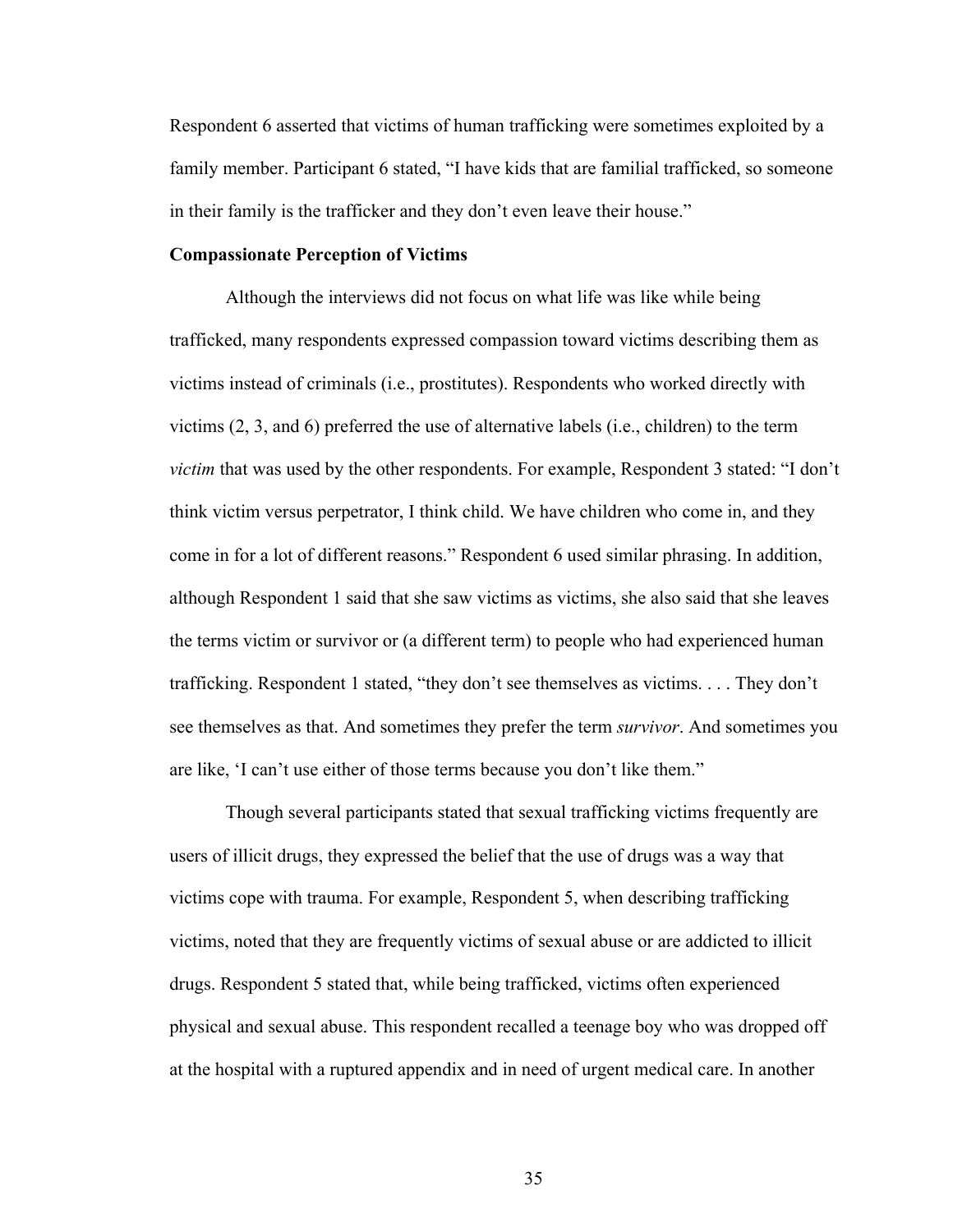story that Respondent 5 told, she recalled a victim of sexual trafficking that that had been raped. Respondent 5 stated that victims who visit the hospital are usually "high, drunk," as well as "impaired." Respondent 1 stated that one of the victims of human trafficking that she saw was a person who "come to us as IV drug using, and so we have needed to detox her before." For example, Respondent 1 said that, for this specific victim, once after she had received treatment at the hospital, she left the care of the hospital.

Respondent 5 was the only respondent to use both *victim* and *perpetrator*. To further explain this, Respondent 5 recounted a story, as was previously mentioned, where a girl (person A) who tricked a person (person B) she knew into a house where men took her (person B) and her younger sister (person C) and raped them. Respondent 5 said that the girl (person A) who lured the other girl (person B) and her sister (person C) was both a victim and perpetrator because the girl (person A) could have also been trafficked. However, throughout the interview, Respondent 5 made references to people who were trafficked as victims based on her experience and interaction with people who had been trafficked.

## **Negative Perception of Victims**

Many times, trafficking victims break laws and are involved with the juvenile justice system. At least two respondents expressed the viewpoint that sexual trafficking victims are frequently treated callously by law enforcement. These two respondents spoke of a female sexual trafficking victim who was placed in a juvenile facility with sex offenders. Recalling the incident, Respondent 6 stated:

And the first time she went, they actually put her in a facility with sex offenders. So part of it is, is working closely with them to get them to realize that hey, this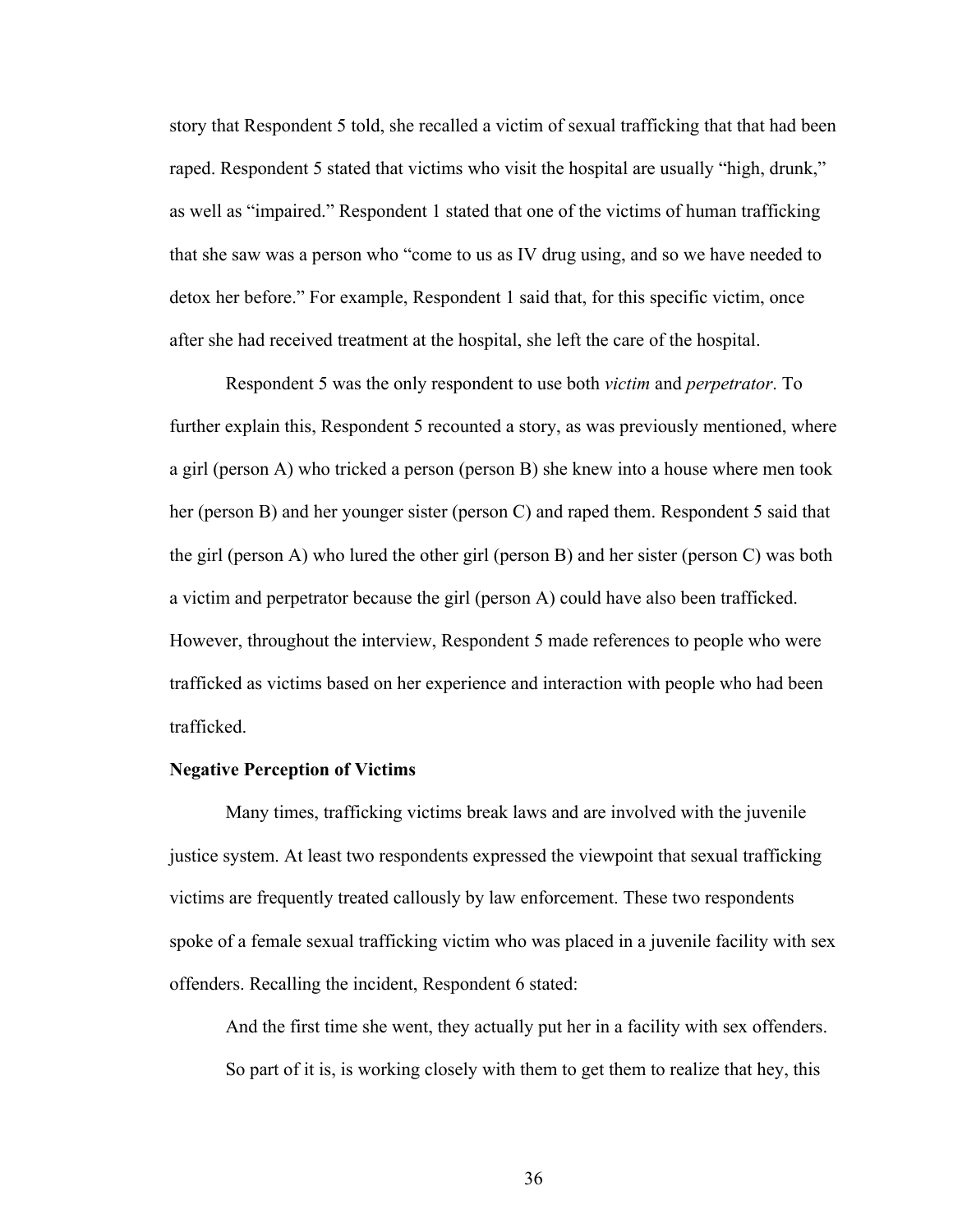child, maybe this child does have charges and you're viewing them as a criminal, but then they also have this other component. And so once we can get them to recognize that then we can get them to sometimes help with counseling, or even allowing us as victim advocates to go in there and work with them.

Respondent 6 discussed the difficulties encountered by law enforcement with trying to help victims when they are distrustful of law enforcement. Often, this distrust is related to victims being taught to distrust law enforcement or the way in which victims are treated by law enforcement. Being treated as an offender increases the distrust that victims have in law enforcement. Respondent 6 stated,

I mean, they're taught, don't say anything, don't trust them, and plus when they have charges, that's another thing. When they have charges, and they are being locked up because they're viewed as a perpetrator . . . and tell just like what, you know, until law enforcement sees the other part of that sphere because of the way they're treated like they're the perpetrator or offender, they automatically have a hyper sense of distrust for law enforcement, because they [law enforcement] don't view them as the victim.

Victims are often negatively perceived because they have developed skills for surviving in the harsh environment endemic to sexual trafficking. Respondents referred to one such survival skill as "streets smarts." As stated above, victims learn to be distrustful because of the manner in which they are treated by law enforcement personnel and others. Often, victims of trafficking appear to be evasive, manipulative, or dishonest when they interact with law enforcement personnel or with other service providers. Respondent 4 stated the following regarding interactions with human trafficking victims: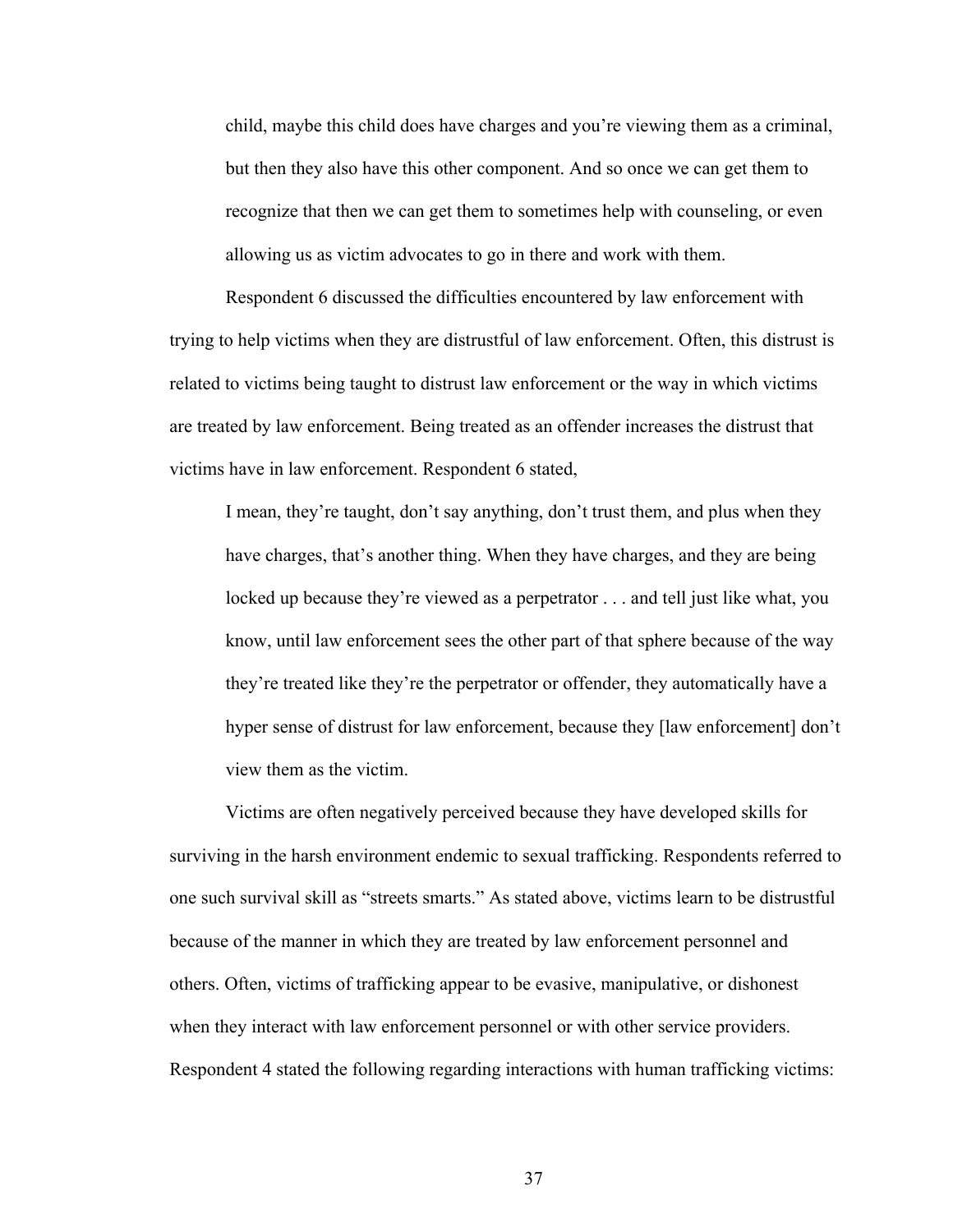typically, it's not the first time that they've been in a situation like this. And so you're dealing with a lot of street intelligence is what we call it street smarts. And you have to be real with them, the things they've seen and done. Don't compare a lot of times to a typical life. And so sometimes being gentle with them. They'll just take advantage of that not answer your questions, but you get on their level. And a lot of times they'll open up with you and start explaining more of what happened. They are very closed off very reserved as to what they want.

Other respondents described the reticence of human trafficking victims to readily engage with them as "hardness," "lack of trust," or "a saddened acceptance of their life circumstances." This acceptance of their life circumstances appears to produce an attitude of oppositional defiance. For example, Respondent 9 noted that some victims "see themselves as self-reliant." However, this respondent also quoted victims as uttering phrases such as "I don't need police. I don't need social workers. I'll do it myself. I'll live my own life." In addition, some sexual trafficking victims accept their plight as being better than what they ran away from. Respondent 5 recalled a story of a trafficked person who stated: "at least I'm getting paid" as a preferable option to "being sexually assaulted by family members every night."

Although victims of human trafficking can be arrested in crimes unrelated to being human trafficking such as thefts, Respondent 4 stated that at times victims of human trafficking are arrested to help them.

Typically, unfortunately, in the State of Texas, and mostly across the United States, the only way to open up services for a lot of these kids is through being charged with a crime. So there are occasions where we will charge them with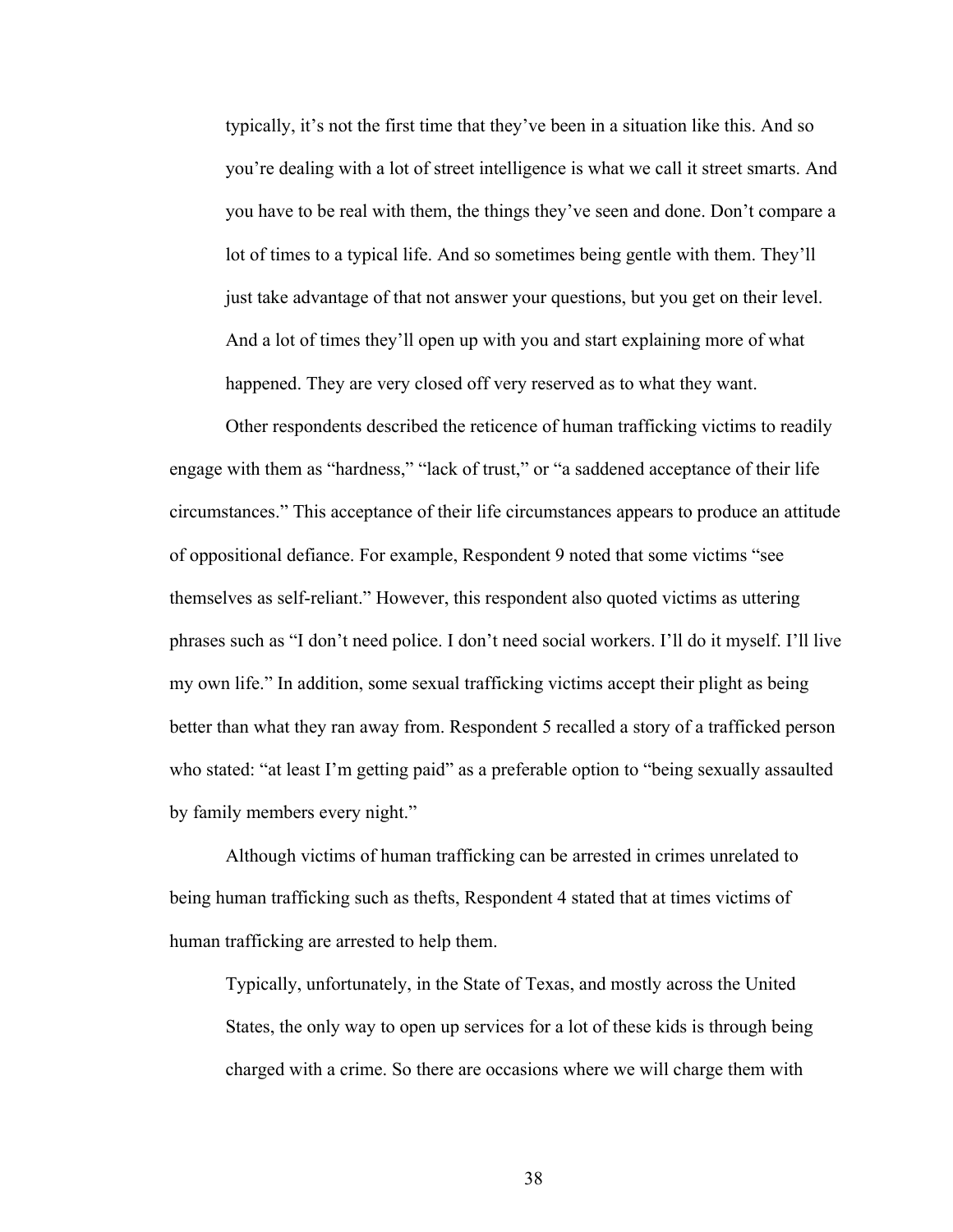another crime that's unrelated in order to protect them. For instance, I had a case where she young lady would pick up adults and have sex with them. Quite often, I think three times we ended up working cases and falling cases on adult suspects. Well, the only way to prevent that since her mother couldn't control her. At 14 years old, the only way to stop that behavior was to arrest her for an unrelated crime.

It should be noted that Respondent 9 who works at the DA office stated that when minors are brought into the juvenile system there is greater stress on rehabilitation.

The adult system and juvenile system have different goals. Yeah, but we do handle juveniles here. And we have a juvenile prosecutor. And again, if we have a juvenile crime, and it's been sent over and investigated, if at some point, we believe that child is a victim of trafficking, I do think we then treat that child differently that child is a victim of and we're not going to prosecute them . . . the role juvenile, though, is to rehabilitate the child.

## **Protocols and Procedures**

Several themes emerged from the questions pertaining to protocols and procedures. Six broad themes respondents discussed included methods for identifying sexual trafficking victims, assessment, collaborative efforts to deal with sexual trafficking victims, services provided to trafficking victims, training respondents had received about sexual trafficking, and challenges faced in working with or on behalf of this population. These themes roughly corresponded to the interview questions. Those questions pertaining to protocols and procedures are as follows.

7. What protocols does your agency have to help victims of human trafficking?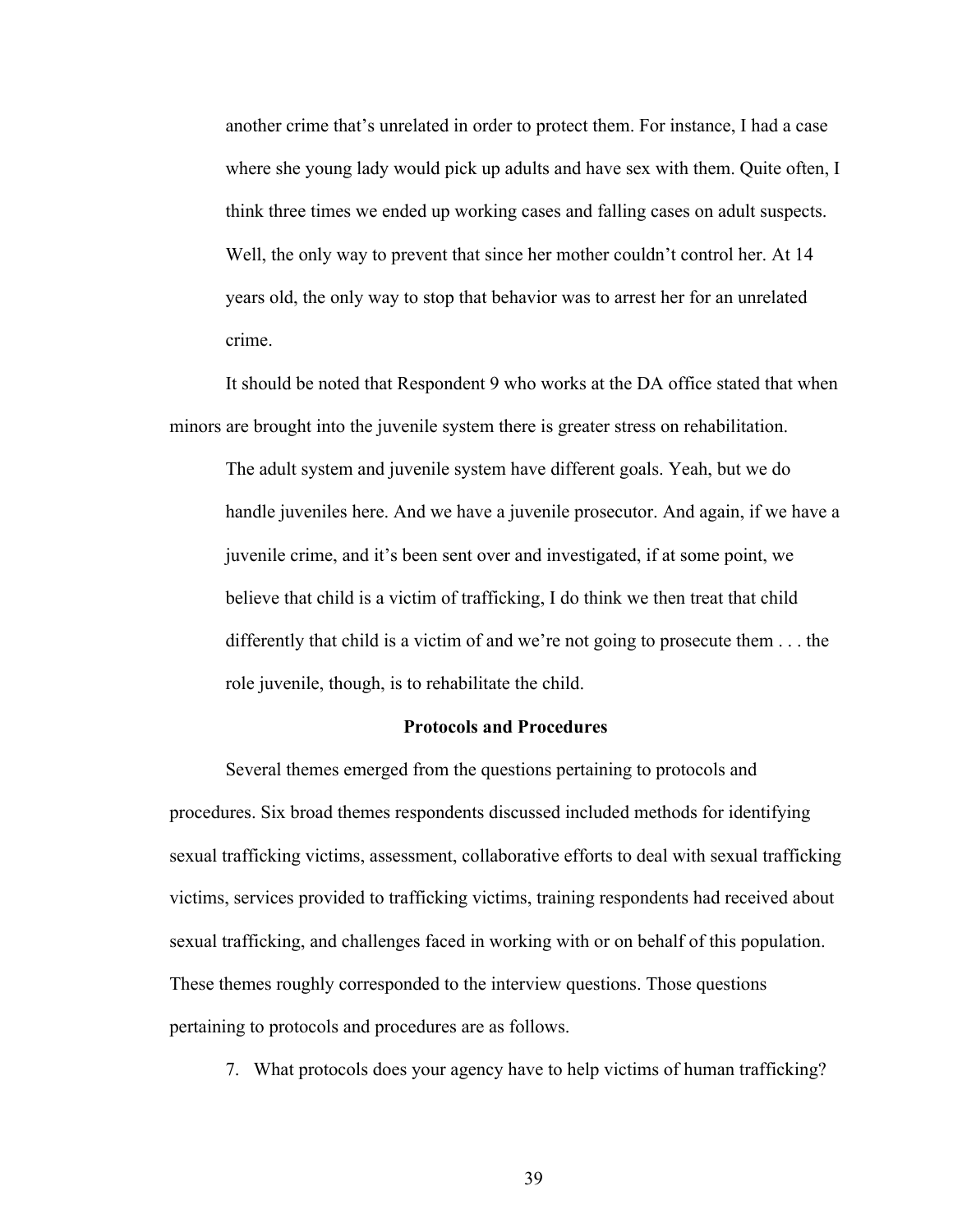- 8. Does your agency use screening tools to detect human trafficking?
- 9. What detection tool does your agency use to identify victims of human trafficking?
- 10. Does your agency have procedures in place when victims of human trafficking are detected?
	- o Are police notified?
	- o Are other agencies in Taylor County notified?
- 11. What training does your agency have when it comes to helping victims of human trafficking?
- 12. What challenges does your agency face when helping victims of human trafficking?

## **Detection of Human Trafficking Victims**

With respect to identification of victims of sexual trafficking, participants discussed the use of screening tools to facilitate identification, the importance of establishing relationships with potential victims, and psychosocial assessment. With some respondents, identification of human trafficking victims appeared to be a higher priority than with other respondents. Hypothetically, respondents training on human trafficking and their access to screening tools, influenced the importance that they place on human trafficking and identifying human trafficking victims.

Some support for this hypothesis is provided by the fact that one respondent was unaware of any human trafficking screening tools available to her, and this respondent could not definitely recall whether or not she had ever worked with a victim of sexual trafficking. This respondent, for example, stated: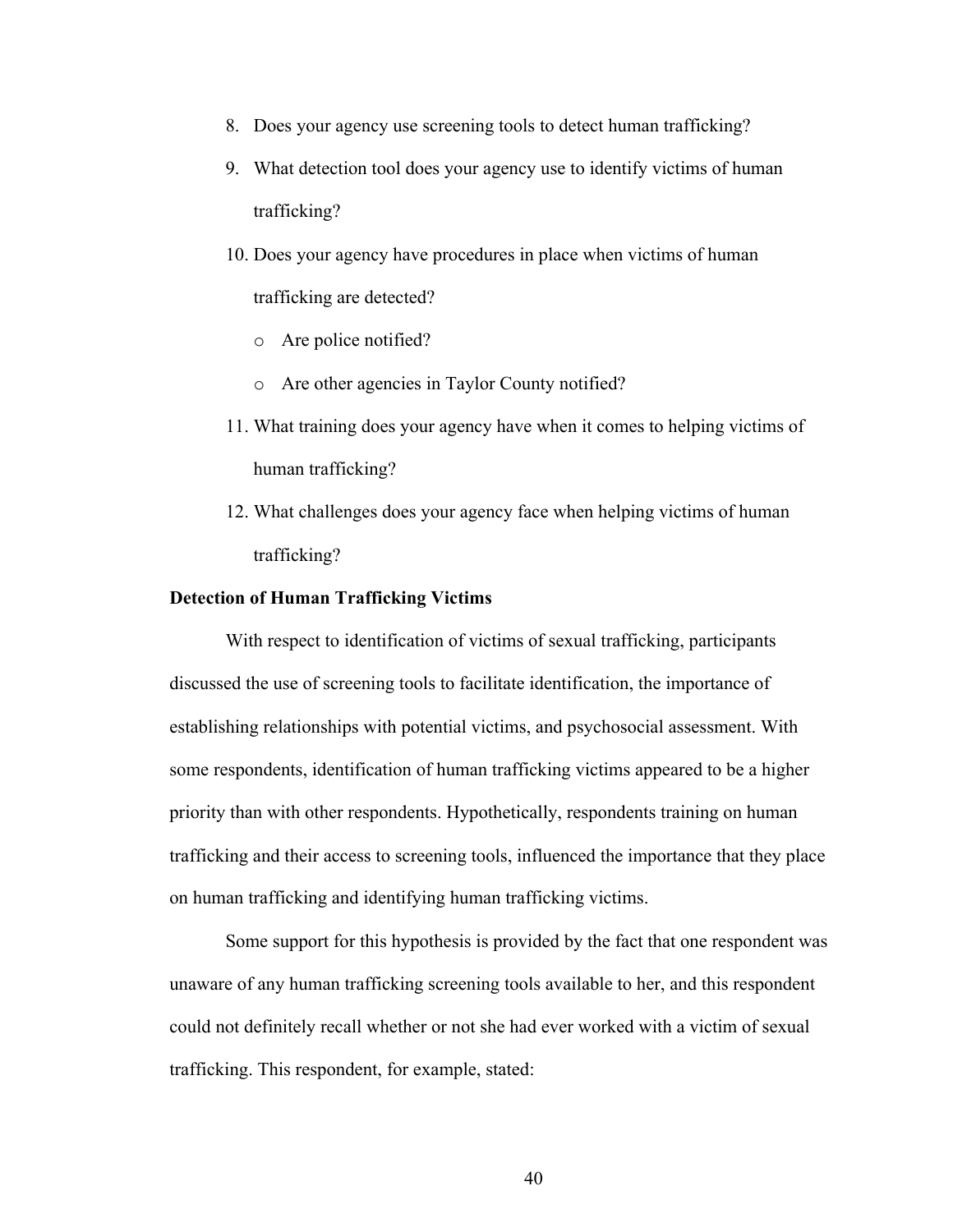We don't have a specific screening tool that I know of. They do make us we have you know, had to watch videos or trainings or whatever regarding human trafficking and signs and stuff like that, but I don't believe we have an actual screening tool. . . . I can't say that I know for sure that I've ever had a child, but, you know, a human trafficking victim. I've had a couple that I've thought their situation was really weird, and didn't make a lot of sense.

At the other end of this salience spectrum, those providing victim services or advocacy had been trained to use screening tools and were actively on the look-out for human trafficking victims. Actively looking—and knowing what to look for—increases the number of victims that are identified. On the other hand, when identification of human trafficking victims is not salient to a respondent, the respondent had not received specific training to use screening tools, which, likely resulted in failure to identify victims. Respondent 6 put it in these words:

So it's the commercial, commercial sexual exploitation identification tool that we use for screening. And so when we got this [agency] trained, in one month the amount of children that we flagged as clear concern, and that was referred to our agency, was what we [previously] tracked in a year. So, it's not that it's not happening in Abilene. It's that it's not being identified for what it is.

If salience is an important prerequisite to identification of human trafficking victims, then high salience should correspond to identification of higher numbers of human trafficking victims than would low salience. A more moderate level of salience should result in fewer identified victims of human trafficking. A moderate degree of salience seems to be operating with two respondents who preferred use of the term *child*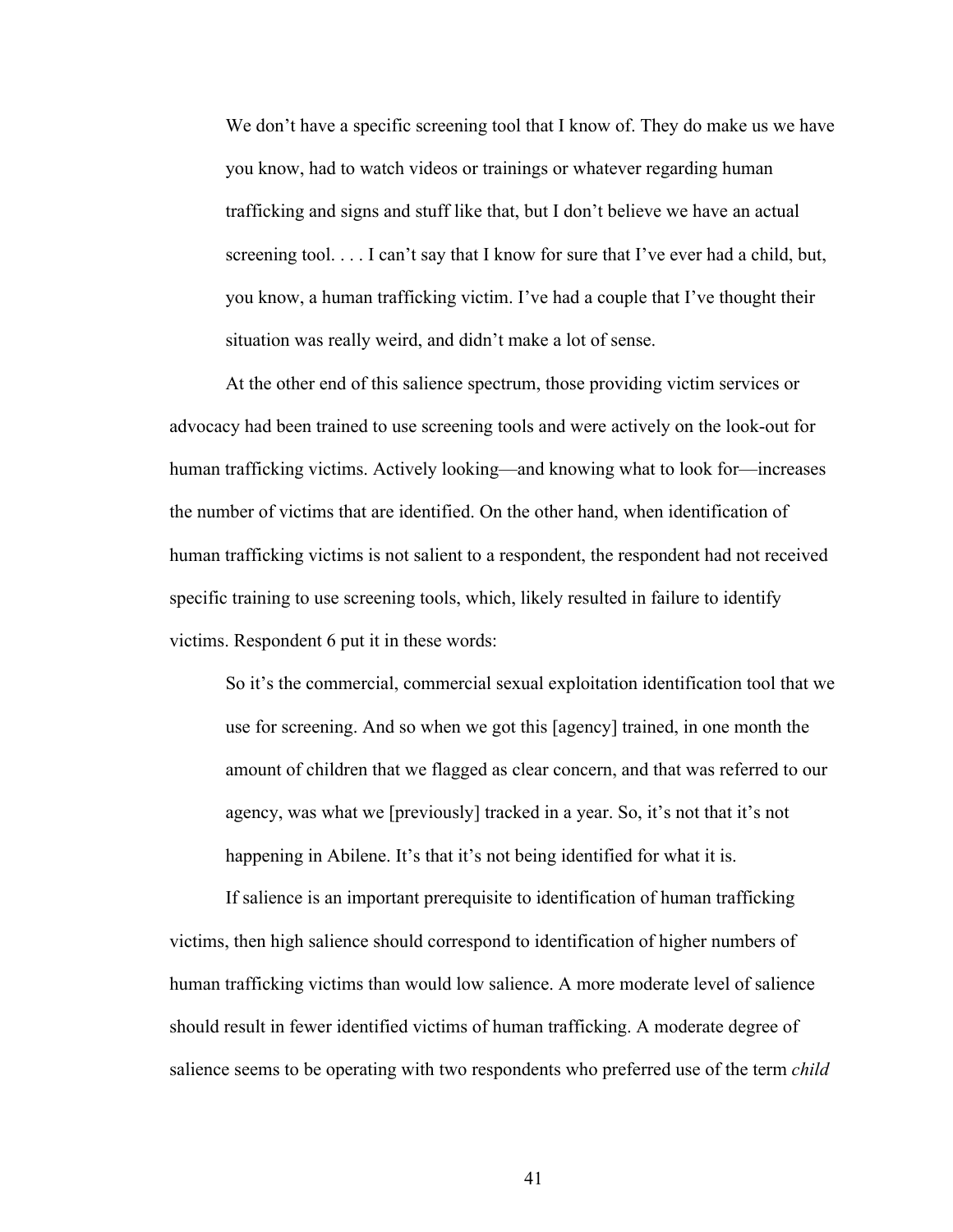to either *perpetrator* or *victim*. According to these respondents, far fewer victims of human trafficking exist than do victims of sexual assault. These respondents also expressed some frustration with the recent attention given to human trafficking. For example, respondent 3 said:

I mean, we have more children who are being victimized sexually by people that they know and love than we have children being trafficked. . . . I mean, it's a huge difference. And I think that it's probably one of my frustrations is that because government, different levels have become focused and aware and putting funding towards this problem. It has somehow kind of become the thing that everybody's focused on.

## *Screening Tools*

Respondents 2, 3, 5, 6, and 8 all referred to a specific screening tool that they use for identification of human trafficking victims. This tool was referred to as the C-tool, the CSE-IT, and the Commercial Sexual Exploitation-Identification Tool (CSE-IT). Across various agencies that work with children who might be potential trafficking victims, the CSE-IT tool appears to be the most frequently used tool in Abilene to screen for human trafficking victims. Agencies using this particular tool included welfare services (Respondents 1 through 3), victims services (Respondent 6), hospitals (Respondent 5), and school employees (Respondent 8). Also cited, but less frequently used, was the Adult Human Trafficking Screening Tool. One respondent referred to the use of this tool in the context of riding along with a police officer.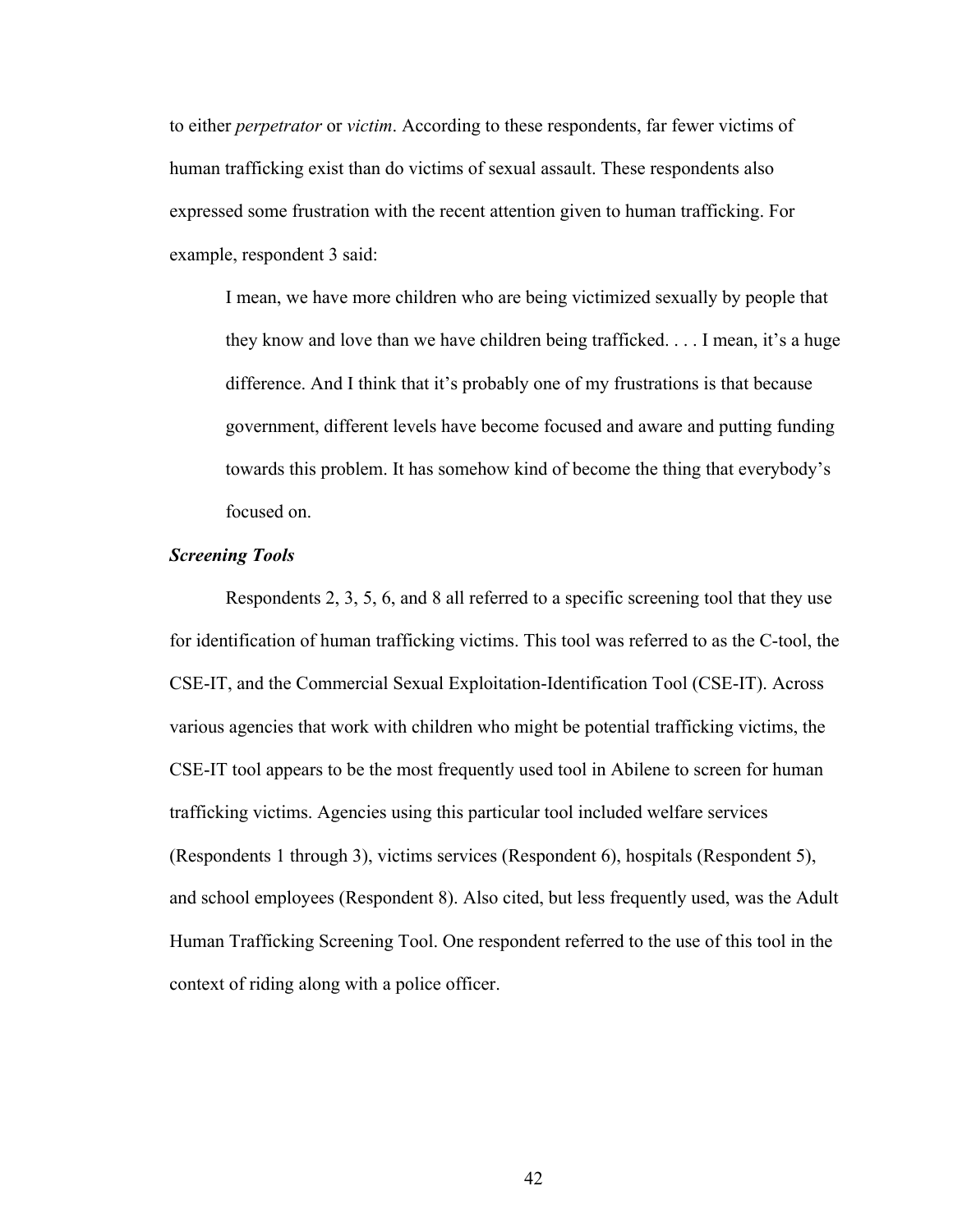## *Assessment*

Some respondents described a readiness to disclose information phenomenon existing in victims. Victims who were not ready to admit that anything had happened to them were characterized as being in denial. Other victims who offered a little bit of information were called "tentative." Other victims were described as being in a state of active disclosure. Those in active disclosure were ready to talk and willing to provide details regarding their ordeal. Still other victims were described as being "hardened." Hardened victims were described as being very self-reliant and refused offers of assistance.

Fear was cited by Respondents 1, 2, 3, 5, and 6 as being a barrier to willingness to disclose information pertaining to experiences of sexual trafficking. Respondents 6 and 8 both discussed the need to build rapport and establish a trusting relationship with the victims before they would disclose information regarding their own victimization. Respondent 6 stated the following:

So my job is building rapport with mainly 22 and under, and just getting them to trust me and be that one person so that if they run away, if they get themselves in a situation where they don't feel like they can reach out to an adult or someone else, that I'm that safe person that they can reach out to and get them help.

Though no standardized biopsychosocial assessment procedure was exposed by any respondent, several respondents discussed assessment strategies used with potential victims. One referred to the importance of being aware of cues to the possibility that they are interacting with a victim or trafficker. Some respondents described various suspicious circumstances and certain behaviors as being cues. For example, a respondent from the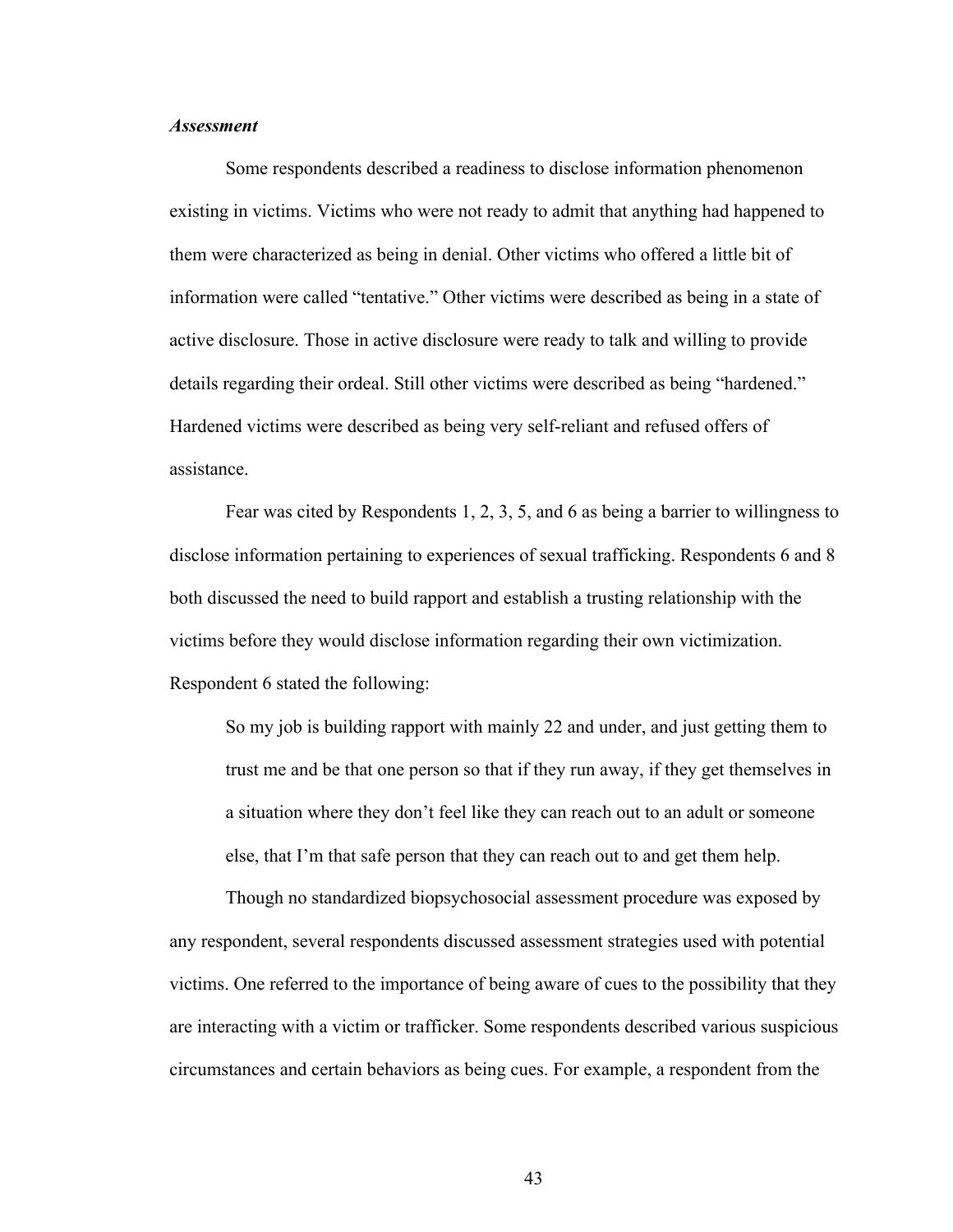homeless program in the public school system talked about adults who appear to know very little about a child they are attempting to register for school. Respondent 8 stated that one of the biggest red flags was a child who was abnormally shy and reticent to open up to anybody. Other cues identified by respondents included poor hygiene, being impaired, and having another person with them that did most of the talking.

Many times, human trafficking victims are first discovered through law enforcement operations or during a hospital visit. However, identification is often difficult for reasons already described. During visits to the hospital, victims will commonly be accompanied by a person (i.e., suspected trafficker) who stands guard over the potential victim and does the majority of the talking. Hospital staff are advised to try to separate the suspected trafficker and the suspected victim. However, Respondent 5 said that this was not always possible. Respondent 5 discussed some tactics used to try to separate the suspected trafficker from the suspected victim. This respondent stated:

we try to separate them from the person that's with them . . . you can do that a lot of times by saying "I'm gonna take you to get an X-ray" . . . or "here, I need you to go to another room to, to pee in a cup" . . . Even use of such tactics fails with some suspected traffickers as they refuse to allow the suspected victim any privacy.

According to Respondent 5, the police will get involved in cases involving minors, but with adults, there is nothing that they can do. Respondent 5 stated that she normally tries to influence the suspected victim to seek help regardless of the presence of the suspected trafficker. Respondent 5 stated,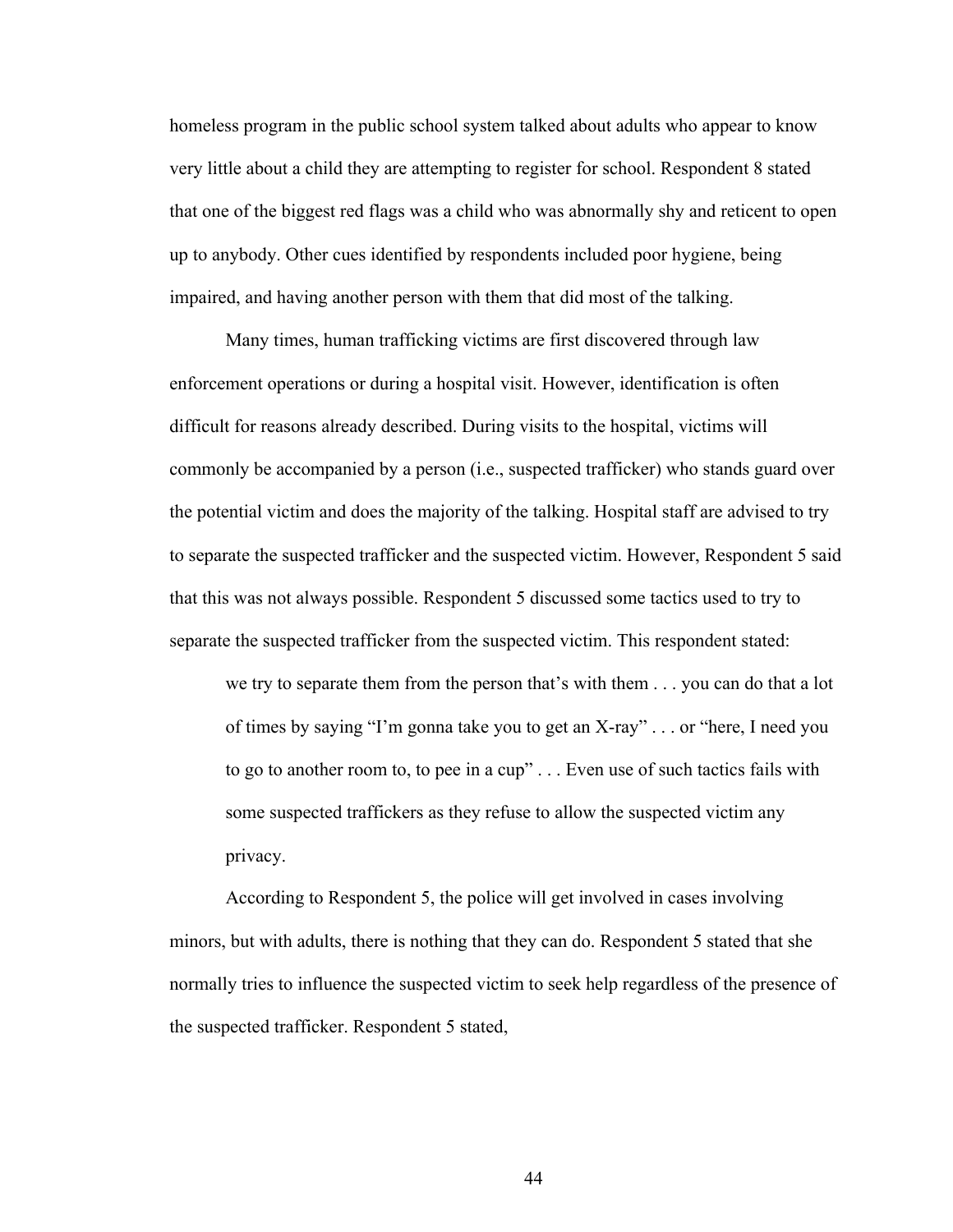I'm not sure what's really going on here. But I think that you need some physical help with your asthma or whatever problem that they're having. But I also think that you might need some other help, and you're just not ready for it right now. And even with the person sitting right there, I'll tell them if at any time that you feel unsafe, or anytime that you want help, wherever you're at, if you go to a hospital, they have to help wherever you're at.

## **Collaborative Efforts to Serve Victims of Human Trafficking**

Once a victim of human trafficking is suspected, personnel from various law enforcement, child protection, and child advocacy agencies meet together to coordinate the child trafficking investigation. A multidisciplinary team (MDT) is composed of members from various disciplines to provide child sex-trafficking victims with the same services sexual abuse victims receive. These services include forensic interviews, family advocacy, medical exams, and mental health care. To ensure the needs of the child are being met, the MDT conducts case reviews.

In December of 2021, in partnership with the governor's office, local agencies created a care coordination team. The care coordination team brings together various agencies that work with victims to plan and coordinate services provided specifically to help people who are trafficked. All child victims of human trafficking are assigned an advocate who will remain assigned to the victim until the victim reaches adulthood. One respondent described the care coordination team as follows:

We have a care coordination team; we've got all the agencies ready. And as soon as we detect, you know, these, these cases, whether or not there's any crime, if we detect, if we find out that we think a girl or boy is a victim of trafficking or an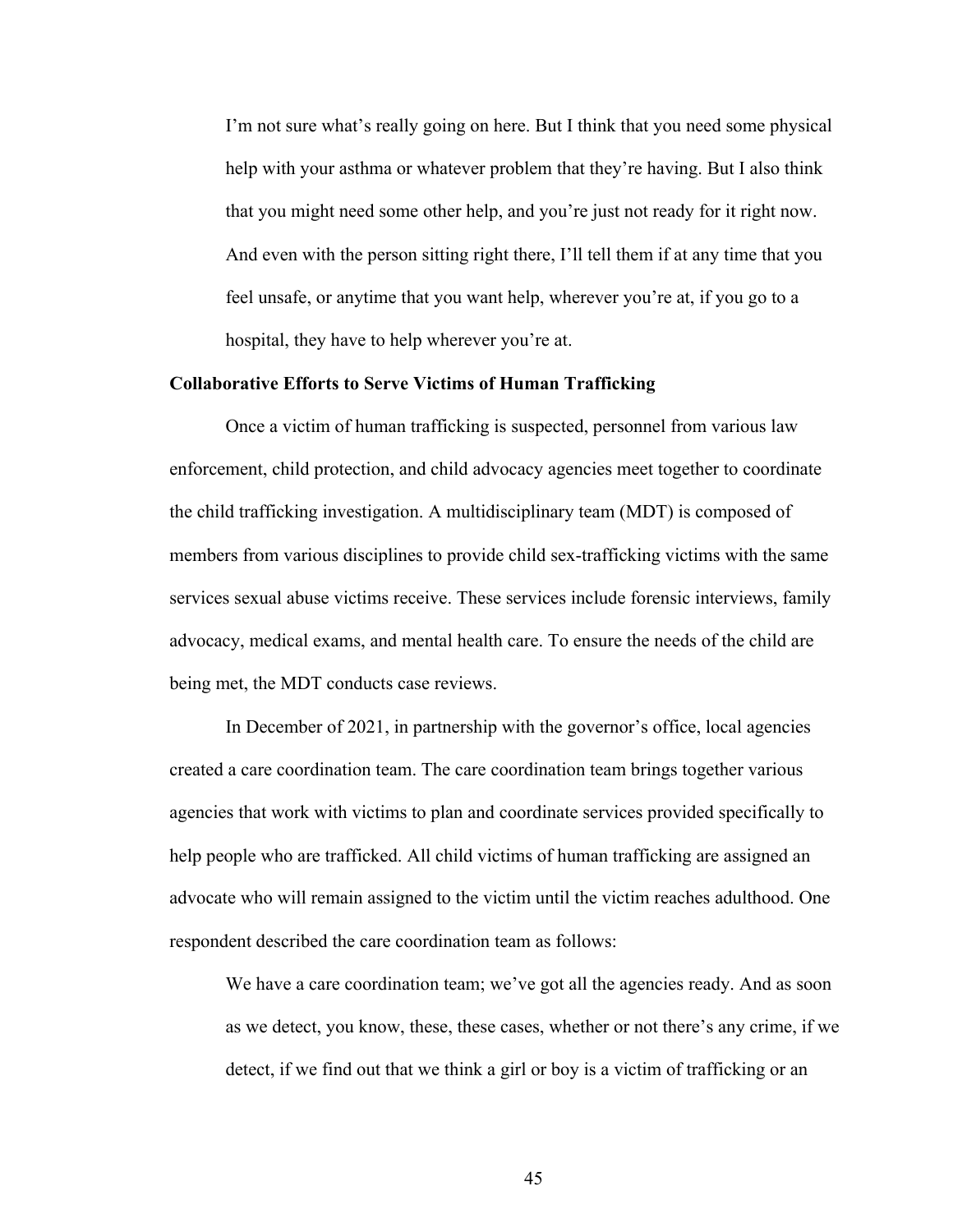adult, it doesn't matter if no crime is found, that person will be taken care of from that day on in the system, especially children. So if we find a girl and the screening tool indicates, hey, I think there's they're at risk to be trafficked, they will get an advocate and that advocate stays with them till they're an adult period. Whether or not we ever uncover a crime, find the person who's doing it anything. So, we, we will deal with the crime, but our system will help that victim until they are an adult.

## **Challenges**

Many of the challenges identified by respondents have been discussed already under different topics. Such challenges include difficulty identifying victims, difficulty gaining the victim's trust, the transitoriness of sexual trafficking, and language barriers. Additional challenges identified by participants included difficulty finding local services and placements for victims, and law enforcement-related challenges.

Human trafficking victims require specialized housing. Many respondents (1, 2, 3, and 6) identified the lack of local housing, specifically for child sex-trafficking victims, as a challenge. Often, child sex-trafficking victims do not want to travel long distances from home to reside in treatment facilities designed specifically for sex-trafficking victims. Those sent to such placements against their wishes are likely to run away possibly returning to the sexual trafficking industry. Both Respondents 1 and 4 recounted stories of human trafficking victims running away from their placement. Often when victims of trafficking run away, they might return back to trafficking.

With regard to law enforcement-related challenges, respondents mentioned the length of time it takes for a sex-trafficking case to go to trial, challenges related to using a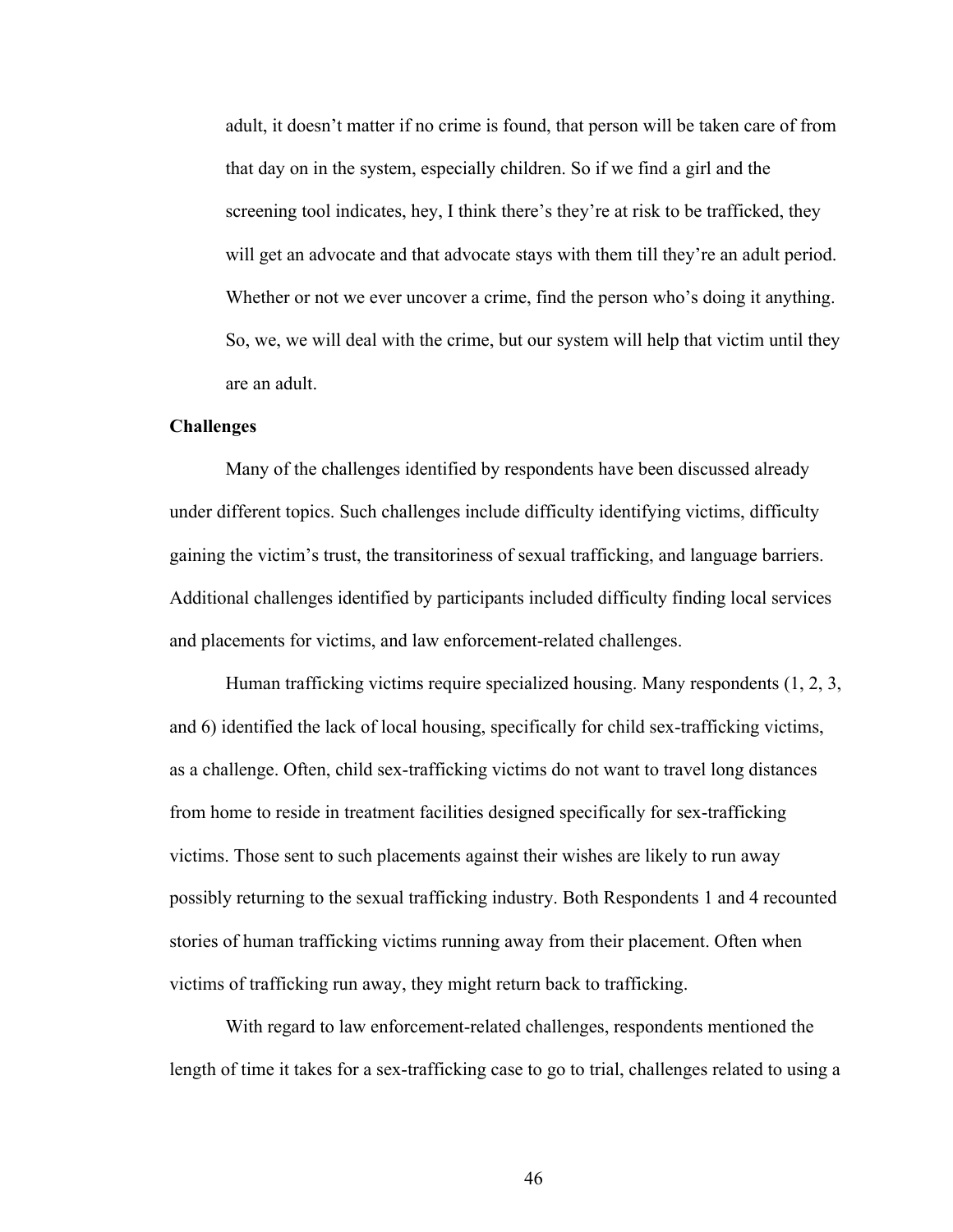sexual trafficking victim as a witness, lack of understanding of victimization by law enforcement personnel, and the lack of experience in investigating sexual trafficking cases. Respondent 1 stated that there can be a one or two-year delay between the time a trafficker is arrested and the time the case goes to court. Asking a victim to testify after that much time has elapsed creates a risk of traumatization.

Although there are systems of care to help child victims, when it comes to prosecuting traffickers in the past it was difficult due to lack of clear trafficking laws for prosecutors to use. However, Respondent 9 remained optimistic, noting that the recent update to the Texas penal code would help prosecute traffickers. The penal code outlines what the Texas considers coercion, fraud, and force in a trafficking case making it easier to charge traffickers.

To conclude, respondents' perception of human trafficking victims appears to be consistent with literature in terms of behaviors. Furthermore, when looking at the policies that are in place to detect human trafficking victims are in the process of being put in place. However, greater detection protocols and emphasis need to be place on homeless youth.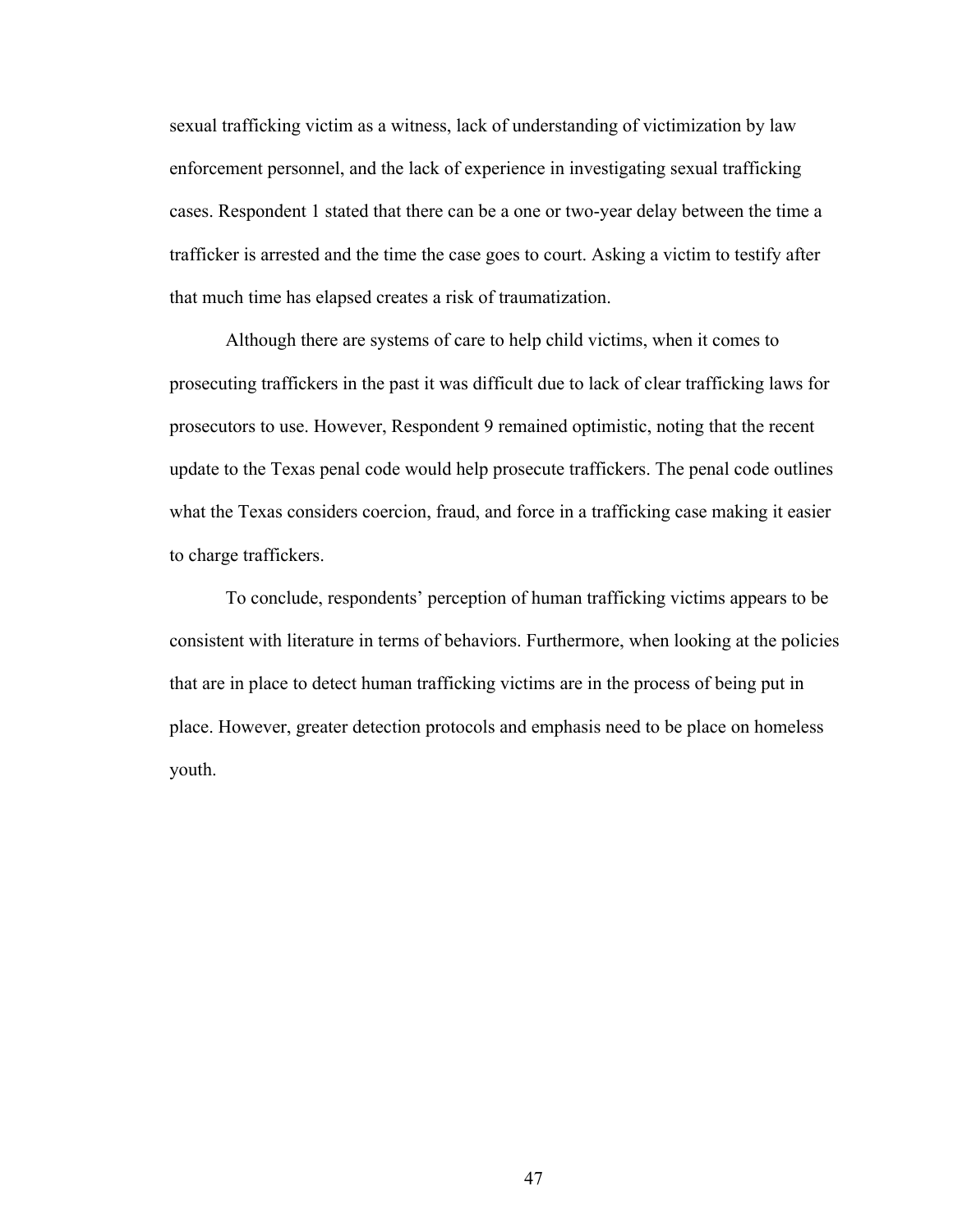# CHAPTER V

## **DISCUSSION**

## **Brief Summary of Findings**

During the course of the interviews, all respondents indicated that they believed that human trafficking was a problem in Abilene. There seemed to be some disagreement about the scope of human sexual trafficking with some respondents saying recent attention to human sexual trafficking is exaggerated and much less of a problem than sexual abuse. Other respondents indicated that the number of sexual trafficking victims that are identified is only a very small proportion of the number of sexual trafficking victims that truly exist. Because Interstate 20 passes through Abilene, many of the sexual trafficking victims are transient. Use of internet services and text messaging, in combination with easy access to Abilene via Interstate 20, results in numerous cases of sexual trafficking that go undetected. Furthermore, the belief that Abilene is a quiet, safe, law-abiding Christian town—a belief held by many residents—likely leads to a perceptual bias against perceiving human sexual trafficking. Therefore, detection of, and accurate estimation of, the numbers of victims is very difficult.

While all the respondents exhibited some compassion for victims of trafficking, they also indicated that many law enforcement personnel are not as compassionate and still treat victims of sexual trafficking as criminals. Therefore, it is very unlikely that all victims who encounter law enforcement personnel are identified as victims. Likely, a similar attitude (bias) persists among citizens and some child services agencies. Until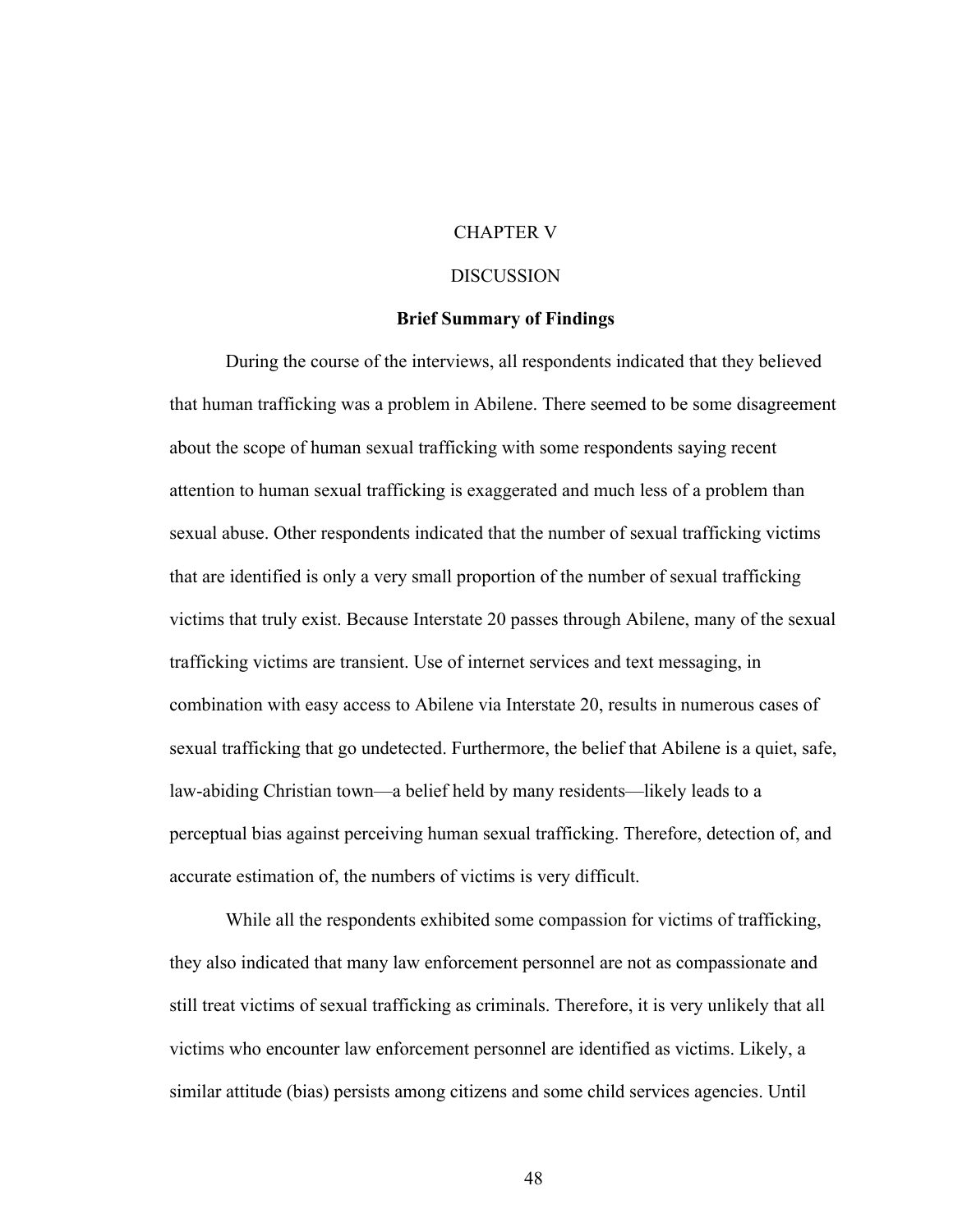attitudes of those investigating child trafficking cases, or those working with victims of child human trafficking, change so that victims are recognized as victims, cases of sexual trafficking will continue to be misidentified and treated as something else.

The introduction of training about human trafficking and training to use screening tools like the CSE-IT tool has resulted in more cases of human trafficking being detected. Specific training to identify human trafficking victims increases awareness of human trafficking. Those trained to screen for human trafficking indicated that training increased knowledge of circumstances and behaviors indicative of trafficking. Increased knowledge likely increases attention to warning signs or circumstances indicative of exploitation.

#### **Protocols and Challenges**

Frequently, victims first enter the victim services arena by being arrested. While much work is underway to change attitudes and law enforcement policies, many victims still undergo harsh treatment by law enforcement agents. Human trafficking laws are still relatively new and have not been tried in courts. Though efforts are underway to train police officers to recognize cases of human trafficking, the fact remains that old attitudes die hard. To help develop and implement more effective and compassionate treatment for victims of child sexual trafficking, a multidisciplinary team was created.

Once a victim of human trafficking is detected, the case is brought to a multidisciplinary team or to a care coordination team. The multidisciplinary team establishes protocols and procedures to ensure that victims are cared for during criminal investigations of trafficking cases. The multidisciplinary team also makes decisions about screening tools member agencies should use, and training members should receive. A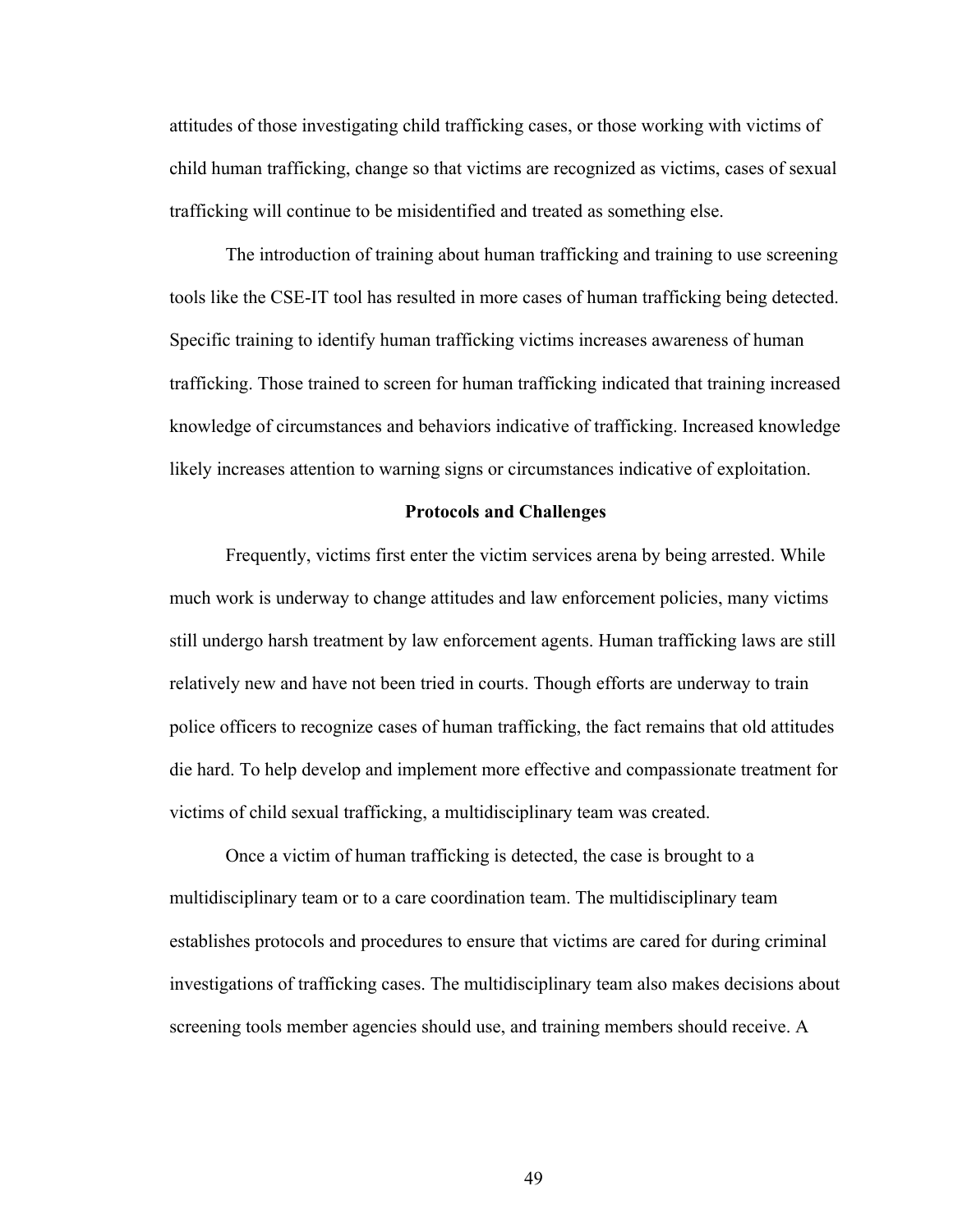care coordination seems to fulfill many of the same functions as the multidisciplinary team but focuses more on the care-related services victims of sexual trafficking receive.

Meeting the needs of child victims is complicated by several factors. One such factor is a shortage of local housing for homeless children or youth who are human trafficking victims. A related factor is a lack of services specifically designed to meet the needs of trafficking victims. The reality that many human trafficking victims are transient creates complications for identifying victims and for law enforcement efforts. An additional complicating factor is that many victims have adapted survival skills that create a barrier between them and those who are trying to help.

Because Abilene lacks adequate housing and services specifically designed for child victims of sexual trafficking, victims are sometimes relocated. However, moving underage victims away from home results in separation from family, friends, and familiar surroundings. This separation increases the risk of them running away and becoming homeless. Homelessness increases the likelihood that they will once again be victimized (Klatt et al., 2014).

Because trafficking victims are typically survivors of multiple traumatic events, (Cecchet & Thoburn, 2014; Lederer & Wetzel, 2014) many of them have adapted a set of survival skills (Menaker & Franklin, 2013). Unfortunately, these survival skills can work against the victims (Farrell et al., 2014; Menaker & Franklin, 2013). Many victims are commonly described as untrusting of authority, manipulative, oppositional, and defiant. Many times, child victims of sexual trafficking are homeless and engage in illegal activities in order to survive. Oppositional-defiant behaviors or engagement in criminal activities reinforces the negative attitudes that many citizens and many law enforcement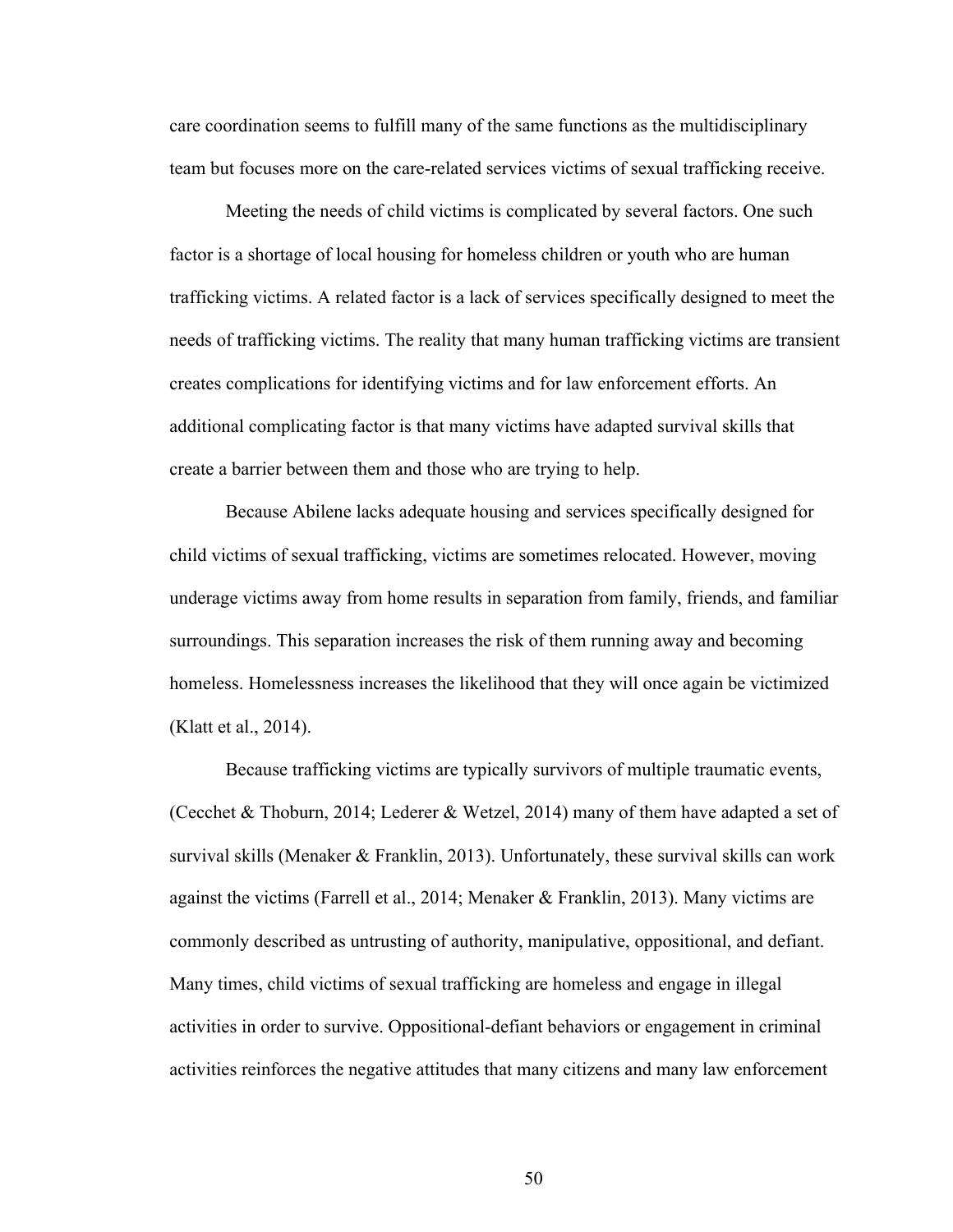personnel have toward these child-victims. Sometimes victims are misidentified as criminals (Farrell et al., 2014) and are confined in juvenile facilities where they may be further victimized.

#### **Implications For Social Work**

Social workers can play a key role in advocacy for victims of human trafficking. One of the core social work ethical principles is respecting the dignity and worth of all people (National Association of Social Workers [NASW], 2022). However, victims of human trafficking are frequently viewed by the public as criminals rather than human beings who have been exploited. Law enforcement personnel also widely hold these views. Therefore, social workers should engage in efforts to change public attitudes. Research shows that gaining knowledge of victims' exploitation histories can reduce the blameworthiness attributed to their behavior (Menaker & Franklin, 2013. Social workers can promote educational campaigns to educate professionals about sexual exploitation.

Accurate identification of sexual trafficking victims depends to some degree on receiving specific training about circumstances and behaviors that indicate victimization. Social workers who are likely to encounter this population should obtain education about the use of screening tools such as the CSE-IT. In addition, social workers who work directly with trafficking victims should understand that these victims are likely survivors of multiple traumatic events (Cecchet & Thoburn, 2014; Sprang & Cole, 2018). Sex trafficking often involves serious and repeated violations of safety and trust and result in serious psychosocial injury. Complex posttraumatic stress due to repeated exposure to psychosocial trauma in childhood is associated with multiple severe impairments across multiple affective and interpersonal domains (Sprang & Cole, 2018). Therefore, social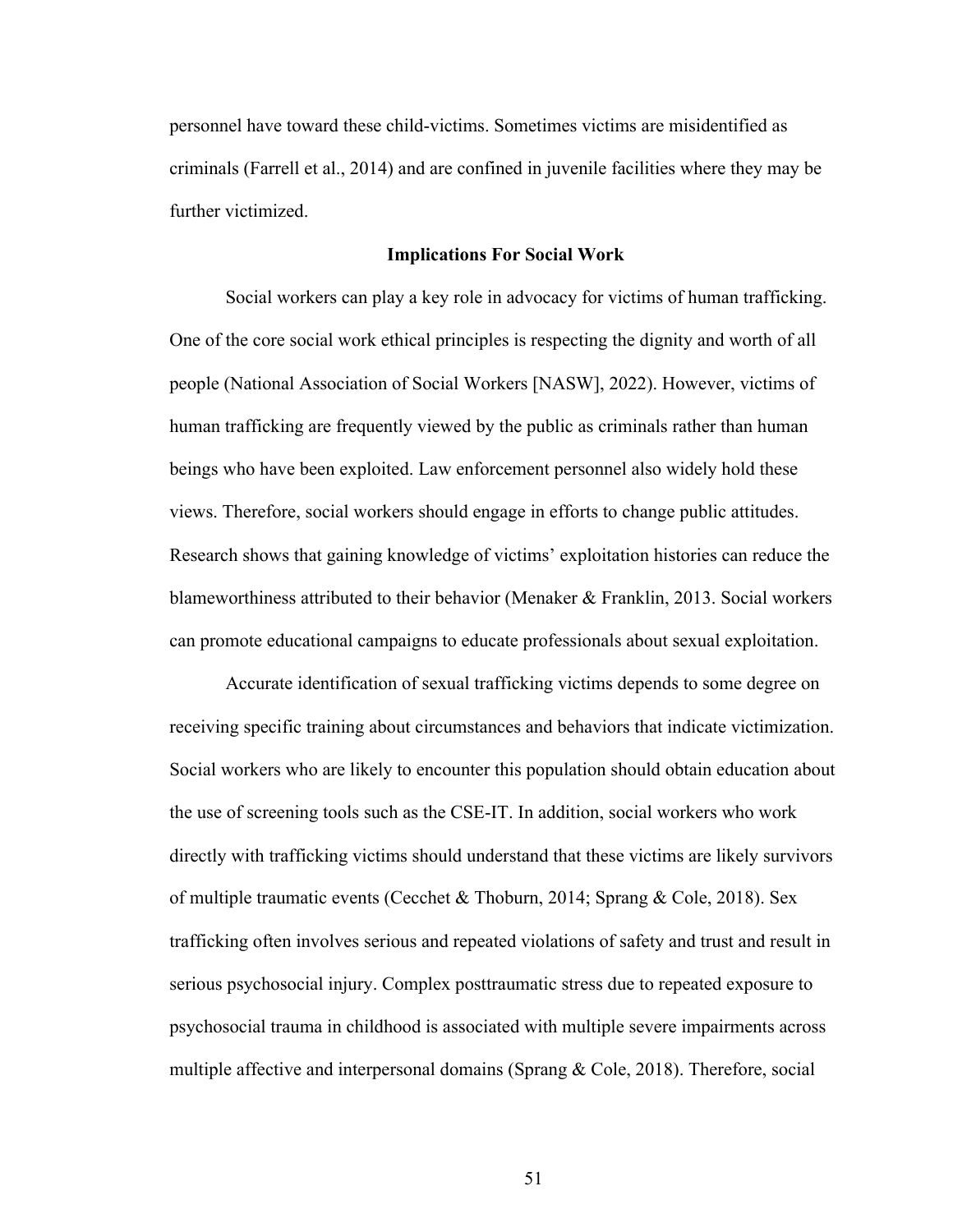workers working with this population should be trained to work with victims of complex posttraumatic stress.

#### **Implication For Further Research**

According to a survivor, "even people who were aware of sex trafficking did not fully understand the complexity of the issue, and the involvement of drugs, manipulation, and violence in sex trafficking" (Rajaram & Tidball, 2018). Although many of the respondents in the study understand what human trafficking victims went through, a further study might be needed to understand if care providers understand the trauma that many victims of trafficking go through. Furthermore, survivors' opinions would need to be evaluated to truly understand the strength and weaknesses of the systems within Abilene to know if they work to help survivors.

One of the problems that respondents highlighted was that the unavailability of local housing, specifically designed for child sexual trafficking victims, resulted in victims being moved out of town. Moving them out of town produces an additional problem with victims running away from those out-of-town facilities. Further research might be beneficial in understanding this runaway behavior. Exploring the relationship between the location of the placement the proximity to victims' homes could help to better understand the likelihood of victims running away from such facilities.

## **Implication For Policy**

To help victims of human trafficking, various policies can be implemented that address preventative methods to limit human trafficking and help victims. One such policy is meeting the need of people of vulnerable populations. As indicated in the literature review and respondents' responses, many people engage in trafficking to meet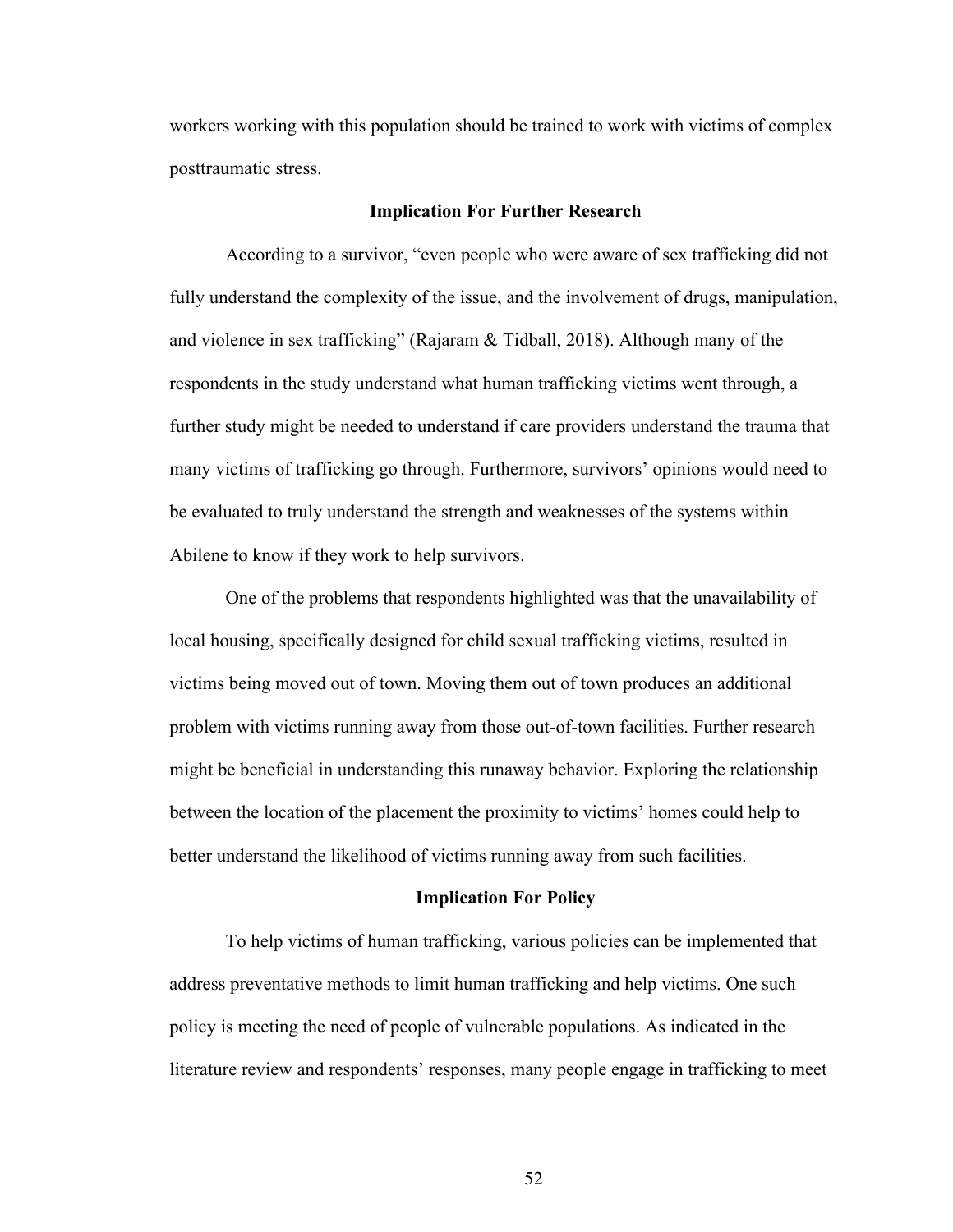their basic needs. Government institutions can increase investment in neighborhoods and societies that suffering from drug abuse, violence, etc. In addition, governments should look at the causes of push factors and pull factors that might cause a child to run away. To help stop human trafficking, local governments like Abilene should initiate an educational policy that would teach students about online safety and human trafficking. During the cause of the study, respondents indicated that online trafficking and exploitation were becoming more common. The city of Abilene needs to improve online safety education among schools. Furthermore, to help victims of human trafficking, Abilene needs to improve various trauma-informed training among various staff in its systems. This might make it easier to both help and detect human trafficking victims. Lastly, as indicated by various respondents, the lack of housing that is geared towards helping either homeless youth or human trafficking needs to improve. Providing housing to homeless youth can put them at a lesser risk to human trafficking. In addition, having housing for human trafficking victims in Abilene might help with the healing process for the victims as they are near the system of care that is both helping and are familiar with.

# **Limitation**

There are various limitations in the study that should be noted. For example, many of the respondents had interactions with victims of human trafficking. The results of the study might have differed if respondents did not have interaction with victims of human trafficking. For example, Respondent 4 stated that not everyone that they worked with was trained to notice or talk to victims of human trafficking. The results of the study could have been different if more diverse candidates within the organization were interviewed.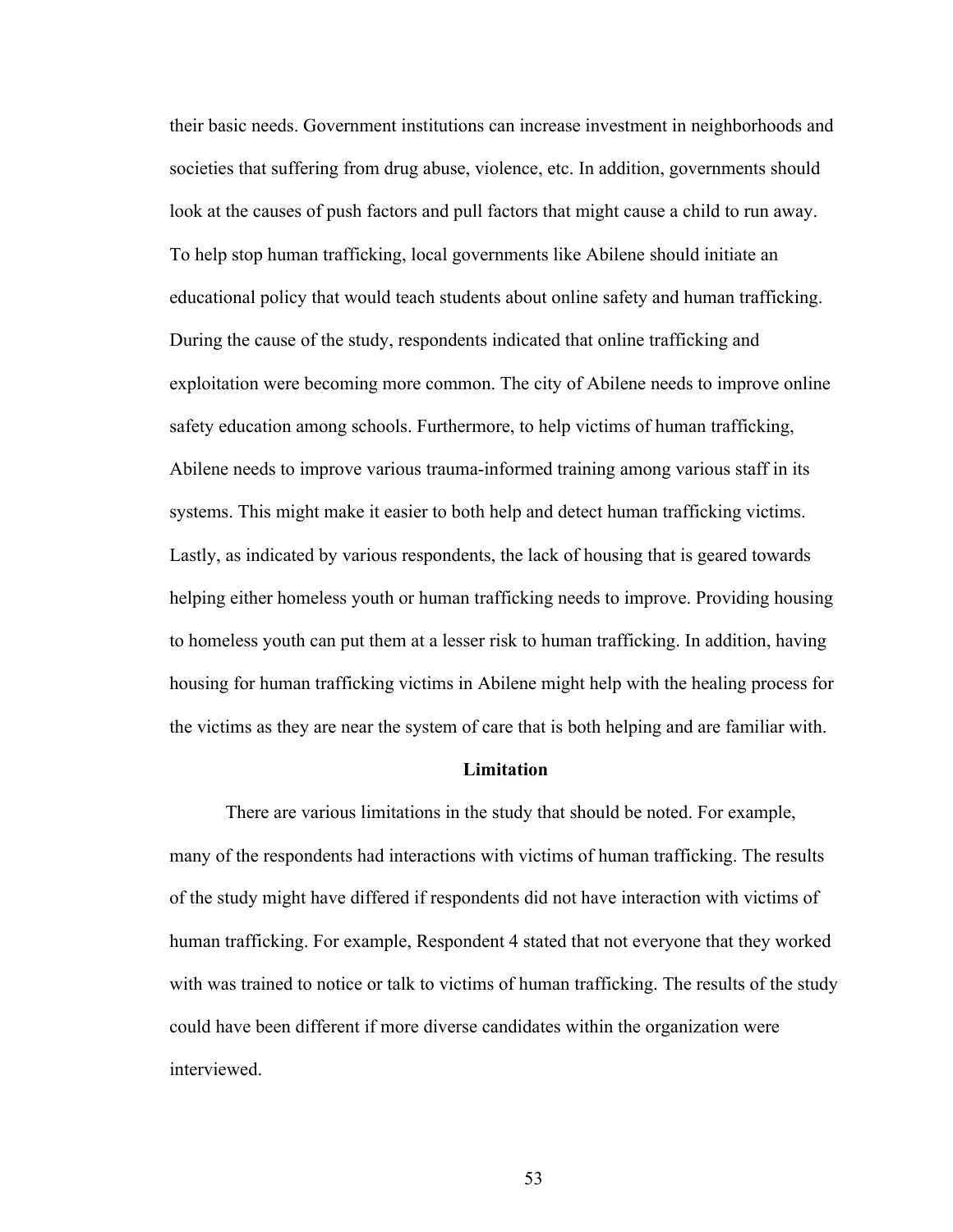In addition, the researcher's biases played a role in determining what questions were asked and how it was included in the study. For example, more emphasis in the question could have been focused on questions respondents felt about human trafficking victims especially if they did not were accepting of the care provided.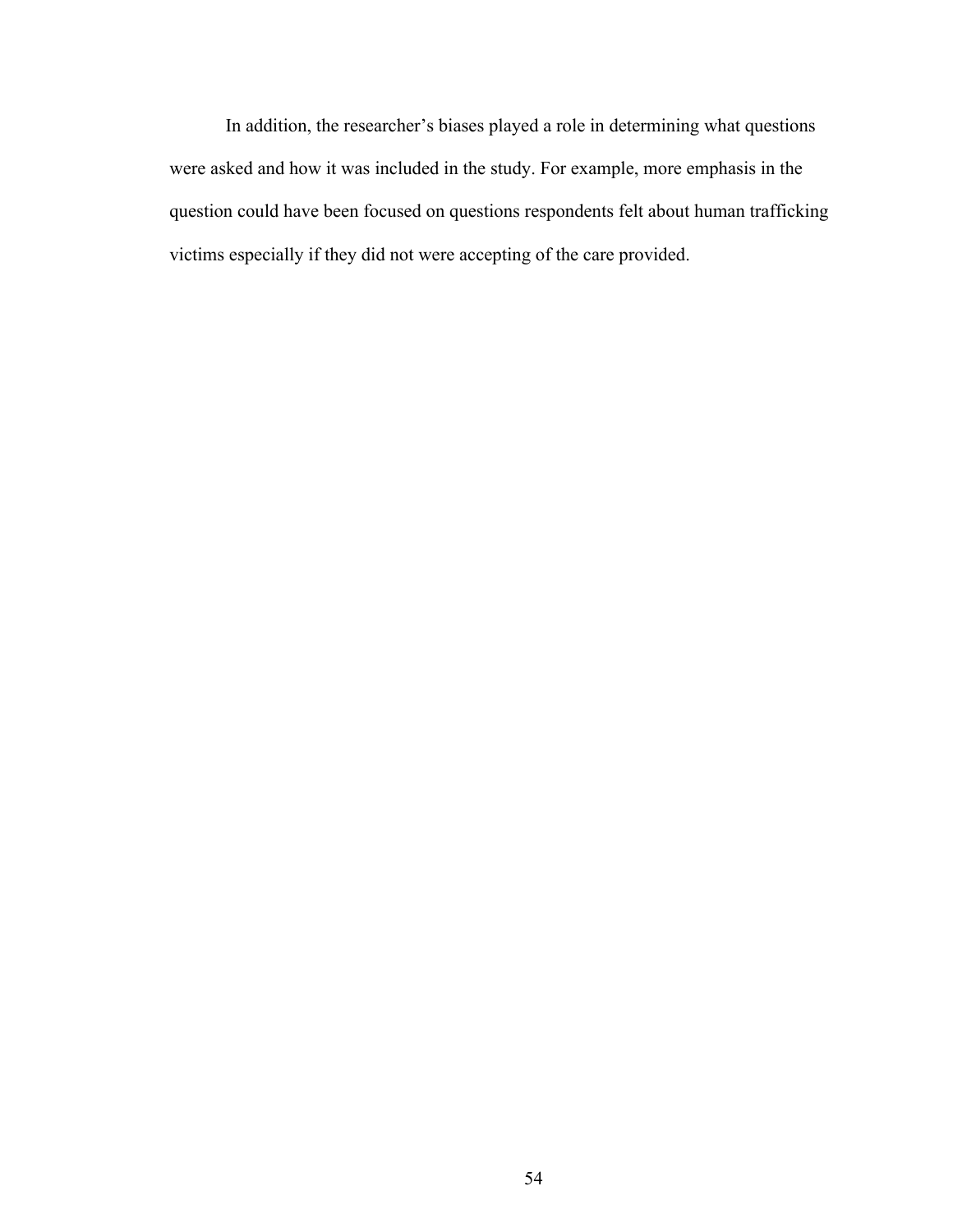# CHAPTER VI

## **CONCLUSION**

The purpose of this study was to understand the perception of people who work with human trafficking victims as well as the procedures that are in place to help detect and provide services to human trafficking victims. Although there is a lack of data that states the number of human trafficking victims in Abilene, most of the respondents believed that it was a problem. To find more trafficking victims, respondents were hopeful of detecting more victims through the implementation of the CSE-IT tool.

The implementation of the CSE-IT tool across different agencies could help both detect and help youth who are in danger of being trafficked. When it comes to services, the introduction of the care coordination team could help with making sure that victims of human trafficking are receiving the best service possible. However, there are certain services, such as housing for human trafficking victims and vulnerable youth, which are still lacking.

Among the different systems that work with human trafficking victims in Abilene, there appears to be a good understanding of who a human trafficking victim is; however, that might not always translate to services that are geared towards fully helping a client. To better understand the needs of victims, there needs to be greater training that does not just talk about the experience of a human trafficking victim but the trauma that they face and how that trauma may alter their behavior.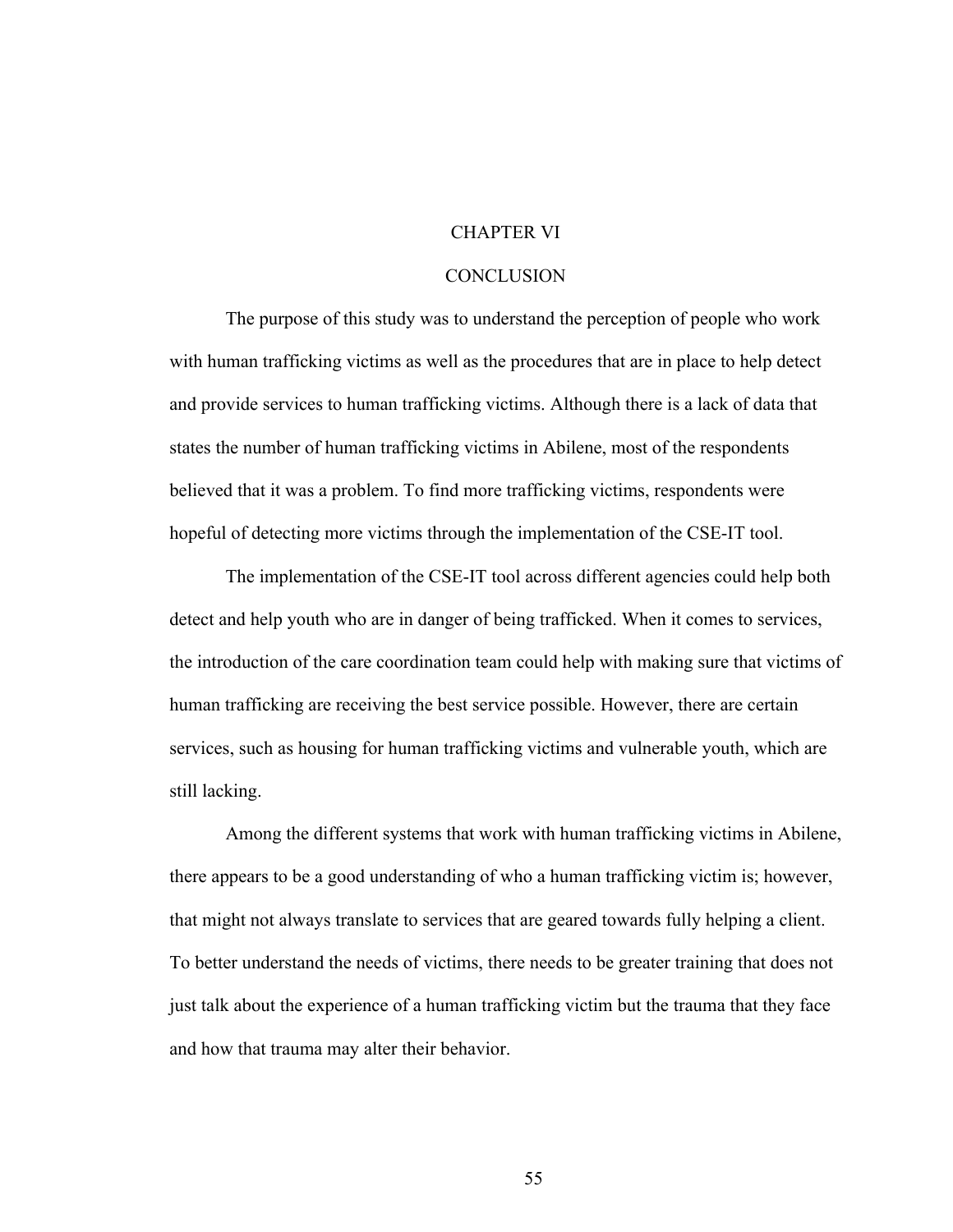## **REFERENCES**

- Albert, L. S. (2021). Trauma informed strategies for human trafficking education in urban schools: An attachment theory perspective. *Education and urban society*, *00131245211048427*. https://doi.org/10.1177/00131245211048427
- Anderson, V. R., England, K., & Davidson, W. S. (2017). Juvenile court practitioners' construction of and response to sex trafficking of justice system involved girls. *Victims & offenders*, *12*(5), 663–681.

https://doi.org/10.1080/15564886.2016.1185753

- Austin, R. (2016). Human Trafficking in the Media: A content analysis of human trafficking frames in documentaries, movies, and television episodes [Northeastern University]. https://doi.org/10.17760/D20210367
- Baldwin, S. B., Eisenman, D. P., Sayles, J. N., Ryan, G., & Chuang, K. S. (2011). Identification of human trafficking victims in health care settings natural disasters and humanitarian emergencies. *Health and human rights, 13*(1), 36–49.
- Beck, M. E., Lineer, M. M., Melzer-Lange, M., Simpson, P., Nugent, M., & Rabbitt, A. (2015). Medical providers' understanding of sex trafficking and their experience with at-risk patients. *Pediatrics*, *135*(4), e895–e902. https://doi.org/10.1542/peds.2014-2814
- Bouche, V., Farrell, A., & Wittmer, D. (2015). Identifying effective counter-trafficking programs and practices in the U.S.: Legislative, legal, and public opinion strategies that work*.* 95.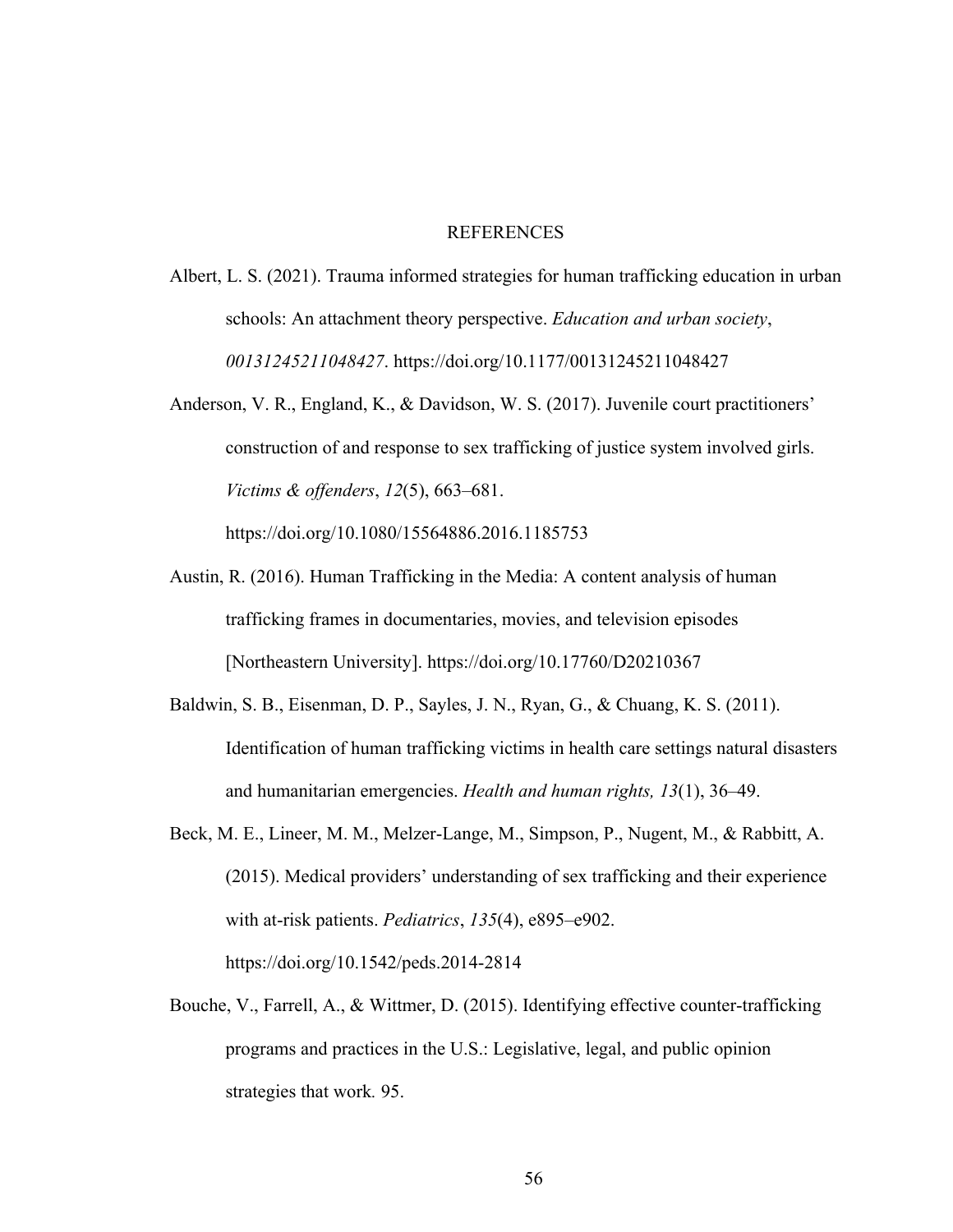- Busch-Armendariz, N. N.-K.-H. (2016). Human trafficking by the numbers: The initial benchmark of prevalence and economic impact for Texas. Austin: Institute on Domestic Violence and Sexual Assault (IDVSA), The University of Texas at Austin.
- Casassa, K., Knight, L., & Mengo, C. (2021). Trauma bonding perspectives from service providers and survivors of sex trafficking: A scoping review. trauma, violence, & abuse, 1524838020985542. https://doi.org/10.1177/1524838020985542
- Cecchet, S. J., & Thoburn, J. (2014). The psychological experience of child and adolescent sex trafficking in the United States: Trauma and resilience in survivors*. Psychological trauma: theory, research, practice, and policy, 6*(5), 482–493. https://doi.org/10.1037/a0035763

Child welfare system response to sex trafficking of children. (n.d.). 97.

- Department of Homeland Security. (n.d.). What is human trafficking? Retrieved from https://www.dhs.gov/: https://www.dhs.gov/blue-campaign/what-humantrafficking
- Doiron, M. L., & Peck, J. L. (2021). The role of nursing in the school setting to lead efforts to impact child trafficking: An Integrative Review. *The Journal of School Nursing*, 1059840520987533. https://doi.org/10.1177/1059840520987533
- Dols, J. D., Beckmann-Mendez, D., McDow, J., Walker, K., & Moon, M. D. (2019). Human trafficking victim identification, assessment, and intervention strategies in south Texas emergency departments. *Journal Of Emergency Nursing, 45*(6), 622– 633. https://doi.org/10.1016/j.jen.2019.07.002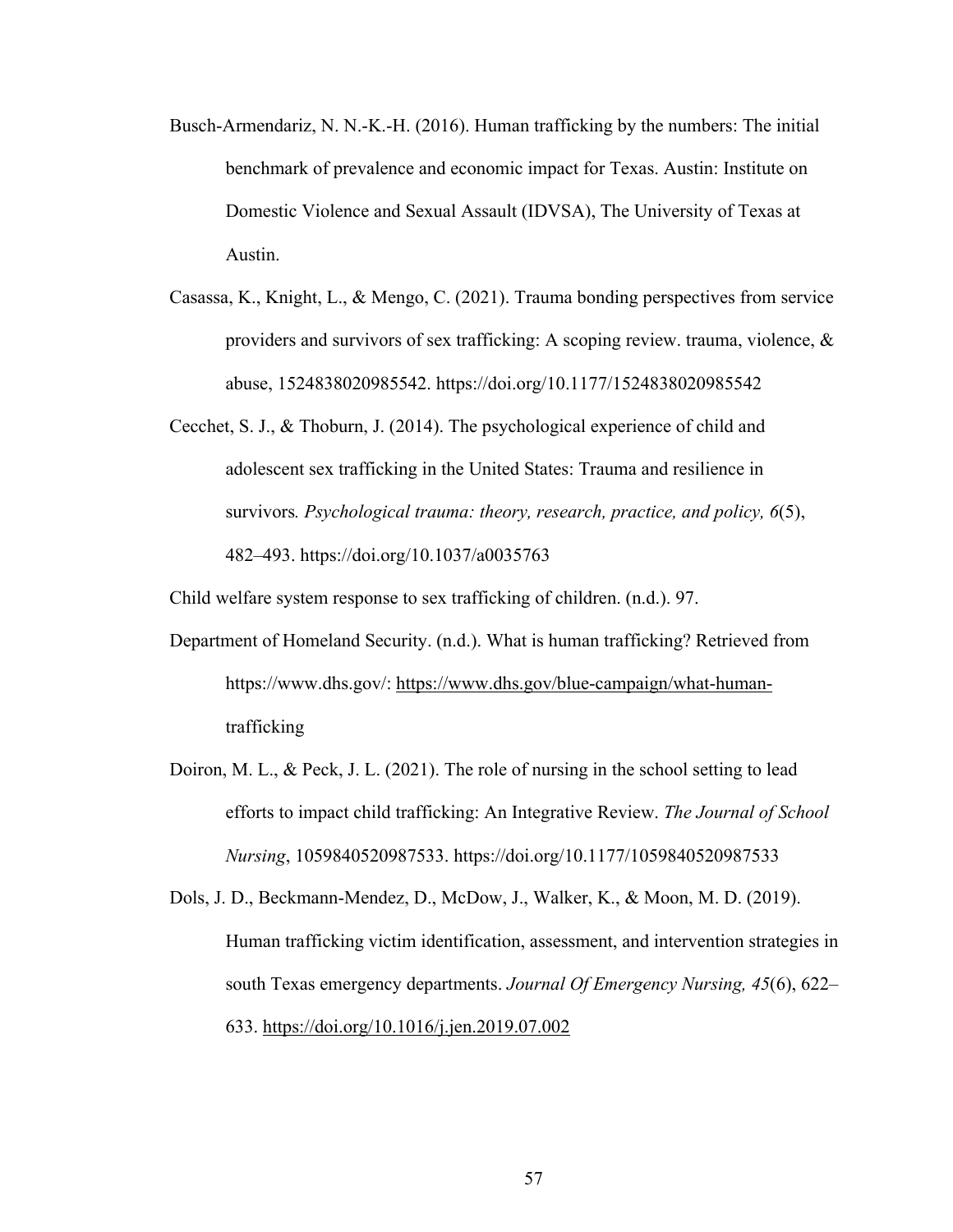- Ecker, E. (2021, June 8). HTI Report Finds U.S. Federal Courts Handled 579 Human Trafficking Cases in 2020. Retrieved from https://www.traffickinginstitute.org/: https://www.traffickinginstitute.org/hti-report-finds-u-s-federal-courts-handled-579-human-trafficking-cases-in-2020/
- Farrell, A., & Cronin, S. (2015). Policing prostitution in an era of human trafficking enforcement*. Crime, law, and social change, 64*(4–5), 211–228. https://doi.org/10.1007/s10611-015-9588-0
- Farrell, A., Mcdevitt, J., & Fahy, S. (2008). Understanding and improving law enforcement responses to human trafficking, final report, 2008, June. *Human trafficking data collection and reporting center research and technical reports*.
- Farrell, A., Owens, C., & McDevitt, J. (2014). New laws but few cases: Understanding the challenges to the investigation and prosecution of human trafficking cases. *Crime, law, and social change, 61*(2), 139–168. https://doi.org/10.1007/s10611- 013-9442-1
- Farrell, A., & Pfeffer, R. (2014). Policing human trafficking: Cultural Blinders and organizational barriers. *The ANNALS of the American Academy of Political and Social Science*, 653(1), 46–64. https://doi.org/10.1177/0002716213515835
- Fedina, L., Williamson, C., & Perdue, T. (2019). Risk factors for domestic child sex trafficking in the United States. *Journal of Interpersonal Violence, 34*(13), 2653– 2673. https://doi.org/10.1177/0886260516662306
- Fraley, H. E., & Aronowitz, T. (2021). Obtaining exposure and depth of field: School nurses "seeing" youth vulnerability to trafficking. *Journal of Interpersonal Violence, 36*(15–16), 7547–7573. https://doi.org/10.1177/0886260519836779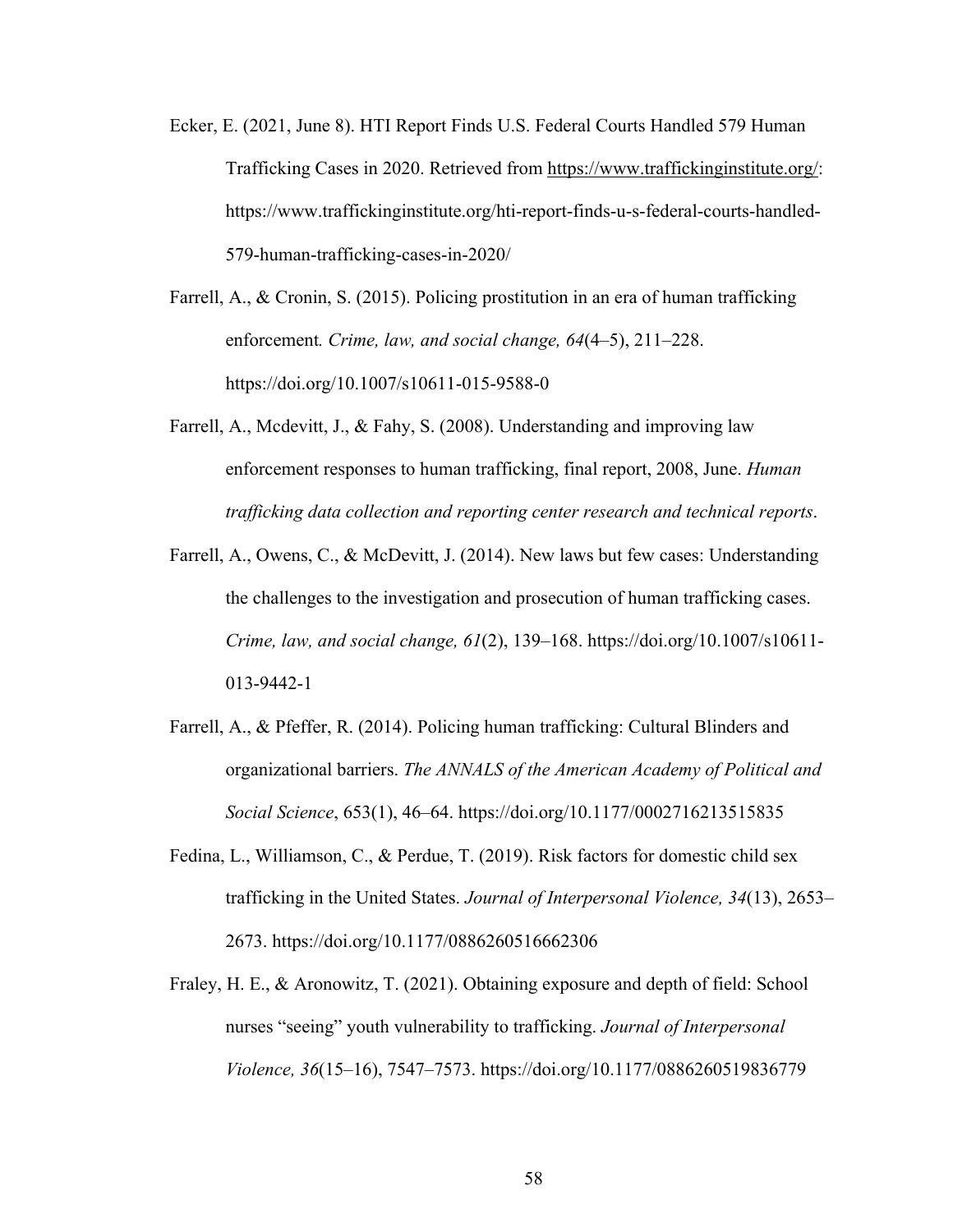- Hammond, G. C., & McGlone, M. (2014). Entry, progression, exit, and service provision for survivors of sex trafficking: Implications for effective interventions. *Global social welfare, 1*(4), 157–168. https://doi.org/10.1007/s40609-014-0010-0
- Klatt, T., Cavner, D., & Egan, V. (2014). Rationalising predictors of child sexual exploitation and sex-trading. *Child abuse & neglect, 38*(2), 252–260. https://doi.org/10.1016/j.chiabu.2013.08.019
- Latzman, N. E., Gibbs, D. A., Feinberg, R., Kluckman, M. N., & Aboul-Hosn, S. (2019). Human trafficking victimization among youth who run away from foster care. *Children and youth services review, 98*, 113–124. https://doi.org/10.1016/j.childyouth.2018.12.022
- Lederer, L. J., & Wetzel, C. A. (2014). The health consequences of sex trafficking and their implications for identifying victims in healthcare facilities. *Annals of Health Law, 23*(1), 61–91.
- Lemke, M. (2018, January 26). Educators as the "frontline" of human-trafficking prevention: An analysis of state-level educational policy. https://www.tandfonline.com/doi/epub/10.1080/15700763.2017.1398337?needAc cess=true
- Logan, T. K., Walker, R., & Hunt, G. (2009). Understanding human trafficking in the United States. *Trauma, violence, & abuse, 10*(1), 3–30. https://doi.org/10.1177/1524838008327262
- Long, E., & Dowdell, E. B. (2018). Nurses' perceptions of victims of human trafficking in an urban emergency department: A qualitative study. *Journal of emergency nursing, 44*(4), 375–383. https://doi.org/10.1016/j.jen.2017.11.004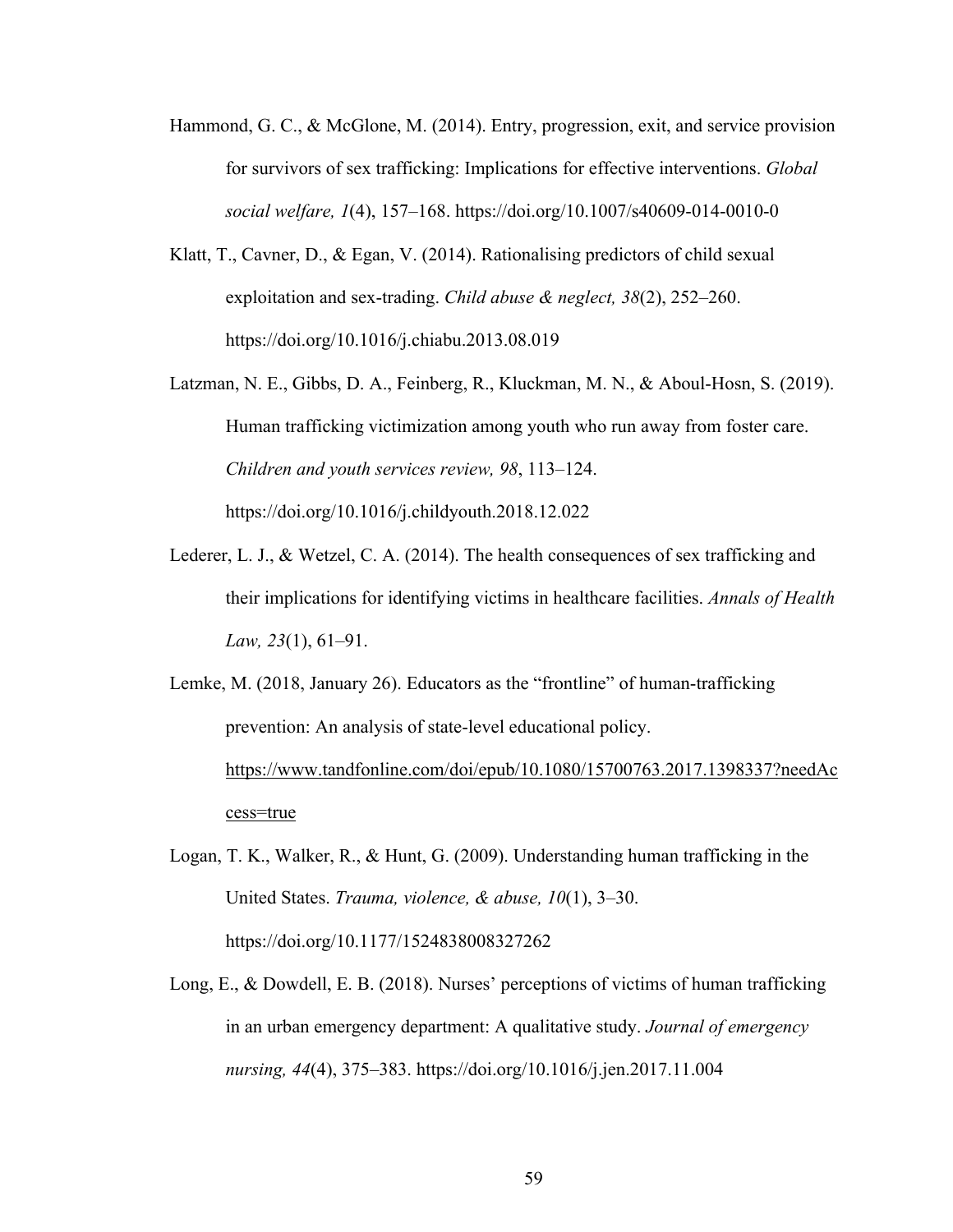- Macy, R. J., Klein, L. B., Shuck, C. A., Rizo, C. F., Van Deinse, T. B., Wretman, C. J., & Luo, J. (2021). A scoping review of human trafficking screening and response. *Trauma, violence, & abuse,* 15248380211057272. https://doi.org/10.1177/15248380211057273
- McGough, M. Q. (2013). Ending modern-day slavery: Using research to inform U.S. anti-human trafficking efforts. *271*, 7.
- Menaker, T. A., & Franklin, C. A. (2013). Commercially sexually exploited girls and participant perceptions of blameworthiness: Examining the effects of victimization history and race disclosure. *Journal of Interpersonal Violence, 28*(10), 2024–2051. https://doi.org/10.1177/0886260512471078
- Moore, J. L., Houck, C., Hirway, P., Barron, C. E., & Goldberg, A. P. (2020). Trafficking experiences and psychosocial features of domestic minor sex trafficking victims. *Journal of Interpersonal Violence, 35*(15–16), 3148–3163. https://doi.org/10.1177/0886260517703373
- National Association of Social Workers. (n.d.). Code-of-Ethics-English. Retrieved from https://www.socialworkers.org/:

https://www.socialworkers.org/About/Ethics/Code-of-Ethics/Code-of-Ethics-

## English

National Human Trafficking Hotline. (n.d.). https://humantraffickinghotline.org/.

# Retrieved from

https://humantraffickinghotline.org/:https://humantraffickinghotline.org/state/texa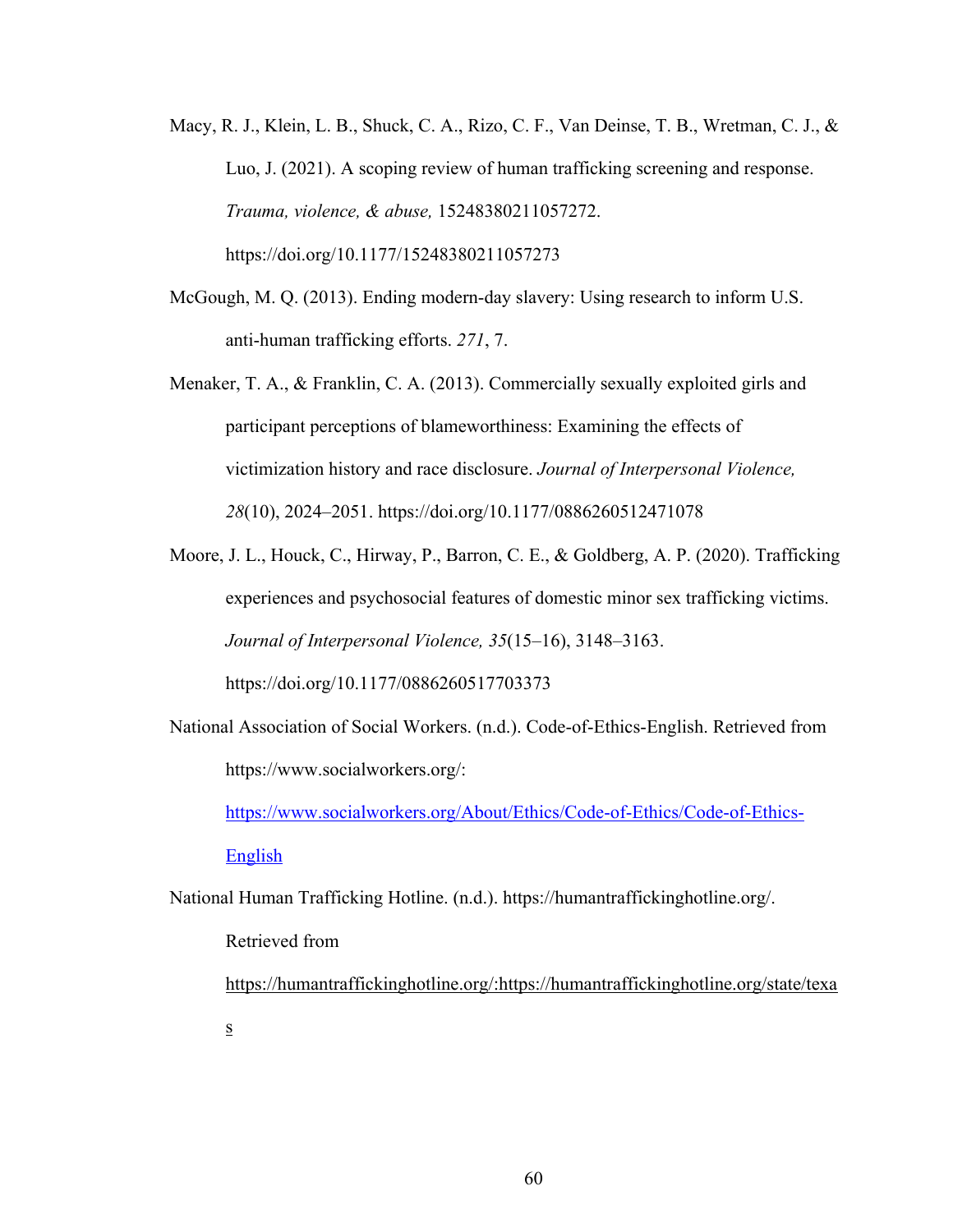National Human trafficking Hotline. (n.d.). Texas. Retrieved from

https://humantraffickinghotline.org/:

https://humantraffickinghotline.org/state/texas

Olender, S. (2018). Combatting domestic minor sex trafficking in the child welfare system. *Harvard Kennedy School Review, 18*, 65–72.

Pate, S. S., Anderson, V. R., Kulig, T. C., Wilkes, N., & Sullivan, C. J. (2021). Learning from child welfare case narratives: A directed content analysis of indicators for human trafficking. *Children and Youth Services Review, 121*, 105838. https://doi.org/10.1016/j.childyouth.2020.105838

- Peterson, L. J., Foell, R., Lunos, S., Heisterkamp, B., Greenbaum, V. J., & Harper, N. S. (2022). *Implementation of a screening tool for child sex trafficking among youth presenting to the emergency department – A quality improvement initiative. Child abuse & neglect,* 125, 105506. https://doi.org/10.1016/j.chiabu.2022.105506
- Rajaram, S. S., & Tidball, S. (2018). Survivors' voices—complex needs of sex trafficking survivors in the Midwest. *Behavioral Medicine, 44*(3), 189–198. https://doi.org/10.1080/08964289.2017.1399101
- Reed, S. M., Kennedy, M. A., Decker, M. R., & Cimino, A. N. (2019). Friends, family, and boyfriends: An analysis of relationship pathways into commercial sexual exploitation. *Child abuse & neglect, 90,* 1–12. https://doi.org/10.1016/j.chiabu.2019.01.016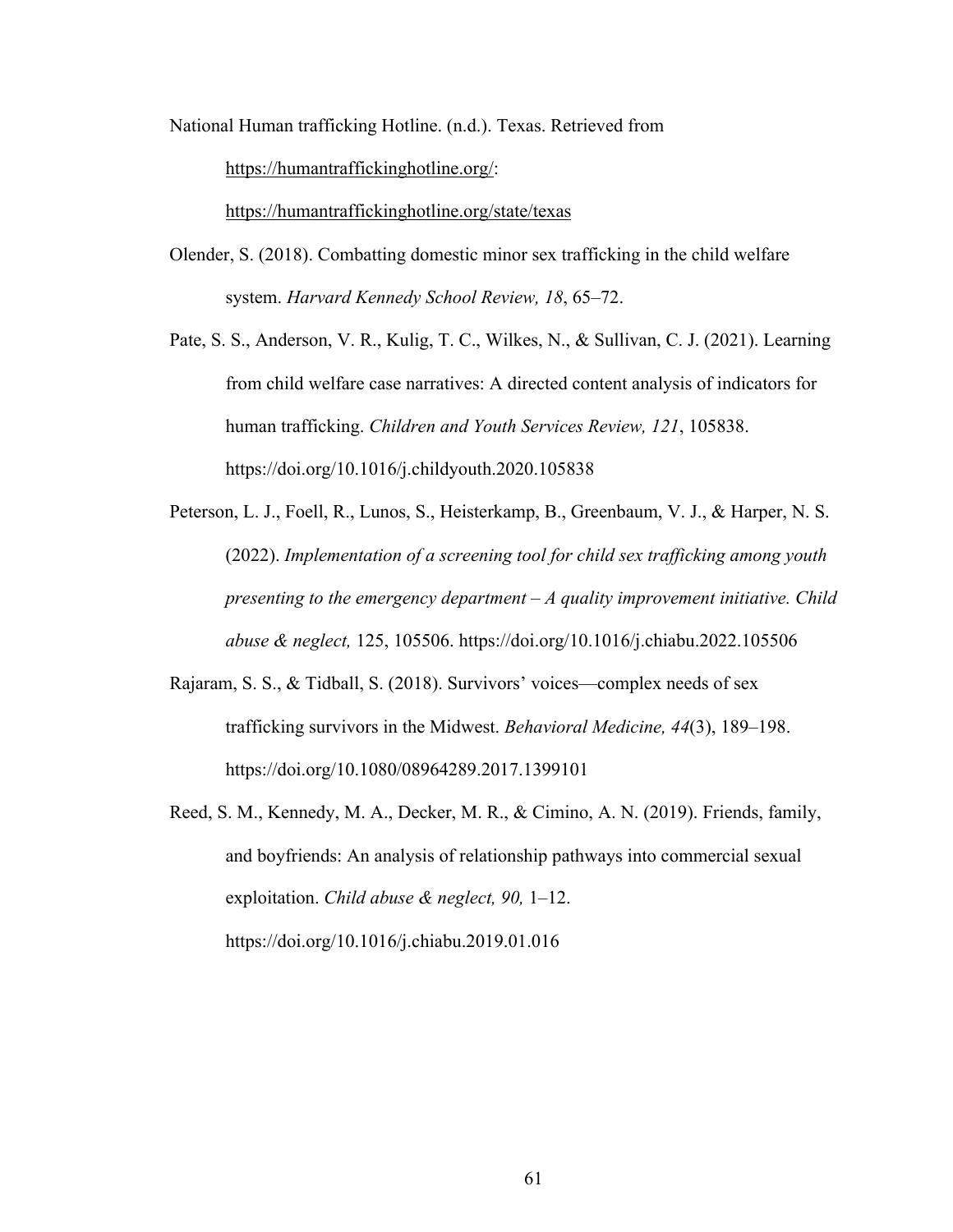- Roe-Sepowitz, D. E., Hickle, K. E., Dahlstedt, J., & Gallagher, J. (2014). Victim or Whore: The similarities and differences between victim's experiences of domestic violence and sex trafficking. *Journal of Human Behavior in the Social Environment, 24*(8), 883–898. https://doi.org/10.1080/10911359.2013.840552
- Siegfriedt, J. (2016). When sex trafficking victims turn eighteen: The Problematic focus on force, fraud, and coercion in U.S. human trafficking laws 2016 special issue: Combating human trafficking through law and social policy. *William & Mary Journal of Women and the Law, 23*(1), 27–46.
- Sprang, G., & Cole, J. (2018). Familial sex trafficking of minors: Trafficking conditions, clinical presentation, and system involvement. *Journal of Family Violence, 33*(3), 185–195. https://doi.org/10.1007/s10896-018-9950-y
- Virkus, B. L. (2014). Human trafficking and the media: Comparing newspapers' portrayal of victims and offenders. 120.
- Wilson, J. M., & Dalton, E. (2008). Human trafficking in the heartland: variation in law enforcement awareness and response. *Journal of Contemporary Criminal Justice, 24*(3), 296–313. https://doi.org/10.1177/1043986208318227

United Nations Office on Drugs and Crime. (n.d.). What is human trafficking? Retrieved from: https://www.unodc.org/: https://www.unodc.org/unodc/en/human-trafficking/faqs.html

United Nations Office on Drugs and Crime. (n.d.). Human Trafficking. Retrieved from https://www.unodc.org/: https://www.unodc.org/unodc/en/humantrafficking/human-trafficking.html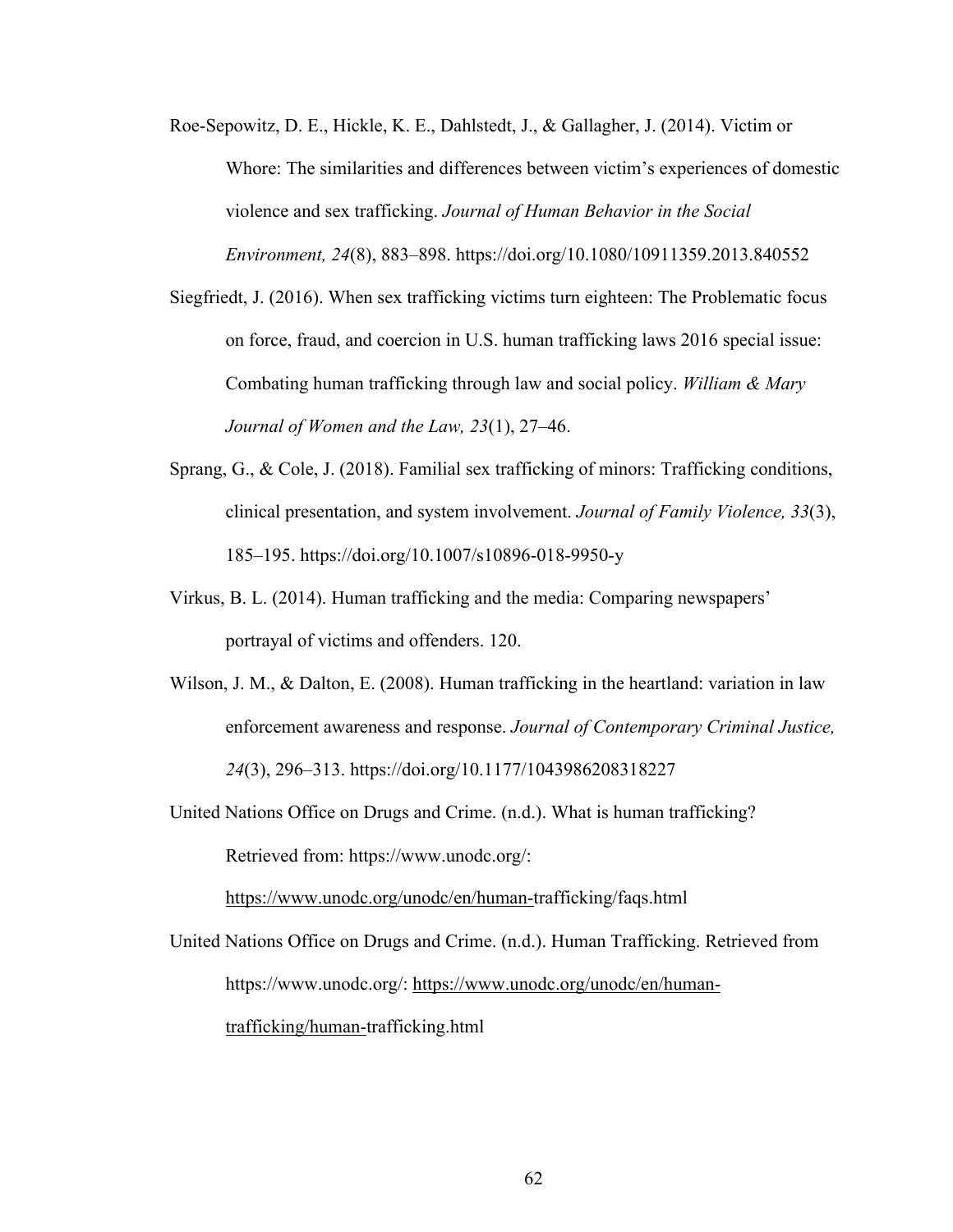Zimmerman, C., & Kiss, L. (2017). Human trafficking and exploitation: A global health concern. *PLoS medicine, 14*(11), e1002437.